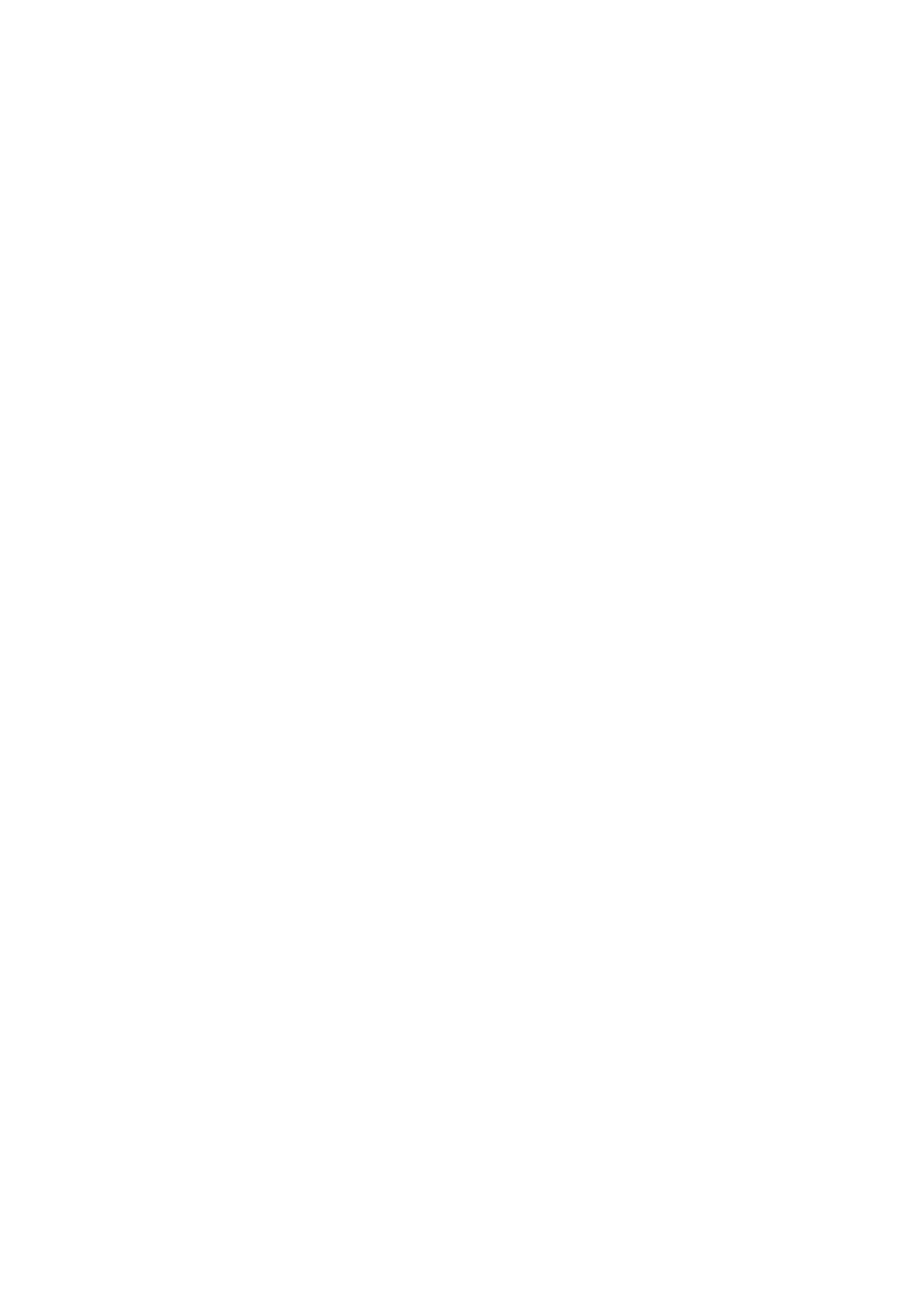**Bureau international des poids et mesures** 

# **Director's Report on the Activity and Management of the International Bureau of Weights and Measures**

(1 January 2013 – 31 December 2013)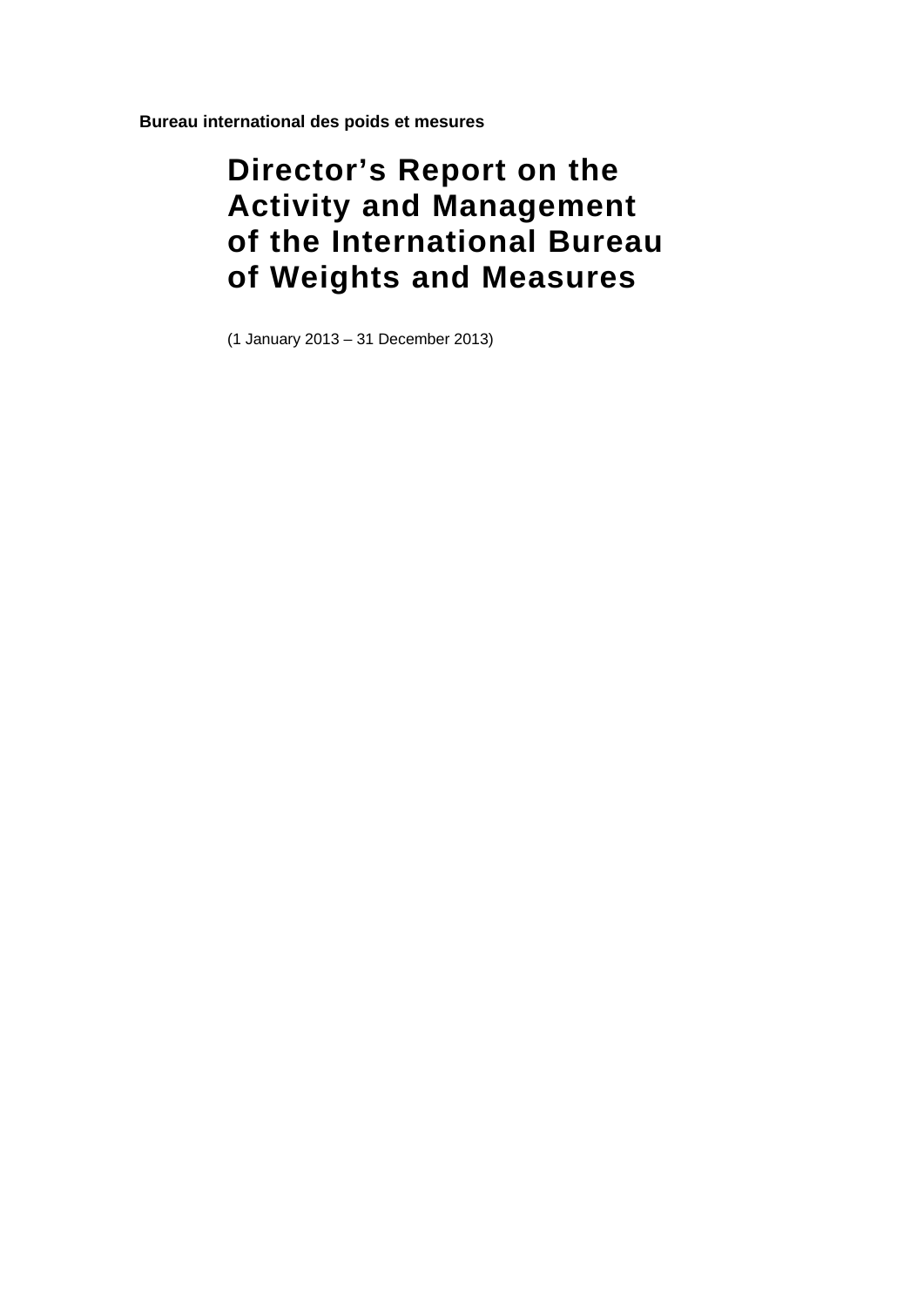## **BIPM Director's Report 2013**

This BIPM Director's Report describes the activity of the BIPM and is one of a set of three documents issued annually by the CIPM and the BIPM which collectively cover the formal reporting to Member States, the other two reports in the set being the:

- Report of the 102nd Meeting of the International Committee for Weights and Measures (June and October 2013), and the
- *Rapport annuel aux gouvernements des hautes parties contractantes sur la situation administrative et financière du Bureau international des poids et mesures 2013*.

Note on the use of the English text

To make its work more widely accessible the International Committee for Weights and Measures publishes an English version of these reports.

Readers should note that the official record is always that of the French text. This must be used when an authoritative reference is required or when there is doubt about the interpretation of the text.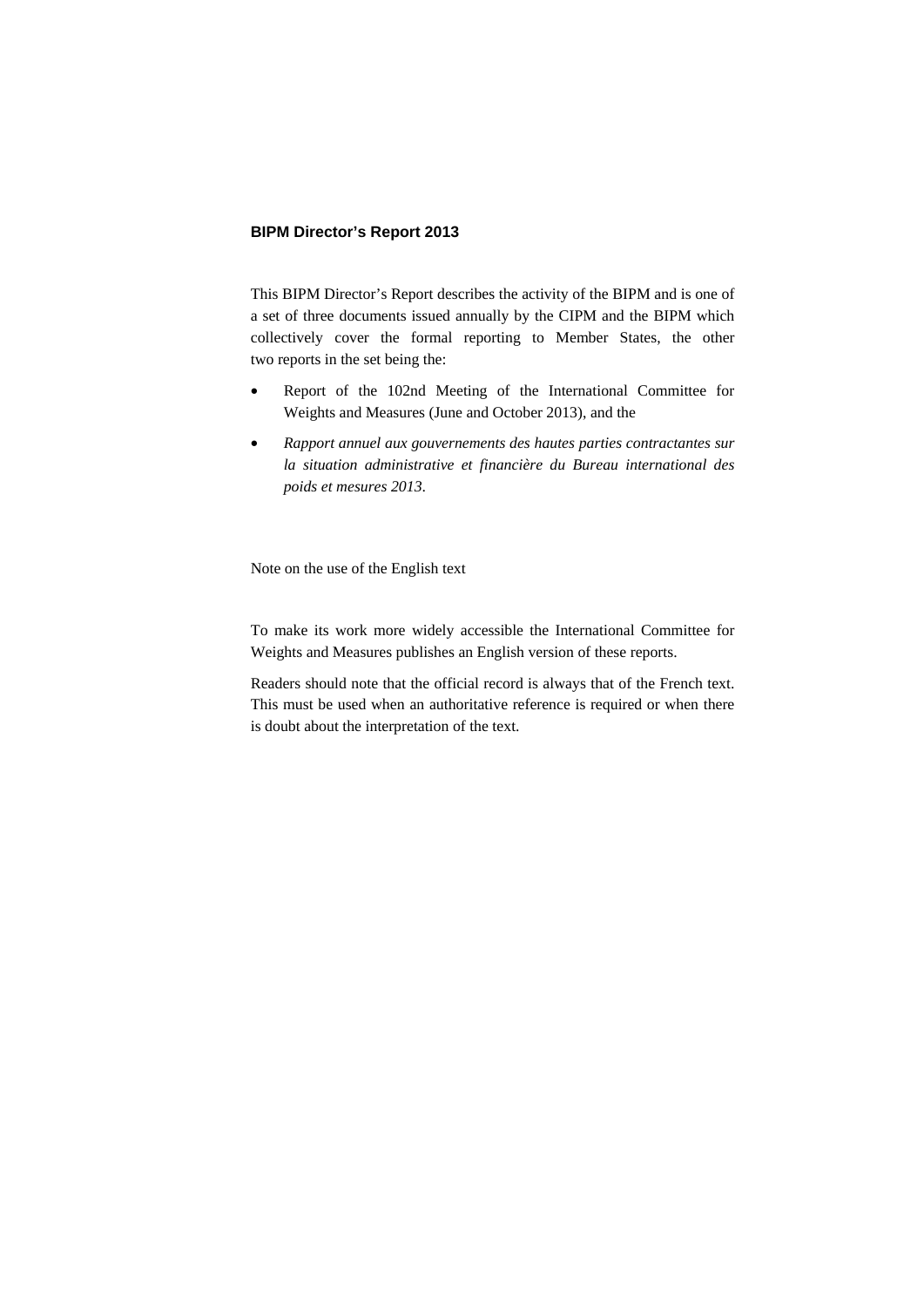## **TABLE OF CONTENTS**

States Parties to the Metre Convention and Associates of the General Conference **45**

## **Director's Report on the Activity and Management of the International Bureau of Weights and Measures** (1 January 2013 – 31 December 2013) **47**

- 1 Introduction **49** 1.1 General introduction and overview of 2013 **49**
- 2 Laboratory work at the BIPM **50**
	- 2.1 Mass **50**
	- 2.2 Time **51**
	- 2.3 Electricity **52**
	- 2.4 Ionizing radiation **53**
	- 2.5 Chemistry **55**
	- 2.6 Comparisons **56**
		- 2.6.1 Mass **56**
		- 2.6.2 Time **56**
		- 2.6.3 Electricity **57**
		- 2.6.4 Ionizing radiation **57**
		- 2.6.5 Chemistry **58**
	- 2.7 Calibrations **59**
- 3 The CIPM MRA **59**
	- 3.1 New signatories to the CIPM MRA **59**
	- 3.2 The BIPM key comparison database (KCDB) **59** 
		- 3.2.1 Content of the KCDB **59**
		- 3.2.2 Visits to the KCDB website **61**
		- 3.2.3 The KCDB system **61**
	- 3.3 Joint Committee of the Regional Metrology Organizations and the BIPM (JCRB) **61**
- 4 Intergovernmental and international activities and promotion of the Metre Convention **62**
	- 4.1 New States Parties to the Metre Convention (Member States) and new Associates of the CGPM (Associates) **62**
	- 4.2 Institutional collaboration with external organizations **62**
	- 4.3 Joint Committees **64**
		- 4.3.1 Joint Committee for Guides in Metrology (JCGM) **64**
		- 4.3.2 Joint Committee for Traceability in Laboratory Medicine (JCTLM) **65**
- 5 Meetings and workshops at the BIPM **66**
	- 5.1 Meeting of representatives of Member States and NMI Directors **66**
	- 5.2 Workshops in 2013 **66**
- 6 BIPM travel, visitors, secondees and guest workers **67**
	- 6.1 Travel **67**
	- 6.2 Secondees and guest workers **68**
	- 6.3 Visitors **68**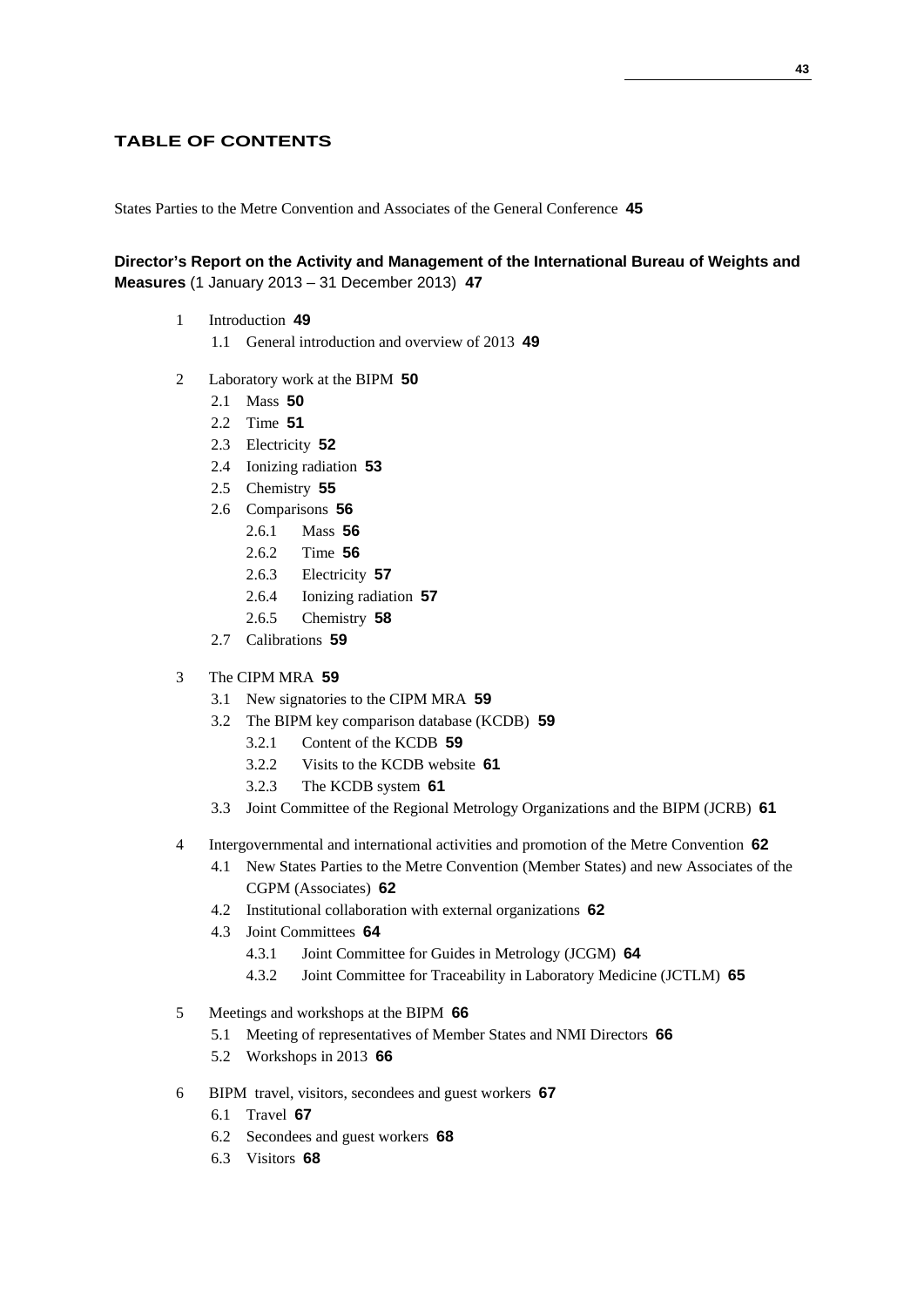- 7 Publications **68**
	- 7.1 *Metrologia* **68**
	- 7.2 Website **68**
- 8 Director's Office and General Services **69**
	- 8.1 Finance, Budget and Procurement Office **69**
	- 8.2 Legal, Administration and Human Resources Office **69**
	- 8.3 Staff **70** 
		- 8.3.1 Appointments **70**
		- 8.3.2 Promotions and change of grade **70**
		- 8.3.3 Changes of responsibility **71**
		- 8.3.4 Research fellows **71**
		- 8.3.5 Departures **71**
	- 8.4 Secretariat and Housekeeping Office **71**
	- 8.5 Safety, Quality and Grounds **72**
- **Appendix 1:** BIPM publications 2013 **73**
- **Appendix 2:** Certificates and study notes 2013 **79**
- **Appendix 3:** Meetings and presentations at the BIPM headquarters **83**
- **Appendix 4:** Staff of the BIPM **85**
- **Appendix 5:** List of acronyms used in the present volume **87**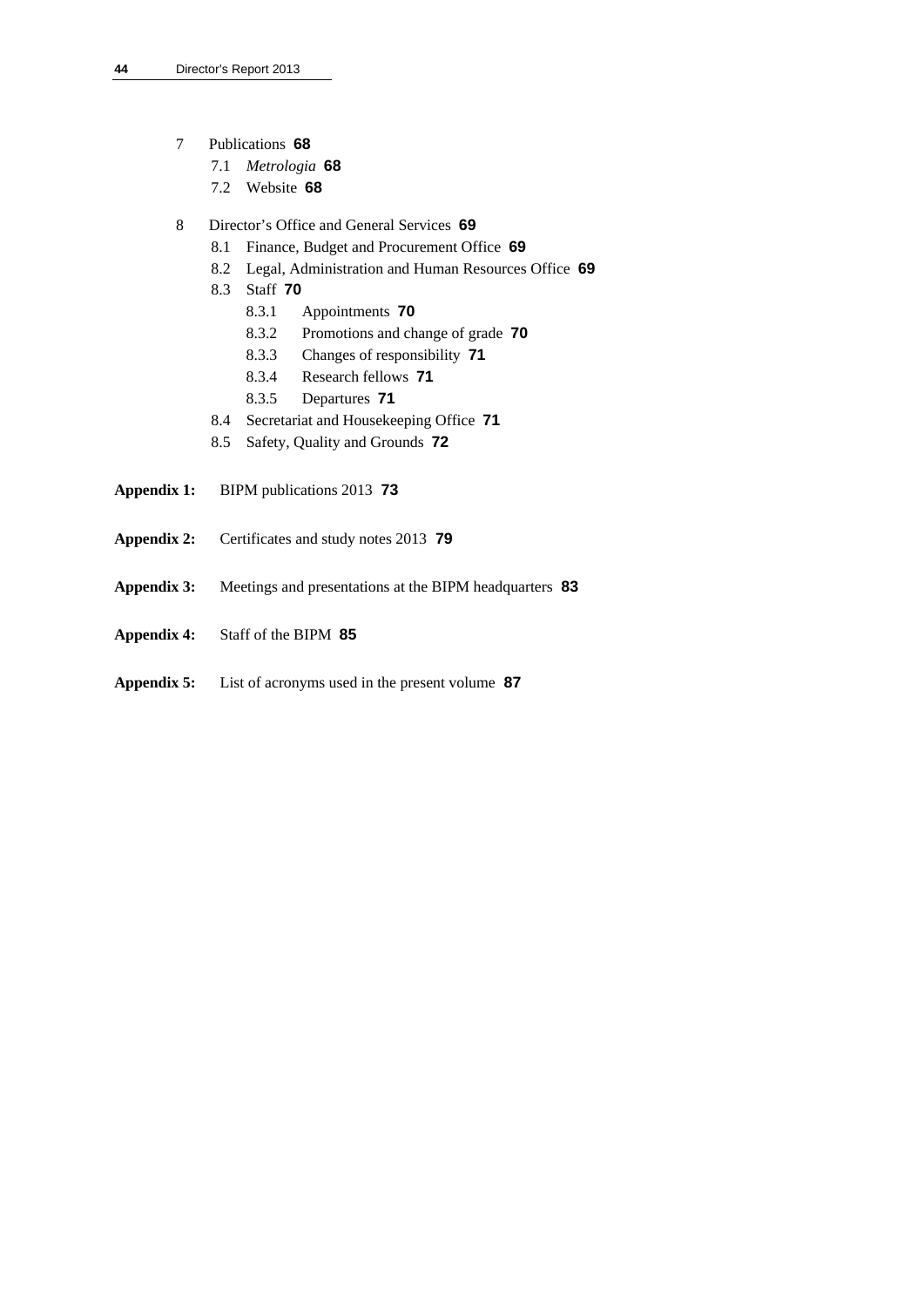# **MEMBER STATES AND ASSOCIATES OF THE GENERAL CONFERENCE**

as of 31 December 2013

#### **Member States**

Argentina Australia Austria Belgium Brazil Bulgaria Canada Chile China Colombia Croatia Czech Republic Denmark Dominican Republic Egypt Finland France Germany Greece Hungary India Indonesia Iran (Islamic Republic of) Iraq Ireland Israel Italy Japan Kazakhstan

## **Associates of the General Conference**

Albania Bangladesh Belarus Bolivia (Plurinational State of) Bosnia and Herzegovina Botswana CARICOM Chinese Taipei Costa Rica Cuba Ecuador Estonia Former Yugoslav Republic of Macedonia Georgia Ghana Hong Kong (China) Jamaica Latvia Lithuania

Kenya Malaysia Mexico Netherlands New Zealand Norway Pakistan Poland Portugal Republic of Korea Romania Russian Federation Saudi Arabia Serbia Singapore Slovakia South Africa Spain Sweden Switzerland Thailand Tunisia Turkey United Kingdom of Great Britain and Northern Ireland United States of America Uruguay Venezuela (Bolivarian Republic of)

Malta **Mauritius** Mongolia Montenegro Namibia Oman Panama Paraguay Peru Philippines Republic of Moldova Seychelles Slovenia Sri Lanka Syrian Arab Republic Ukraine Viet Nam Zambia Zimbabwe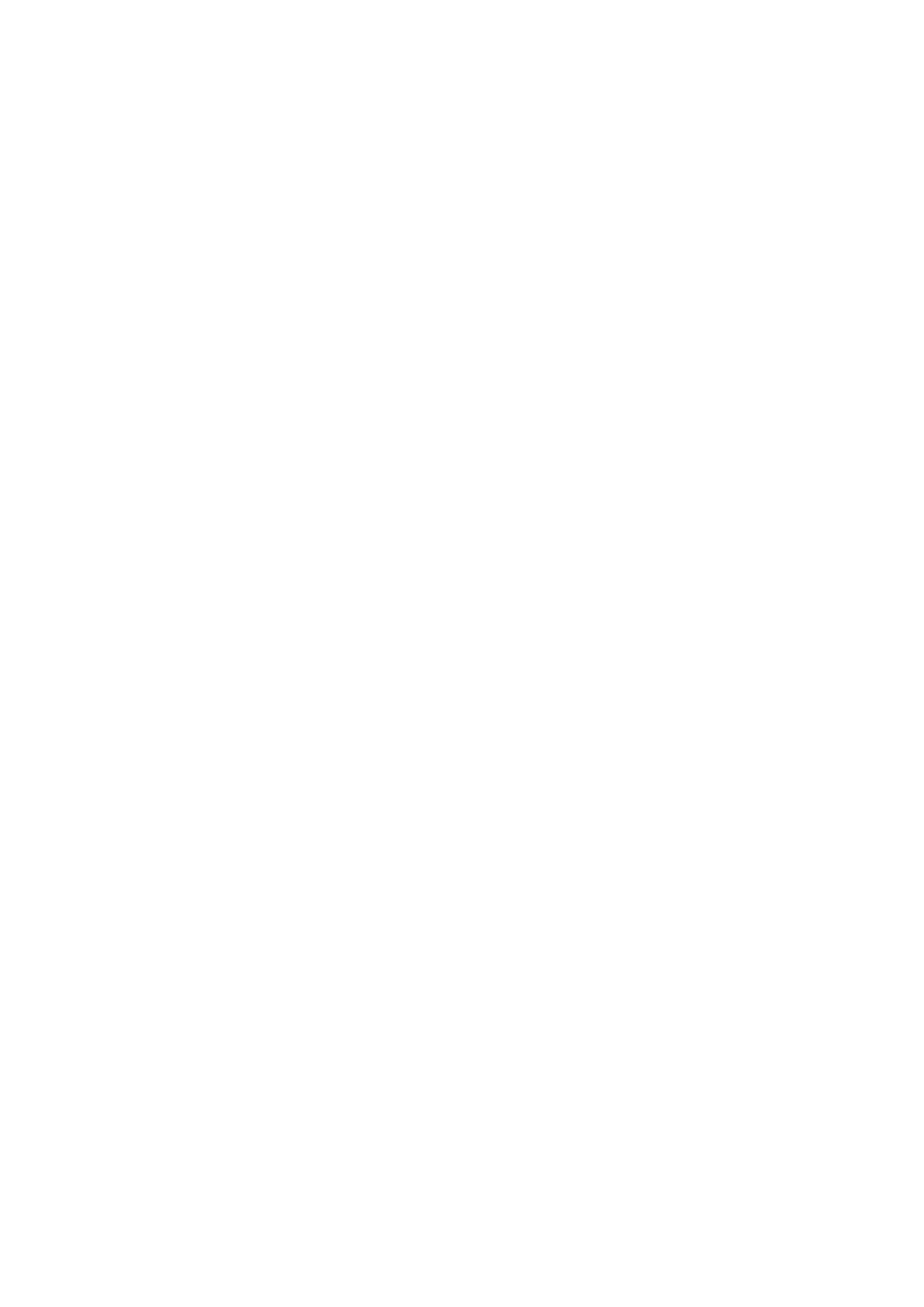Director's Report on the Activity and Management of the International Bureau of Weights and Measures

(1 January 2013 – 31 December 2013)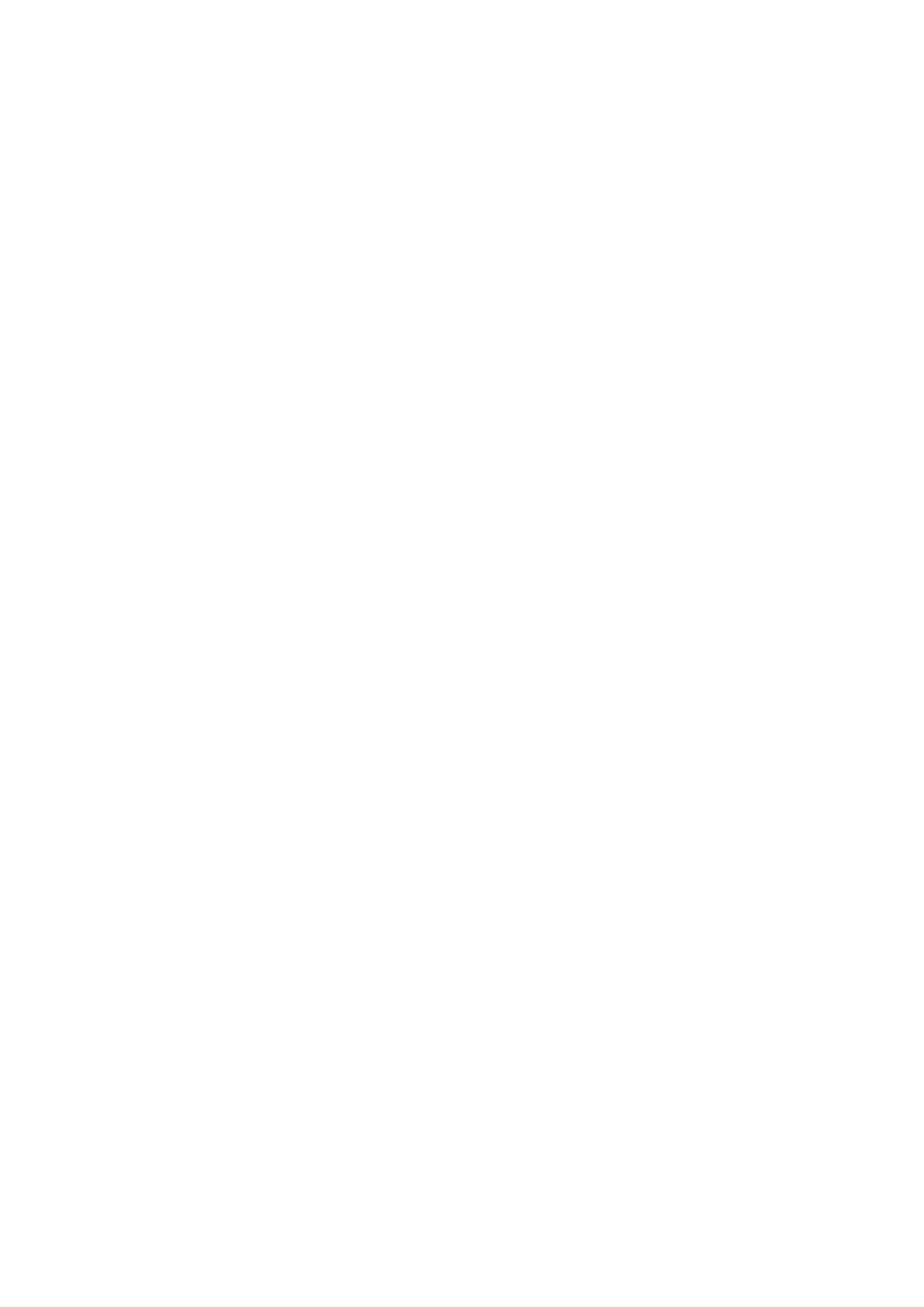#### **1. INTRODUCTION**

#### **1.1. General introduction and overview of 2013**

My first year as Director of the BIPM in 2013 has been a year of change for the BIPM. Appropriately, it started with the development and publication of a revised statement of the Mission, Role and Objectives of the BIPM based on the original objectives set by the Metre Convention, but reinterpreted for the 21st Century. Subsequently, we have developed a new strategy for the BIPM and an associated consolidated planning process. Both of these have involved substantial contributions from the International Committee for Weights and Measures (CIPM) and consultations with all of our stakeholders.

An important contribution to the BIPM strategy has been from the strategies developed by each of the Consultative Committees of the CIPM (CCs). These have triggered a review of current activities within the CCs and their Working groups. The CCs are focusing once again on ensuring that proposed comparisons are truly "key" and as a consequence the growth in the number of CC Key Comparisons has been stabilized, and in some cases reduced. Reducing the number of Working Groups and reducing comparison participation will have the positive effect of reducing the workload for the national metrology institutes (NMIs).

These initiatives will bring many benefits including providing a transparent basis for the formulation of the BIPM work programme for 2016–2019.

We have also continued with the initiatives to streamline the production of our publications. In particular, we have eliminated duplication between publications and have implemented a policy of making publications available through our website immediately they become available. Hence we have avoided delays incurred during the translation and printing of publications.

The BIPM's administrative and support services were restructured during 2013. The former Finance, Administration and General Services Department was reorganized into two new units managed from within the Director's Office. At the same time a new General Services grouping was created which incorporates the BIPM Workshop and building maintenance together with responsibilities for safety, quality and the BIPM grounds. I also initiated the process of planning for a major refurbishment of the historic *Observatoire* building to create a unified suite of laboratories and offices for the scientific staff.

This has also been the first year of the new Programme of Work agreed at the 24th meeting of the General Conference on Weights and Measures (CGPM) for the period 2013 to 2015. Details of the BIPM's scientific work in 2013 can be found in section 2 of this report and in the supplements which are available on the BIPM website.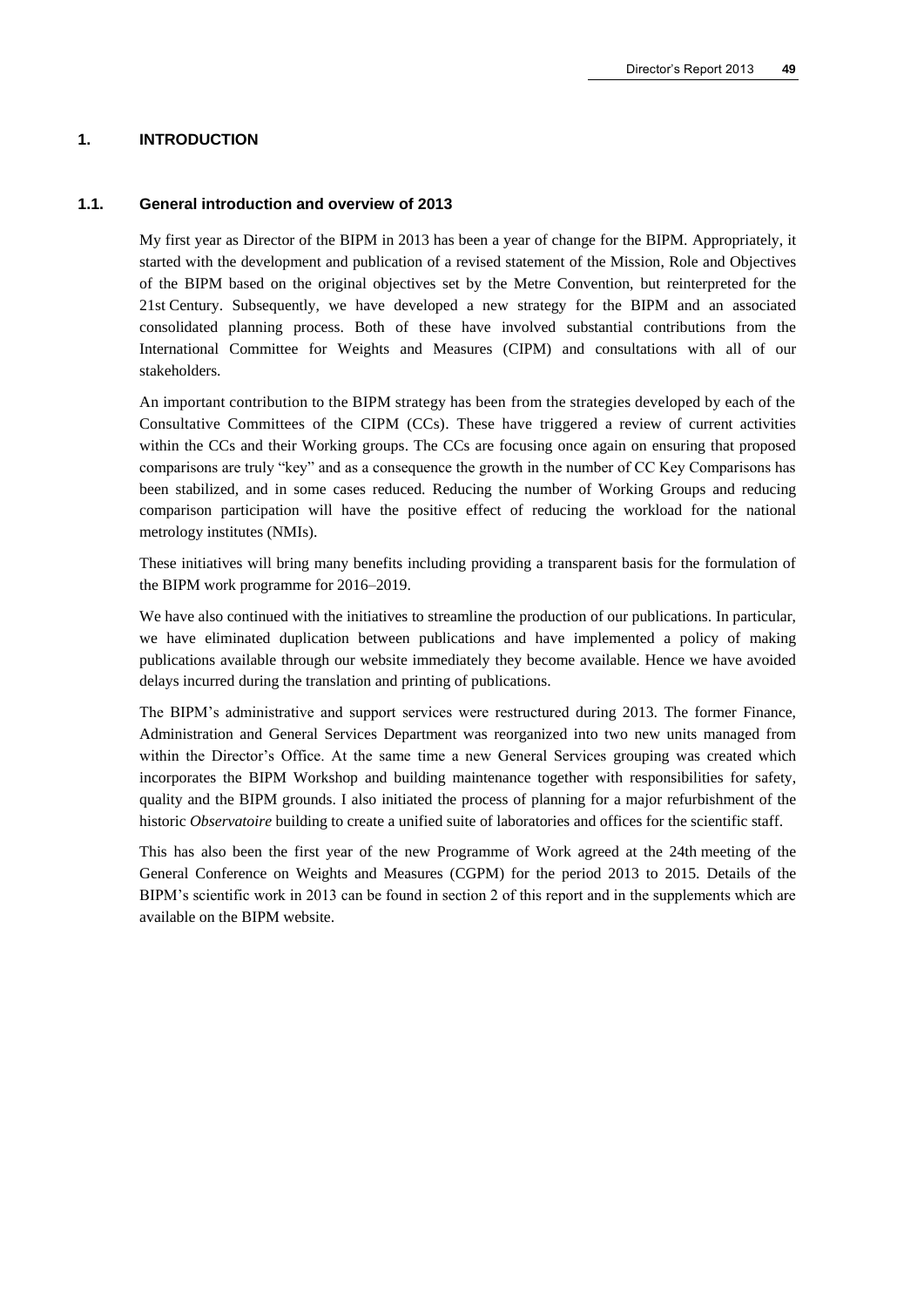## **2. LABORATORY WORK AT THE BIPM**

In order to carry out its mission of ensuring and promoting the global comparability of measurements, the BIPM operates laboratories in the fields of mass, time, electricity, ionizing radiation and chemistry. All of the laboratory work addresses one or more of the agreed objectives for the BIPM, which are:

- To establish and maintain appropriate reference standards for use as the basis of a limited number of key international comparisons at the highest level.
- To coordinate international comparisons of national measurement standards through the Consultative Committees of the CIPM; taking the role of coordinating laboratory for selected comparisons of the highest priority and undertaking the scientific work necessary to enable this to be done.
- To provide selected calibrations for Member States.

In the following sections, we provide some highlights of the work during 2013. Extended reports of the work of each department are available at [http://www.bipm.org/en/publications/directors\\_report/.](http://www.bipm.org/en/publications/directors_report/)

#### **2.1. Mass**

In December 2013 the Mass Department started a campaign of *Extraordinary Calibrations* against the IPK. This campaign will meet one of the prerequisites for the redefinition of the kilogram requested by the Consultative Committee for Mass and Related Quantities (CCM). It will enable the mass standards used in the watt balance and X-ray crystal density (XRCD) experiments, which will contribute to fixing the numerical value of the Planck constant, and the BIPM reference and working standards, to be compared as directly as possible with the international prototype of the kilogram (IPK). In the first phase, the BIPM working standards will be calibrated with respect to the IPK. Subsequently, the effect of cleaning and washing the six '*temoins*' ('witnesses') and finally the IPK itself will be studied. In the second phase, which will start in the second half of 2014, transfer standards from NMIs involved in determinations of the Planck constant and the Avogadro constant will be calibrated. This work has been planned in discussion with a number of members of the CCM meeting as a support group chaired by the Director of the BIPM.

Significant progress has been made with the BIPM Ensemble of Reference Mass Standards (ERMS) in 2013. Experimental improvements have been implemented in each of the three storage networks (gas, vacuum and air). As an example, a new vacuum network has been set up and is now operational and specific mass containers have been designed and fabricated to be compatible with the vacuum weighing facilities available in the Mass Department.

A new project related to surface analysis of the ERMS mass standards has started. Inside each container that will accommodate one of the standards, six samples of 1.5 mm thickness and of the same material as the standard will be stored. The samples will undergo periodic surface analysis which will be carried out through partnerships with selected NMIs.

A successful collaboration between the BIPM and the Laboratoire Commun de Metrologie (LCM) LNE-CNAM, France, began in 2013 to measure the surface roughness of all the mass standards and two discs of each stack from the BIPM Ensemble. The collaboration will also measure the surface roughness of many of the samples. Surface roughness is a critical parameter which influences surface contamination and consequently mass changes. By the end of 2013 the LCM LNE-CNAM had made measurements on six 1 kg standards, two discs of one stack and eight samples. This collaboration will continue in 2014.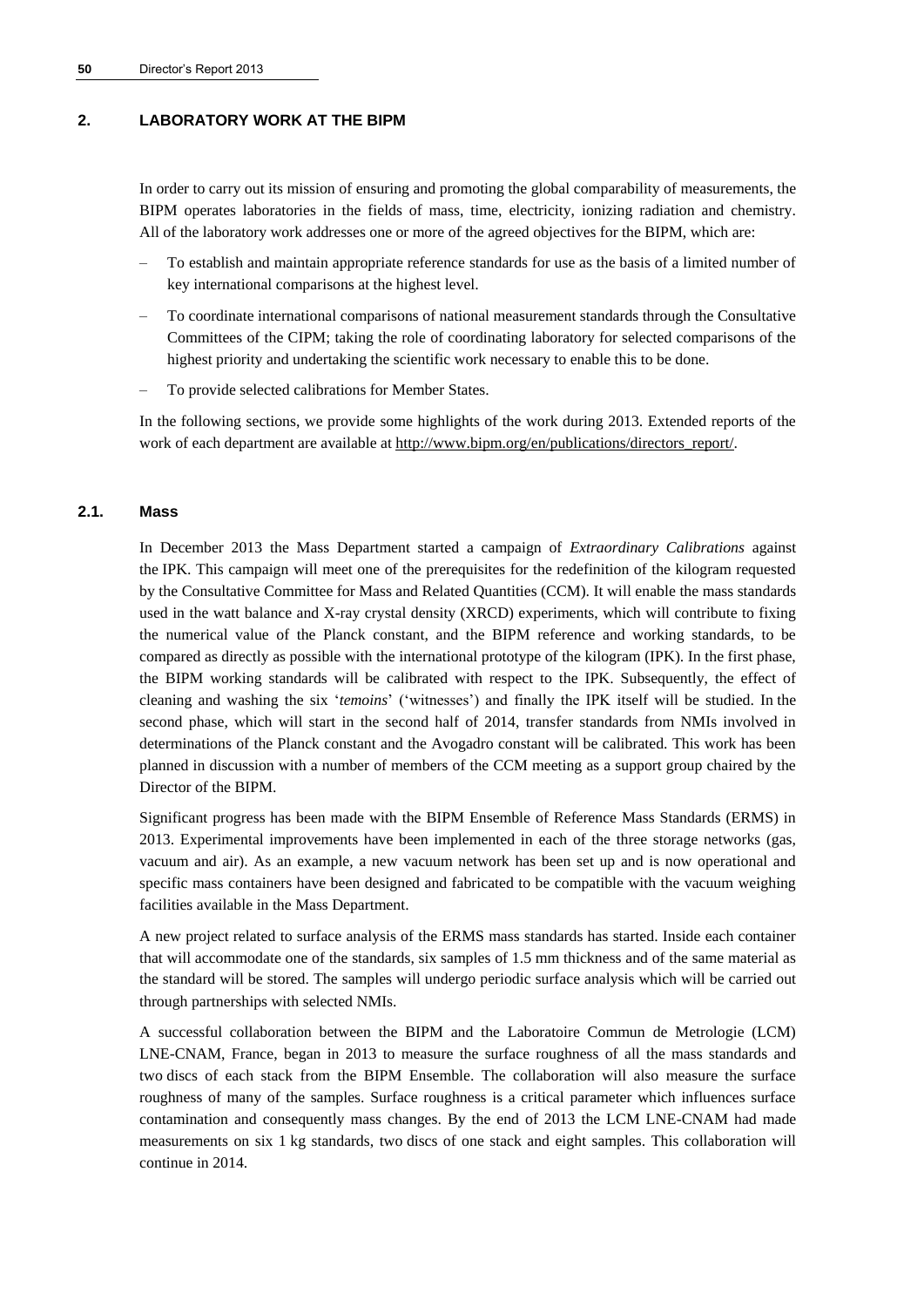The BIPM watt balance was transferred to a new dedicated laboratory in early 2013. The new location provides better vibration isolation, improved temperature stability and enough space for a vacuum enclosure. In addition some experimental improvements such as a reduction of the influence of polarization and frequency mixing between the interferometer arms and a mathematical treatment of the effects of coil acceleration on the force measured by the weighing cell have been carried out. As a consequence, the standard deviation of measurements of the Planck constant in air was reduced from 1.4 parts in  $10^6$  to about 5 parts in  $10^7$ .

The definitive magnetic circuit for the watt balance has been fabricated and assembled. It is based on an original BIPM design which has recently been applied to the construction of magnets for several other watt balances. Most of the parts were pre-machined by the BIPM workshop. Fabrication of the remaining components and the ultra-high precision machining of all parts has been undertaken by a company in the USA. Assembly was carried out at the BIPM with micrometre accuracy. The magnet has now been installed in the vacuum chamber of the watt balance. This is the first step in the assembly of a new version of the BIPM watt balance which has several new components, the most important of which is a device based on piezo-elements for the accurate control of the coil position and angle.

The Mass Department has calibrated six platinum-iridium prototypes and eleven stainless steel mass standards for Member States as part of its ongoing work programme. One prototype was characterized for its vacuum-to-air transfer behaviour and several new prototypes are being fabricated. Since June 2011, the Mass Department has organized a CCM comparison [CCM.M-K4](http://kcdb.bipm.org/appendixB/KCDB_ApB_info.asp?cmp_idy=403&cmp_cod=CCM.M-K4&prov=exalead) of stainless steel mass standards with 16 NMIs. This comparison is now in the Draft A stage.

#### **2.2. Time**

BIPM *[Circular T](http://www.bipm.org/jsp/en/TimeFtp.jsp?TypePub=publication#nohref)* is published monthly, giving traceability to the SI second via Coordinated Universal Time (UTC) to its local realizations in national laboratories. It represents the only key comparison on time [CCTF-K001.UTC.](http://kcdb.bipm.org/appendixB/KCDB_ApB_info.asp?cmp_idy=617&cmp_cod=CCTF-K001.UTC&prov=exalead) It is the most frequent key comparison, with one evaluation of the key comparison reference value UTC and the degrees of equivalence [*UTC* - *UTC*(*k*)] every five days for 73 participants at the end of 2013. These participants together contribute data from more than 400 atomic clocks. The BIPM received full responsibility for the calculation and publication of results from the Consultative Committee for Time and Frequency (CCTF).

Nine primary frequency standards and one secondary representation of the second contributed to International Atomic Time (TAI) in 2013, with an average of three to four caesium fountains reporting measurements each month. The frequency stability of TAI is estimated to be 3 parts in  $10^{16}$  for averaging times of one month, and its frequency accuracy is in the low  $10^{-16}$ . A long-interval estimation of the stability of TAI indicates that it will decrease to 1.8 parts in  $10^{16}$  over the next few years. Additionally, the procedure for including secondary frequency standard data in the accuracy algorithm of TAI was developed in the Time Department and since July 2013 the rubidium secondary standard from LNE-SYRTE, France, has been used for assessing the frequency of TAI.

Observations of Global Positioning System (GPS) and the Russian Global Navigation Satellite System (GLONASS) satellites together with the Two-Way Satellite Time and Frequency Transfer (TWSTFT) technique have been used regularly in the calculation of TAI. Combined links are used regularly in the calculation; at the end of 2013 the combinations GPS/GLONASS and TW/GPS PPP serve to calculate 28 % of the links in TAI. The GPS Precise Positioning Technique (GPS PPP) alone or in combination with TWSTFT are in use for TAI clock comparisons in 55% of the links, where the statistical uncertainty of time transfer is well below the nanosecond; the best value is 0.3 ns for 46 % of the time links.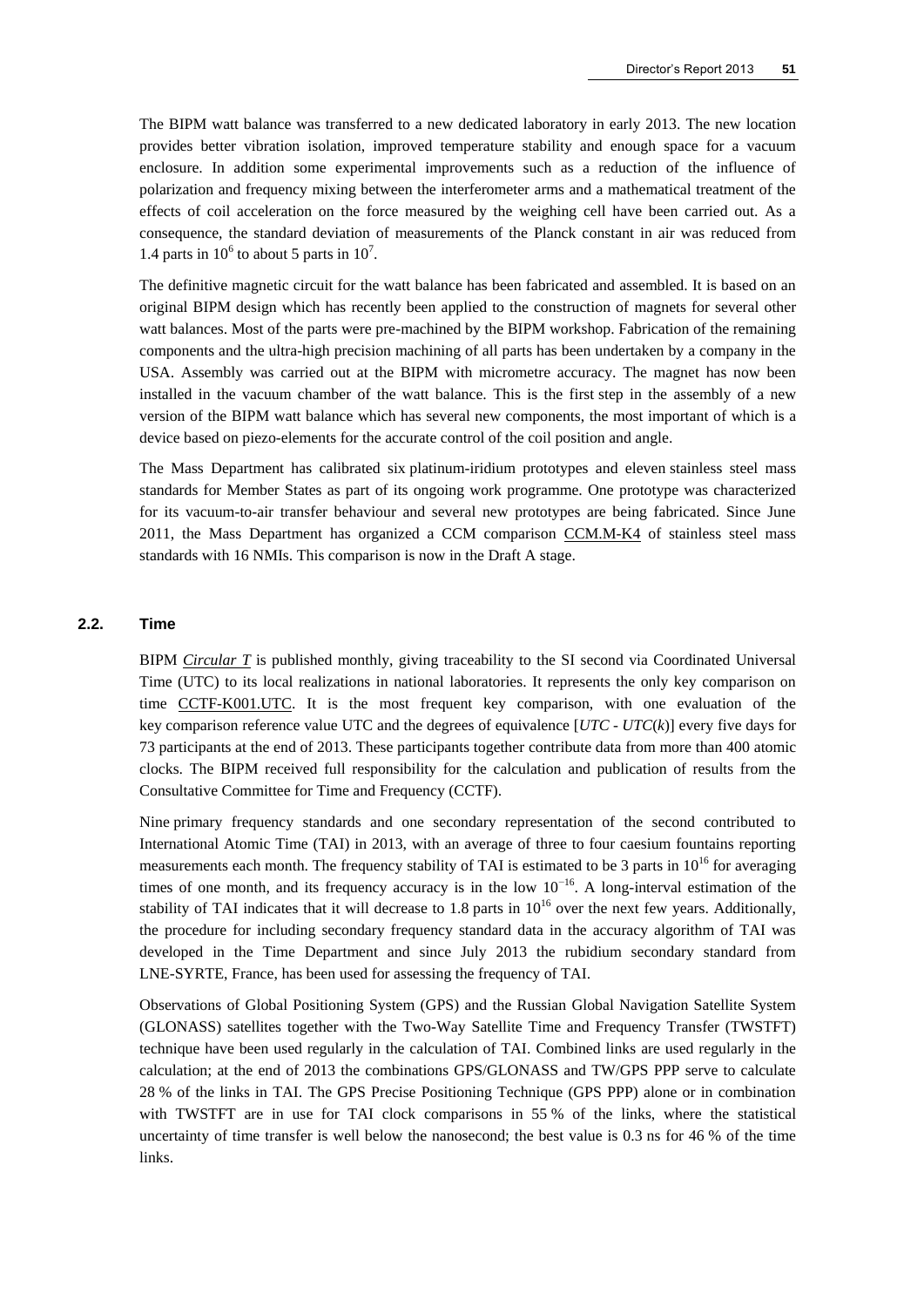There were several major achievements in the Time Department in 2013. Revision of the algorithm for the calculation of TAI/UTC was completed, studies on a new clock weighting procedure concluded based on the principle that a good clock is a predictable clock, rather than a stable clock as in the current procedure. A change in the strategy for fixing the upper limit of the weight has been identified. The consequence is a better distribution among the clock weights, with a reduction of the predominance of the caesium clocks and a 40 % increase of the H-masers at the maximum weight. Both, short- and long-term stability of TAI will improve by 20 %. The new algorithm will officially come into use at the beginning of 2014.

After the successful completion of a pilot experiment on the calculation of a rapid UTC (UTCr), the CCTF has approved a final report which demonstrated that UTCr reached the expected quality, providing a weekly solution that was consistently better than  $\pm 2$  ns peak to peak with the final UTC published in *Circular T*. This publication impacts on the quality of the representations of UTC in national laboratories, and on the steering of the Global Navigation Satellite Systems times to UTC.

Development of optical fibre links has begun between several laboratories contributing to the computation of UTC, and a few are already computed on a regular basis. The Time Department conducted an experiment on the fibre link between representations of UTC in Poland with the newly developed BIPM calibration system. This exercise demonstrated excellent agreement between the GPS PPP link and the optical fibre link at the level of the GPS PPP uncertainty. The optical fibre link can also be used to assess the calibration of a "traditional" UTC link as a result of the small (hundred picosecond) and stable calibration uncertainty; the experiment validated the BIPM GNSS calibrating system with uB  $\sim$  200 ps. In the future, 100 ps uncertainty could be attainable with optical fibre time links for UTC.

International coordination is a major activity in the Time Department. A workshop which was jointly organized by the BIPM and the International Telecommunication Union (ITU) was held in Geneva, Switzerland, on 19-20 September 2013. The workshop was in preparation for the World Radiocommunication Conference 2015, where a decision is expected on the redefinition of UTC without leap second adjustments. The meeting provided a unique opportunity to obtain input from most of the relevant communities, among them the four GNSS providers, the telecommunications sector, time stamping authorities, astronomers and geodesists.

#### **2.3. Electricity**

The Electricity Department work programme in 2013 focused on the comparison programme to validate national primary standards for fundamental electrical quantities (voltage, resistance and capacitance), conducting calibrations for the same quantities for the NMIs of Member States, and support for the BIPM watt balance.

Dr Stéphane Solve from the Electricity Department worked as a guest researcher with the Quantum Voltage Project group of the NIST, USA, from July 2012 until July 2013. During this time he was trained in the use of superconductor-normal metal-superconductor (SNS) arrays in the field of synthesis of ac voltages and their applications, in preparation for a future BIPM comparison in this field. A travelling programmable Josephson Voltage Standard (PJVS) with compact electronics has been designed for the BIPM under a cooperative research and development agreement. This new system has been compared against a second PJVS system and in this work the smallest uncertainty achieved to date when comparing PJVS standards has been obtained. The difference was found to be 2.6 parts in  $10^{11}$ , with an uncertainty of 3.4 parts in  $10^{11}$ . Several error sources have been investigated during the course of this work. The dominant effect is due to leakage resistances, which allow small currents to flow from components of the measurement circuit directly to ground. The effect was studied by using a technique which had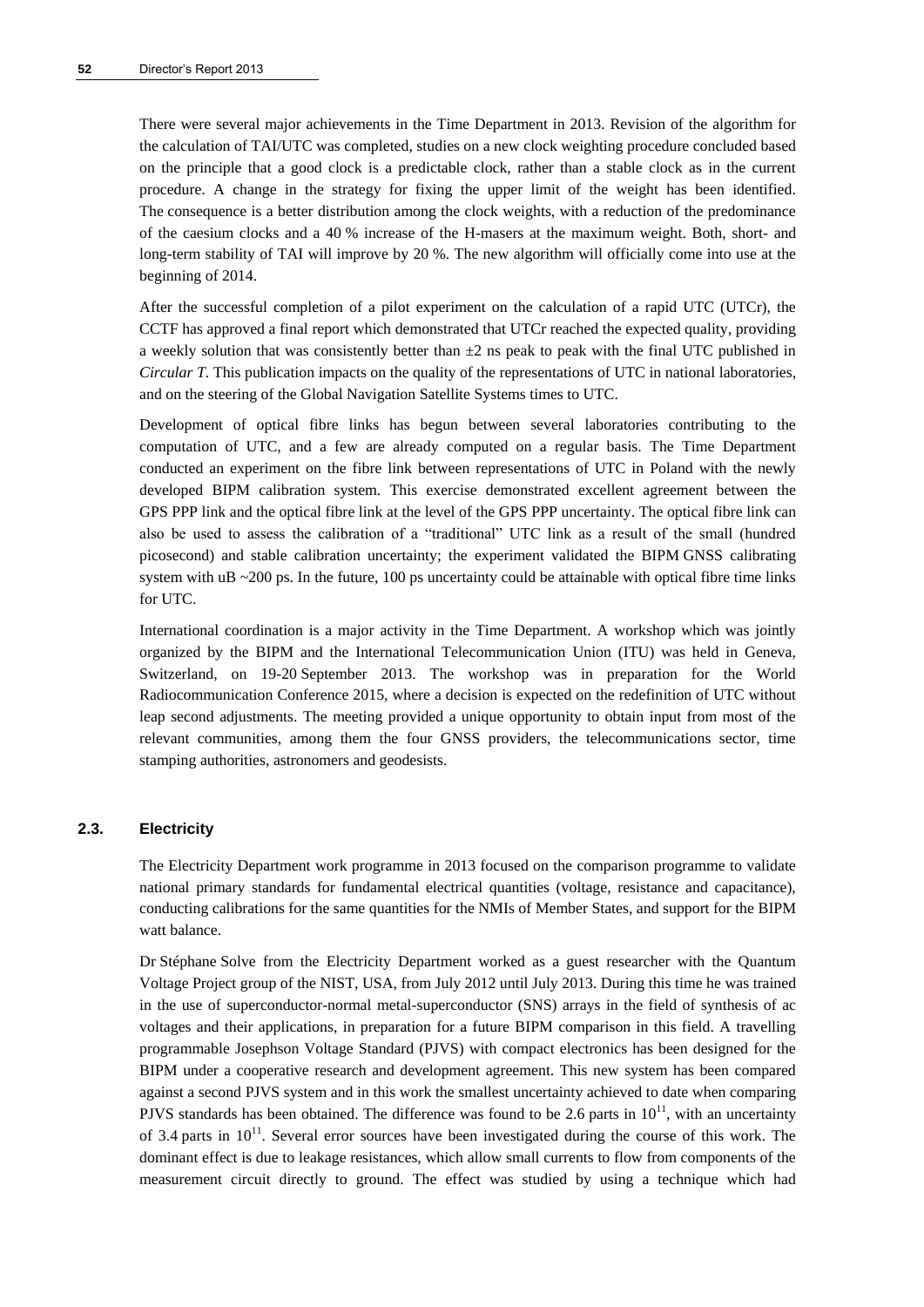previously been developed and proven by the BIPM. This effect can lead to systematic errors of the level of 1 nV at 10 V, that is 1 part in  $10^{10}$ . The work also demonstrated that trapped magnetic flux can lead to small systematic and reproducible voltage errors, which are difficult to detect. Details are described in a joint BIPM-NIST publication\*.

The Consultative Committee for Electricity and Magnetism (CCEM) has requested the BIPM to resume the [BIPM.EM-K12](http://kcdb.bipm.org/appendixB/KCDB_ApB_search_result.asp?search=2&cmp_cod_search=BIPM.EM-K12&match_exact=0) on-site comparison of quantum Hall resistance standards. In November 2013 a team from the BIPM carried out the first of a new series of on-site comparisons at the PTB, Germany. This comparison tested the equipment and techniques used to realize the ohm from the quantum Hall effect (QHE). The BIPM and the PTB measured the same  $100 \Omega$  resistor with completely independent measurement systems and QHE references, and obtained agreement to better than 1 n $\Omega/\Omega$ . Subsequently, the scaling of resistance values across 4 decades was tested by measuring 1  $\Omega$  and 10 k $\Omega$  standards. Similarly, excellent agreement was found at 10 kΩ, whereas at 1 Ω the uncertainty of the comparison was several times larger due to non-ideal properties of the  $1 \Omega$  reference resistor, which is a known problem for low value standards. The results at all values are substantially better than could be obtained by exchanging travelling standards, where the relative uncertainties are at best 1 or 2 parts in  $10^8$ .

Advances in cryogenic current comparator (CCC) bridge technology since the last series of on-site QHE comparisons (5 were carried out in the period 1993-1997) have allowed a better investigation of limiting factors, in particular the problems due to Peltier heating in 1  $\Omega$  standards. Beyond the main comparison result, bringing two systems together in the same laboratory has provided useful information to both laboratories and will contribute to the optimization of the protocol for future on-site comparisons. After this successful first exercise at the PTB, there will now be a series of comparisons at NMIs around the world over the next few years.

#### **2.4. Ionizing radiation**

l

The Ionizing Radiation Department has coordinated the sixth comparison in the serie[s BIPM.RI\(I\)-K6](http://kcdb.bipm.org/appendixB/KCDB_ApB_info.asp?cmp_idy=958&cmp_cod=BIPM.RI%28I%29-K6&prov=exalead) for absorbed dose to water in high-energy photon beams, with the NPL in the 6 MV, 10 MV and 25 MV beams of the Elekta accelerator, from 16 September to 4 October and 18 to 22 November 2013. Reports of two previous comparisons in the series were published in 2013, with the NIST and the LNE-LNHB, France. The report of the comparison carried out at the ARPANSA, Australia, in 2012 is close to completion. The method for establishing degrees of equivalence for the series [BIPM.RI\(I\)-K6,](http://kcdb.bipm.org/appendixB/KCDB_ApB_info.asp?cmp_idy=958&cmp_cod=BIPM.RI%28I%29-K6&prov=exalead) based on the BIPM calorimetric determination in terms of the Tissue Phantom Ratio (TPR<sub>20,10</sub>) was agreed at the meeting of the Consultative Committee for Ionizing Radiation (CCRI) in May 2013 and was published<sup>†</sup>. The four comparison results that have been registered in the BIPM key comparison database (KCDB) so far agree to better than 0.8 % within the expanded uncertainties (typically 1.2 %,  $k = 2$ ).

The project to develop an absorbed-dose standard for medium-energy x-rays has continued. It is based on the existing free-air chamber standard using a set of waterproof transfer standards of different wall materials and shape. Initial problems with leakage currents have been overcome by using a conductive graphite coating. The experiment to test the photon interaction cross-section data  $(\mu$ -values) used by the simulation code PENELOPE continued with improved calculations in the context of absorbed-dose for medium energy x-rays. It is worth noting that the calculated ratios  $\mu_{\text{a,c}}$  and  $\mu_{\text{a,w}}$  agree with their measured values at the level of around 5 parts in  $10^3$  (the statistical uncertainty), except at 100 kV where a difference of 1 to 2 parts in  $10^2$  is observed.

<sup>\*</sup> Solve S., Rüfenacht A., Burroughs C.J. and Benz S.P., Direct comparison of two NIST PJVS systems at 10 V. *[Metrologia](http://stacks.iop.org/0026-1394/50/441)*, 2013, **50**[, 441.](http://stacks.iop.org/0026-1394/50/441)

<sup>†</sup> Picard S., Burns D.T., and Los Arcos J.M., Establishment of degrees of equivalence of national primary standards for absorbed dose to water in accelerator photon beams, *Metrologia,* 2013, **50,** *[Tech. Suppl.](http://kcdb.bipm.org/AppendixB/appbresults/bipm.ri%28i%29-k6/bipm.ri%28i%29-k6_does_jul2013.pdf)* 06016*.*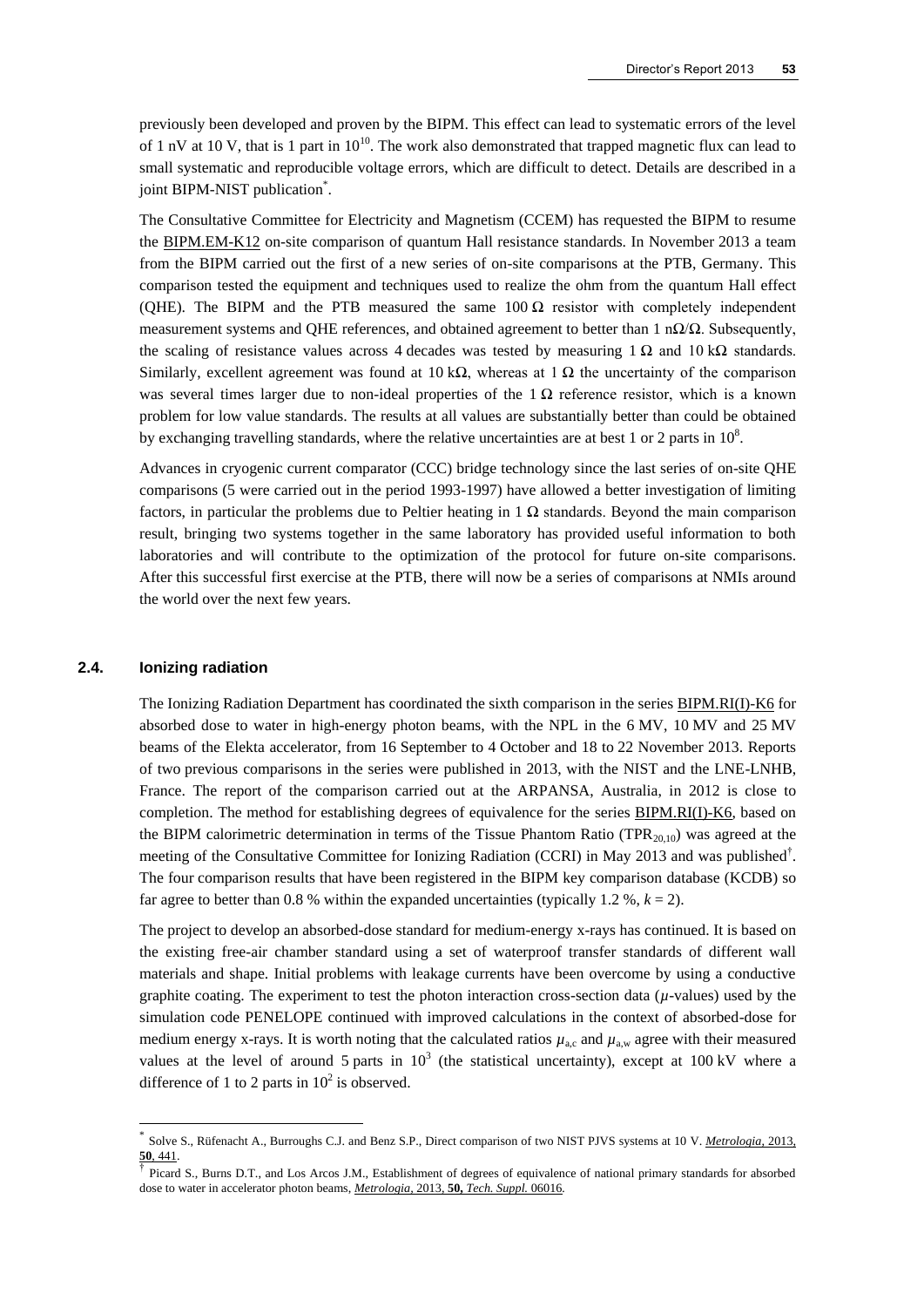l

A paper has been submitted to *Physics in Medicine and Biology* on the *W*<sup>a</sup> value for accelerator photon beams, which incorporates data from the [BIPM.RI\(I\)-K6](http://kcdb.bipm.org/appendixB/KCDB_ApB_info.asp?cmp_idy=958&cmp_cod=BIPM.RI%28I%29-K6&prov=exalead) comparisons, Monte Carlo calculations and cavity volume measurements of ionization chambers constructed at the BIPM. The paper concludes that there is no evidence for an energy variation for  $W_a$ , an important finding that will reduce the uncertainty of high-energy clinical reference dosimetry. A by-product of this work is a new determination of the *I*<sub>c</sub>-value for graphite. These results will be incorporated into a report on Key Data being prepared by the International Commission on Radiation Units and Measurements (ICRU). Four comparisons, 42 calibrations of national secondary standards and eleven comparison reports were produced, all of which were underpinned by a significant effort in equipment calibration and maintenance.

During 2013, as part of the radionuclide measurements programme, the BIPM received seven ampoules filled with seven different radionuclides from four laboratories i.e. one ampoule each containing  $57C<sub>O</sub>$  (POLATOM),  $59Fe$  (LNE-LNHB),  $109Cd$  (LNE-LNHB),  $137Cs$  (POLATOM),  $166mH<sub>O</sub>$  (PTB),  $177$ Lu (IFIN-HH) and  $222$ Rn (LNE-LNHB). All the submissions had been made to generate equivalence values in the associated ongoing BIPM key comparison [BIPM.RI\(II\)-K1.](http://kcdb.bipm.org/AppendixB/KCDB_ApB_search_result.asp?search=1&met_idy=4&bra_idy=18&cmt_idy=1&ett_idy_org=0&epo_idy=0&cou_cod=0) Measurements of  $^{222}$ Rn, a radioactive gas with a short half-life  $(T_{1/2} = 3.8235 \text{ d}, u = 0.0003 \text{ d})$ , were repeated to try to remove a systematic bias detected in the activity determination of the gas. The analysis is ongoing. Updated reports of three comparisons were published in the *Metrologia Technical Supplement* covering <sup>64</sup>Cu<sup>‡</sup>, <sup>134</sup>Cs<sup>§</sup> and  $137\text{Cs}^{**}$  including the linked COOMET.RI(II)-K2.Cs-137 comparison.

For short-lived radionuclides, the BIPM report<sup>††</sup> describing the SIR Transfer Instrument (SIRTI) in detail and reporting the tests made during its development has been finalized and published. The [BIPM.RI\(II\)-](http://kcdb.bipm.org/appendixB/KCDB_ApB_info.asp?cmp_idy=869&cmp_cod=BIPM.RI(II)-K4.Tc-99m&prov=exalead) [K4.Tc-99m](http://kcdb.bipm.org/appendixB/KCDB_ApB_info.asp?cmp_idy=869&cmp_cod=BIPM.RI(II)-K4.Tc-99m&prov=exalead) ( $T_{1/2}$  = 6.0 h) key comparison using the SIRTI is running at a rate of two comparisons per year: the LNMRI-IRD, Brazil, and the IFIN-HH, Romania, participated in 2013. Results of the comparisons in China, Argentina and Brazil have been published. The VNIIM, Russian Federation, is the next scheduled participant. The SIRTI has remained very stable since 2007 even though it is regularly transported around the world, showing a relative standard deviation of  $6 \times 10^{-5}$  for the counting rate of the <sup>94</sup>Nb reference source.

The extension of the SIRTI for measuring <sup>18</sup>F ( $T_{1/2}$  = 1.8 h) is in development. Stability and reproducibility tests were carried out successfully and Monte Carlo simulations of the SIRTI response to <sup>18</sup>F agree with preliminary measurements within  $4 \times 10^{-3}$ . A trial comparison of <sup>18</sup>F at a NMI in Europe which has already participated in the international reference system (SIR) will be organized for the ENEA-INMRI (Italy), NIST (USA), NIM (China), ANSTO (Australia), CNEA (Argentina), IFIN-HH (Romania), LNMRI/IRD (Brazil) and the VNIIM (Russian Federation).

The trial exercise for the extension of the SIR to the measurement of pure beta emitters has continued. Results obtained for the submissions of the eight participating laboratories (ENEA (Italy), IRMM (EU), LNE-LNHB (France), NIST (USA), NMISA (South Africa), NPL (UK), PTB (Germany) and POLATOM (Poland)) with the BIPM Triple-to-Double Coincidence Ratio Technique (TDCR) system have been evaluated and compared with those obtained with the same technique at the LNE-LNHB. The results of these measurements were presented together with those obtained using the universal efficiency curves (UEC) during the CCRI(II) meeting held at the BIPM in May 2013 and at the ICRM 2013

<sup>&</sup>lt;sup>‡</sup> Michotte C., *et. al.*, Update of the BIPM comparison BIPM.RI(II)-K1.Cu-64 of activity measurements of the radionuclide <sup>64</sup>Cu to include the 2009 results of the CMI–IIR (Czech Rep.) and the NPL (UK), the 2010 result of the LNE–LNHB (France) and the 2011 result of the ENEA–INMRI (Italy). *[Metrologia](http://stacks.iop.org/0026-1394/50/06021)*, 2013, **50**, 06021.

<sup>&</sup>lt;sup>§</sup> Michotte C., *et. al.*, Update of the BIPM comparison BIPM.RI(II)-K1.Cs-134 of activity measurements of the radionuclide <sup>134</sup>Cs to include the 2008 results of the BEV (Austria), the 2009 result of the IRA (Switzerland) and the 2010 results of the NMISA (South Africa). *[Metrologia](http://stacks.iop.org/0026-1394/50/06009)*, 2013, **50**, 06009.

Michotte C., *et. al.*, Update of the BIPM comparison BIPM.RI(II)-K1.Cs-137 of activity measurements of the radionuclide <sup>137</sup>Cs to include the 2007 results of the VNIIM (Russia), the 2009 result of the IFIN-HH (Romania), the 2010 result of the NMISA (South Africa) and the 2011 result of the BEV (Austria). *[Metrologia](http://stacks.iop.org/0026-1394/50/06014)*, 2013, **50**, 06014.

<sup>&</sup>lt;sup>††</sup> Michotte C., Nonis M., Bobin C., Altzizoglou T. and Sibbens G., The SIRTI: a new tool developed at the BIPM for comparing activity measurements of short-lived radionuclides world-wide. [Rapport BIPM-2013/02, 2013, 23pp](http://www.bipm.org/utils/common/pdf/rapportBIPM/2013/02.pdf).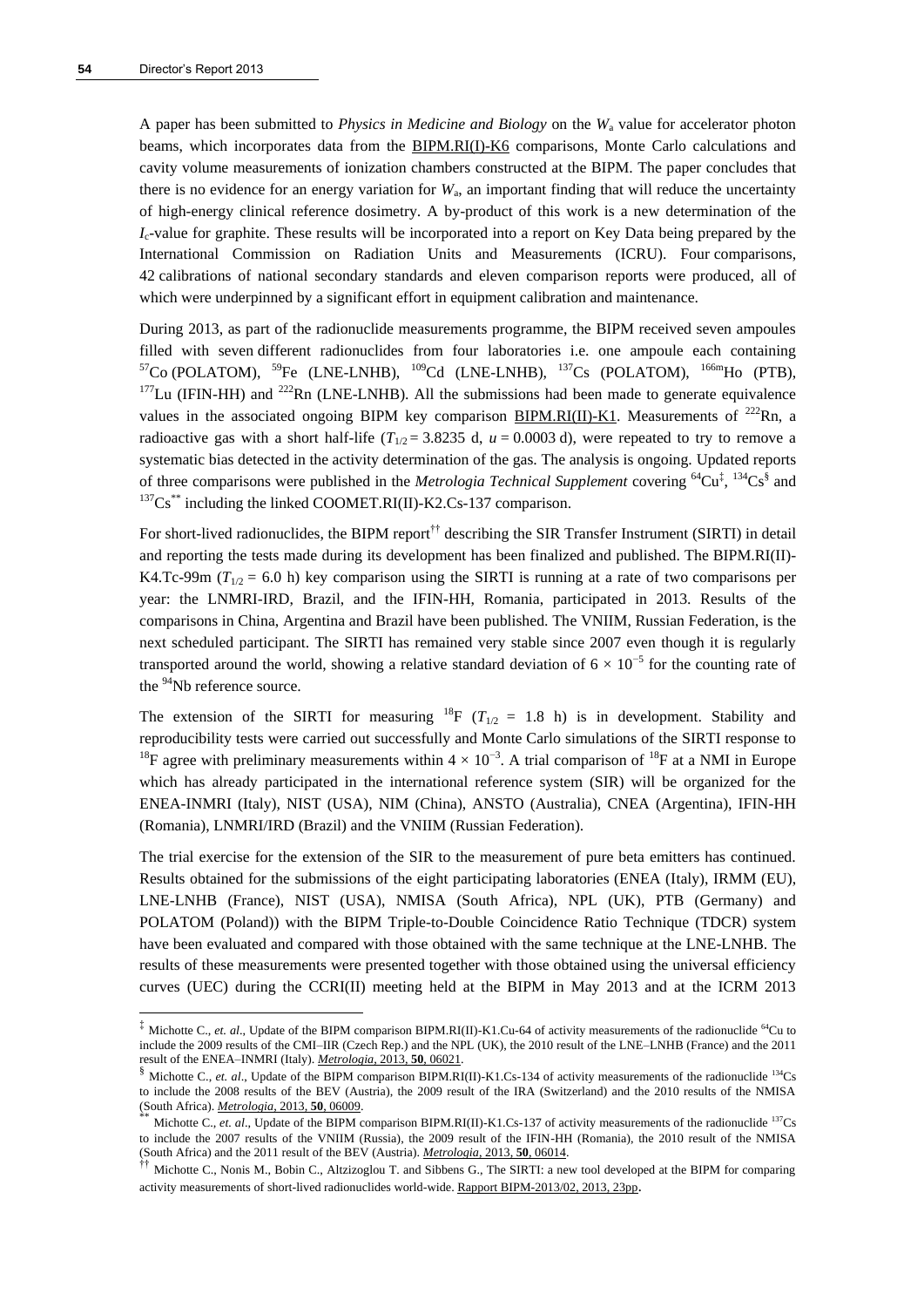Conference in Antwerp, Belgium. A larger scale exercise was approved at the CCRI(II) in May 2013 that will cover <sup>3</sup>H, <sup>14</sup>C, <sup>55</sup>Fe and <sup>63</sup>Ni, with 19 NMIs having expressed an interest in participating.

## **2.5. Chemistry**

l

The core areas of laboratory activity for the Chemistry Department are: international comparisons and equivalence of gas standards for air quality and climate change monitoring; and the international comparison programme on primary organic calibrators.

In the field of Gas Metrology, the BIPM has continued to coordinate comparisons of standards for greenhouse gases and air quality monitoring. In the area of greenhouse gases and their precursors, measurements for [CCQM-K82](http://kcdb.bipm.org/appendixB/KCDB_ApB_info.asp?cmp_idy=1062&cmp_cod=CCQM-K82&prov=exalead) on methane at ambient levels were completed, and the Draft A report presented to the Consultative Committee for Amount of Substance: Metrology in Chemistry (CCQM) Working Group on Gas Analysis (GAWG). The results show an important improvement compared to a similar exercise organized in 2003, with the standard deviation of submitted results reduced by more than a factor of ten, reaching a value lower than 2 nmol mol<sup>-1</sup>, equivalent to the Data Quality Objectives of the Global Atmosphere Watch (GAW) programme run by the World Meteorological Organization (WMO).

Preparatory work for the coordination of [CCQM-K90](http://kcdb.bipm.org/appendixB/KCDB_ApB_info.asp?cmp_idy=1095&cmp_cod=CCQM-K90&prov=exalead) on formaldehyde (HCHO) in nitrogen standards continued, with successful completion of stability and purity tests performed during 2013, and the standards to be used for the comparison in 2014 are in preparation. Of the two sets of standards tested, which differed in preparation procedure and cylinder surface treatment, the set that was considered suitable demonstrated a linear loss of formaldehyde concentration of less than 0.2 % per month, while the other set showed increases of up to 2 % per month.

The BIPM and the International Atomic Energy Agency (IAEA) organized a workshop, which was hosted by the VSL, the Netherlands, on 4 June 2013. Its aim was to understand the current status of  $CO<sub>2</sub>$ and CH<sup>4</sup> isotope ratio standards and their importance for accurate concentration measurements of these important greenhouse gases. The conclusions of the workshop were presented at the 30th meeting of the CCQM-GAWG (November 2013), and the technical proposals for a key comparison [\(CCQM-K120\)](http://kcdb.bipm.org/appendixB/KCDB_ApB_info.asp?cmp_idy=1364&cmp_cod=CCQM-K120&prov=exalead) on CO<sup>2</sup> in air standards, to be coordinated by the BIPM and the NIST, were accepted. Initial work to develop measurement methods at the BIPM and validation standards for the comparison has started.

In the area of air quality gas standards, the ongoing Surface Ozone reference standard comparison [\(BIPM.QM-K1\)](http://kcdb.bipm.org/appendixB/KCDB_ApB_info.asp?cmp_idy=733&cmp_cod=BIPM.QM-K1&prov=exalead) has continued with five laboratories participating in 2013. The WMO guidelines<sup>‡‡</sup> for continuous measurements of ozone in the troposphere were published in 2013 and now include guidance on traceability with references to the BIPM.QM-K1 comparison. Work on new ozone absorption crosssection measurements is nearing completion with the assistance of a visiting scientist from the KRISS, Republic of Korea, for three months in 2013. The final report of the CCQM-P110.B2 pilot study for nitrogen dioxide standards has been published, and a paper describing accurate FTIR measurements of NO<sup>2</sup> and nitric acid by calibrations with synthetic spectra was published in *Applied Spectroscopy*§§ . A relative uncertainty of 3.4 % for the measurements of  $NO<sub>2</sub>$  concentrations was demonstrated with this method and attributed mainly to the uncertainty in the line strength values (HITRAN 2004) and the knowledge of the optical path length of the FTIR gas cell, to be compared with a 0.4 % relative uncertainty when the FTIR was calibrated with standard gas mixtures.

The BIPM's organic programme forms an essential part of the CCQM Working Group on Organic Analysis (OAWG) strategy for Core Competency comparisons, and a paper describing the

<sup>‡‡</sup> Galbally I.E., *et al*., Guidelines for continuous measurements of ozone in the troposphere, GAW Report No. 209, 2013, 76 pp.

<sup>§§</sup> Flores E., Viallon J., Moussay P. and Wielgosz R.I., Accurate Fourier Transform Infrared (FT-IR) Spectroscopy Measurements of Nitrogen Dioxide and Nitric Acid Calibrated with Synthetic Spectra, *Appl. Spectrosc.*, 2013, **67**(10), 1171-1178.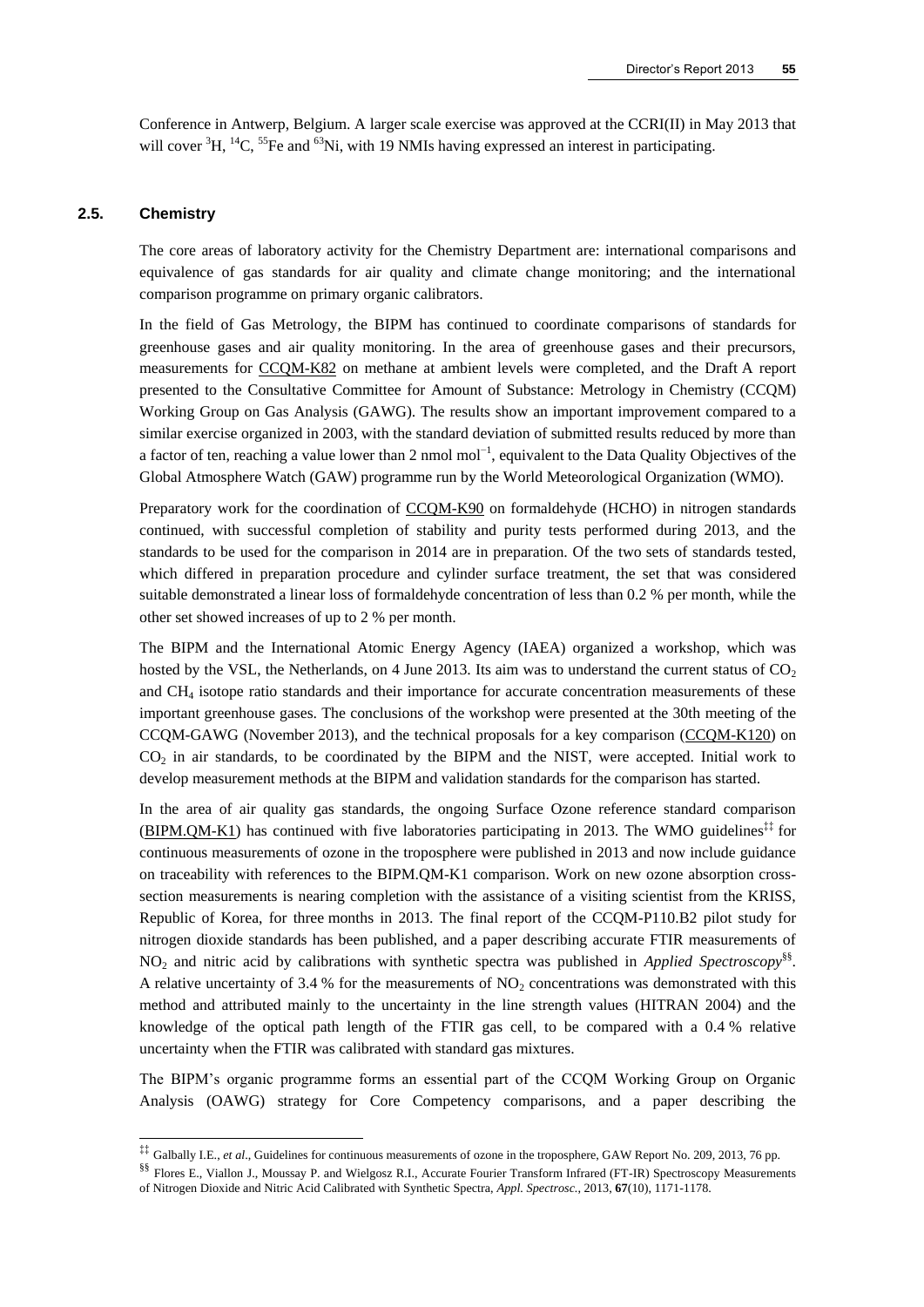implementation at the BIPM of the mass balance method for determining the mass fraction of the main component of a high purity organic material was published in *Analytical Chemistry*\*\*\*. The final report of the [CCQM-K55.c](http://kcdb.bipm.org/appendixB/KCDB_ApB_info.asp?cmp_idy=1072&cmp_cod=CCQM-K55.c&prov=exalead) [(L)-Valine purity] key comparison and the parallel CCQM-P117.c pilot study are in preparation following approval of the key comparison reference value (KCRV). Thirty submissions were received from twenty five participating institutes which used either mass balance or quantitative nuclear magnetic resonance (QNMR) approaches, or the combination of data from both approaches, to assign the valine content of the material. The KCRV for the valine content is 992 mg/g with an associated standard uncertainty of 0.6 mg/g. Preparative work on samples for [CCQM-K55.d](http://kcdb.bipm.org/appendixB/KCDB_ApB_info.asp?cmp_idy=1359&cmp_cod=CCQM-K55.d&prov=exalead) [Folic acid purity] has started, with homogeneity and stability measurements under way. The aim is to establish the suitability of the material for the comparison by demonstrating that the between unit relative homogeneity and stability of impurities present in the candidate material is below 2 % and 1 % respectively for any component present at levels above 2 mg/g. Dependent on the successful outcome of these studies, it is planned that a key comparison and a parallel pilot study will start towards the end of 2014. Activities in large organic molecule purity have made substantial progress with the completion of measurements on pure Angiotensin I, as part of a BIPM-NIST collaboration in preparation for future key comparisons in the area, and with a paper on the methods developed published in *Analytical and Bioanalytical Chemistry*††† . Work on purity studies of insulin is also nearing completion, and the first CCQM key comparison on peptide purity [\(CCQM-K115\)](http://kcdb.bipm.org/appendixB/KCDB_ApB_info.asp?cmp_idy=1339&cmp_cod=CCQM-K115&prov=exalead) will be coordinated by the BIPM in collaboration with the NIM, China. Dr Ming Li from the NIM has joined the BIPM as a visiting scientist to work on the method development and study material characterization, in preparation for this key comparison.

For information about the Joint Committee for Traceability in Laboratory Medicine (JCTLM) see §4.3.2.

#### **2.6. Comparisons**

During 2013, there were a total of 27 comparisons coordinated by the BIPM involving 170 participations.

#### 2.6.1. Mass

| <b>Comparison</b> | <b>Description</b>                                | No. of NMI<br><b>Participations</b> |
|-------------------|---------------------------------------------------|-------------------------------------|
| CCM.M-K4          | Comparison of 1 kg stainless steel mass standards | Ιb                                  |

### 2.6.2. Time

l

The Time Department pilots the key comparison CCTF-K001.UTC, published through the monthly *[Circular](http://www.bipm.org/jsp/en/TimeFtp.jsp?TypePub=publication) T*. In 2013, 12 key comparisons (one each month) were carried out with 73 participants since November.

| <b>Comparison</b> | <b>Description</b>                          | No. of NMI<br><b>Participations</b> |
|-------------------|---------------------------------------------|-------------------------------------|
| CCTF-K001.UTC     | Calculation of the reference time scale UTC | 73                                  |

Westwood S., Josephs R., Choteau T., Daireaux A., Wielgosz R., Mass Balance Method for the SI Value Assignment of the Purity of Organic Compounds, *Anal. Chem.*, 2013, **85**(6), 3118-3126.

<sup>†††</sup> Stoppacher N., Josephs R.D., Daireaux A., Choteau T., Westwood S.W., Wielgosz R.I., Impurity identification and determination for the peptide hormone angiotensin I by liquid chromatography-high-resolution tandem mass spectrometry and the metrological impact on value assignments by amino acid analysis, *Anal. Bioanal. Chem*., 2013, **405**(25), 8039–8051.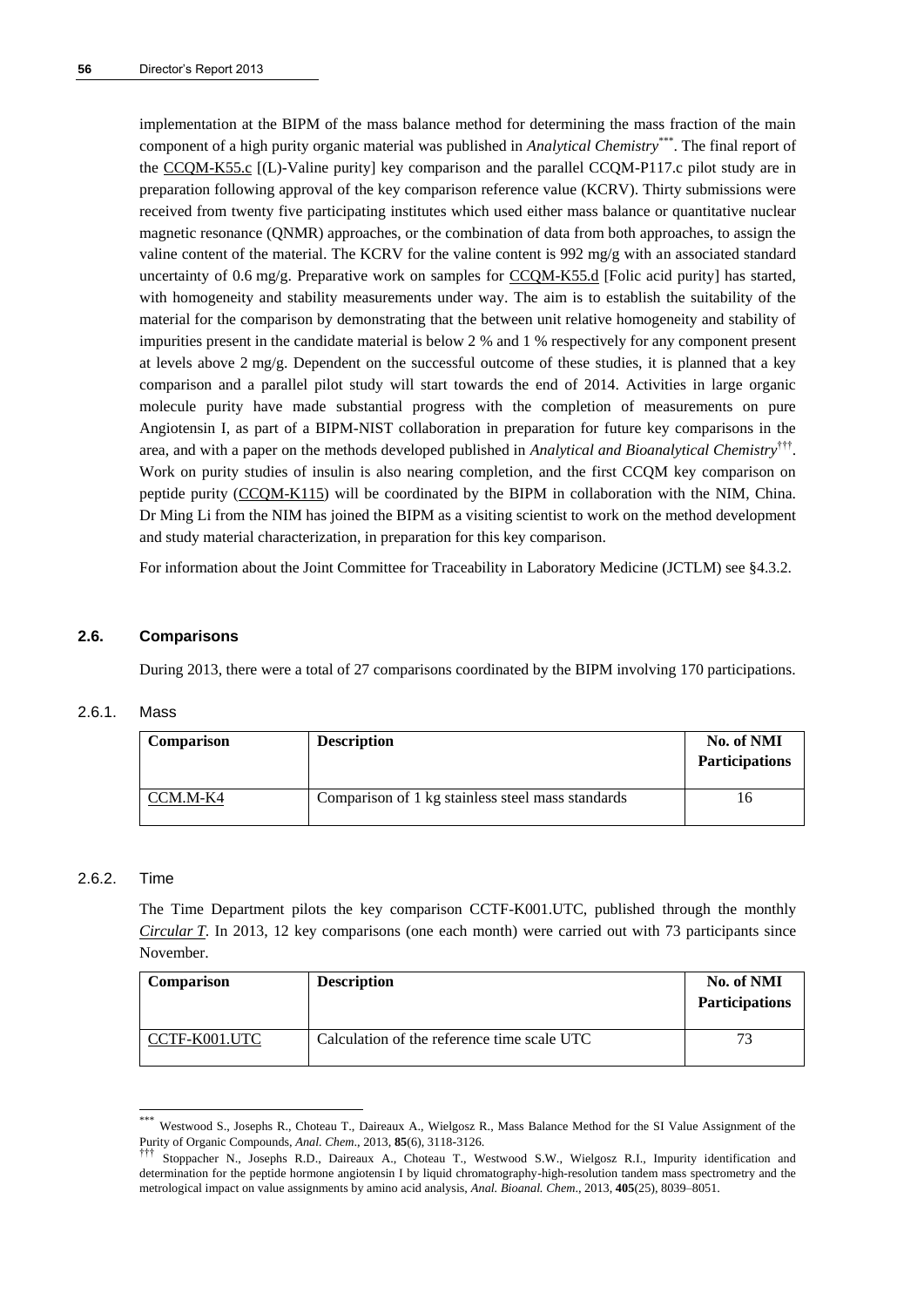## 2.6.3. Electricity

| Comparison   | <b>Description</b>                                                                | No. of NMI<br><b>Participations</b> |
|--------------|-----------------------------------------------------------------------------------|-------------------------------------|
| BIPM.EM-K10  | DC voltage, Josephson standards: (a) 1.018 V; (b) 10 V                            |                                     |
| BIPM.EM-K11  | DC voltage, Zener diode: (a) $1.018$ V; (b) $10$ V                                | 3                                   |
| BIPM.EM-K12  | Quantum Hall resistance standards and their scaling to<br>other resistance values |                                     |
| BIPM.EM-K13  | Comparison of resistance standards: (a) $1$ ; (b) $10 \text{ k}$                  | $\overline{4}$                      |
| BIPM.EM-K14  | Comparison of capacitors: (a) 10 pF; (b) 100 pF                                   | 0                                   |
| <b>Total</b> |                                                                                   | 9                                   |

# 2.6.4. Ionizing Radiation

The Ionizing Radiation Department undertook 13 bilateral ongoing comparisons in 2013.

| Comparison             | <b>Description</b>                                            | No. of NMI<br><b>Participations</b>          |
|------------------------|---------------------------------------------------------------|----------------------------------------------|
|                        |                                                               |                                              |
| BIPM.RI(I)-K1          | Measurement of air kerma for Co-60 gamma-rays                 | $\mathbf{1}$                                 |
| BIPM.RI(I)-K4          | Measurement of absorbed dose to water for Co-60<br>gamma-rays | $\overline{2}$                               |
| BIPM.RI(I)-K6          | Measurement of absorbed dose to water for high-               | 1 (off-site,                                 |
|                        | energy beams                                                  | NPL)                                         |
| BIPM.RI(II)-K1.Co-57   | Activity of radionuclides                                     | $\mathbf{1}$                                 |
| BIPM.RI(II)-K1.Fe-59   | Activity of radionuclides                                     | 1                                            |
| BIPM.RI(II)-K1.Cd-109  | Activity of radionuclides                                     | $\mathbf{1}$                                 |
| BIPM.RI(II)-K1.Cs-137  | Activity of radionuclides                                     | 1                                            |
| BIPM.RI(II)-K1.Ho-166m | Activity of radionuclides                                     | 1                                            |
| BIPM.RI(II)-K1.Lu-177  | Activity of radionuclides                                     | 1                                            |
| BIPM.RI(II)-K1.Rn-222  | Activity of radionuclides                                     | 1                                            |
| BIPM.RI(II)-K4.Tc-99m  | Activity of radionuclides using the SIRTI                     | 2 (off-site,<br><b>LNMRI</b> and<br>IFIN-HH) |
| <b>Total</b>           |                                                               | 13                                           |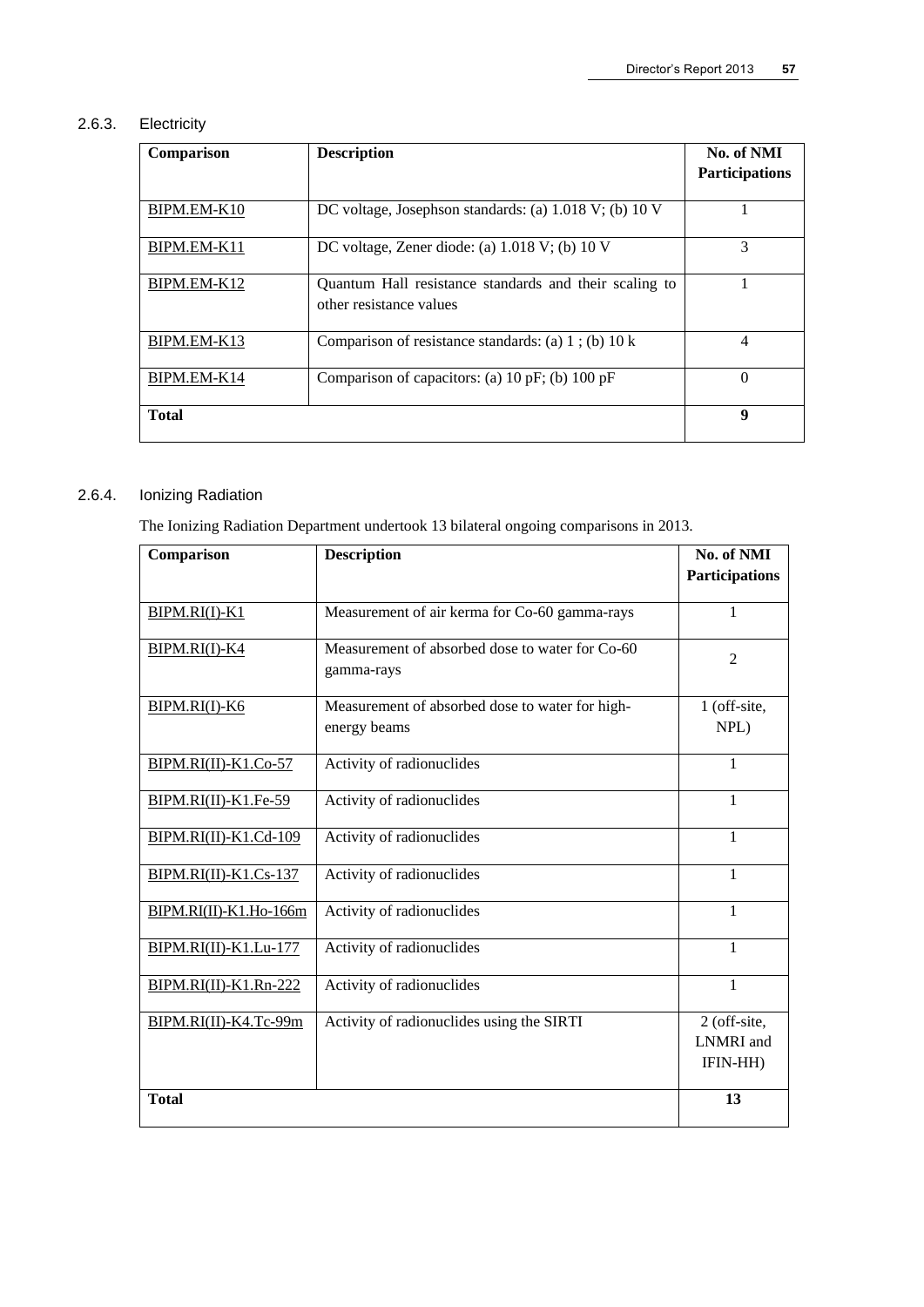## 2.6.5. Chemistry

In 2013 the Chemistry Department worked on three key comparisons and two pilot studies (all coordinated by the BIPM). For clarity these have been divided into those for which measurements were completed in 2013, and those that are in the reporting phase.

The Chemistry Department also undertook preparatory/validation work for four more comparisons which are planned for 2014/2015.

| BIPM coordinated comparisons for which measurements were performed in 2013: |                          |  |                         |            |
|-----------------------------------------------------------------------------|--------------------------|--|-------------------------|------------|
|                                                                             | Comparison   Description |  | <b>Activity in 2013</b> | No. of NMI |

| <b>Comparison</b> | <b>Description</b>          | ACUVILY III ZULJ                                        | IVO. OI IVIVII<br>participations |
|-------------------|-----------------------------|---------------------------------------------------------|----------------------------------|
| BIPM.QM-K1        | Ozone ambient level         | Measurements completed and reports<br>published         |                                  |
| $CCOM-K82$        | Methane in air<br>(ambient) | Measurements completed Draft B report<br>in preparation | 16                               |
| <b>Total</b>      |                             |                                                         | 21                               |

BIPM coordinated comparisons which are in reporting phase in 2013:

| Comparison              | <b>Description</b>                                           | <b>Activity in 2013</b>                         | No. of NMI<br>participations |
|-------------------------|--------------------------------------------------------------|-------------------------------------------------|------------------------------|
| CCQM-K55.c              | Purity analysis series:<br>L-Valine                          | KCRV agreed and Final Reports in                | 19                           |
| CCQM-P117c              |                                                              | Preparation                                     | 10                           |
| CCQM-P110-<br><b>B2</b> | Nitrogen dioxide 10<br>$\mu$ mol/mol:<br>spectroscopic study | Published in Metrologia Technical<br>Supplement | 9                            |
| <b>Total</b>            |                                                              |                                                 | 38                           |

BIPM coordinated comparisons for which preparatory/validation work has started:

| Comparison | <b>Description</b>                    | <b>Activity in 2013</b>                                         | No. of NMI<br><i>participations</i> |
|------------|---------------------------------------|-----------------------------------------------------------------|-------------------------------------|
| CCOM-K90   | Formaldehyde in<br>nitrogen           | Stability studies of transfer standards                         |                                     |
| CCQM-K55.d | Purity analysis series:<br>Folic Acid | Homogeneity and stability<br>measurements on material under way |                                     |
| CCQM-K115  | C-peptide purity                      | Method development under way                                    |                                     |
| CCOM-K120  | $CO2$ in air                          | Validation standards and facilities under<br>development        |                                     |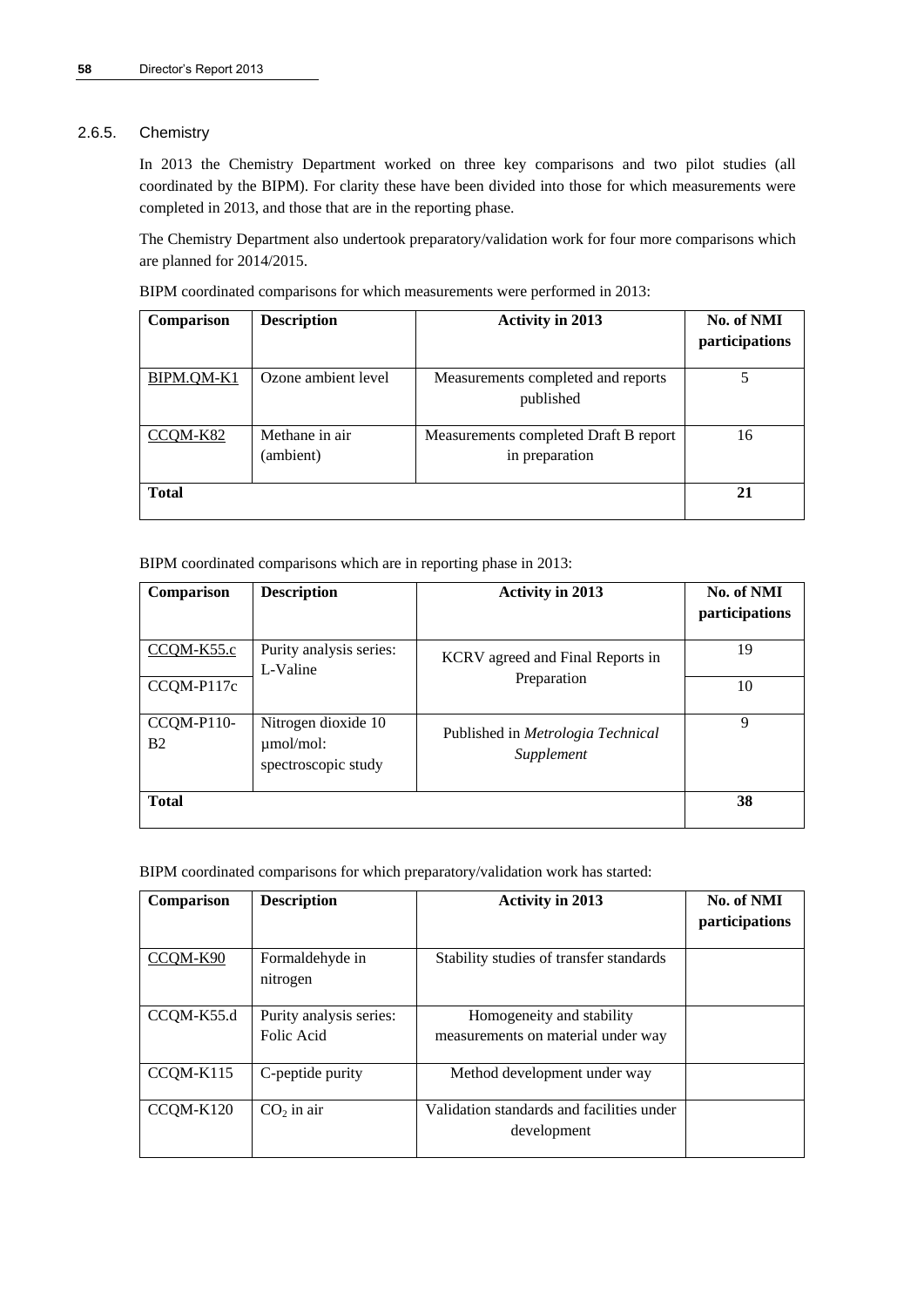## **2.7. Calibrations**

A total of 77 Certificates and 4 Study Notes were issued in 2013. A complete list of certificates is provided in Appendix 2.

#### **3. THE CIPM MRA**

#### **3.1. New signatories to the CIPM MRA**

The following institutions signed the CIPM MRA during 2013:

- Instituto Nacional de Metrología de Colombia (INM (CO)) on 15 May 2013
- Mongolian Agency for Standardization and Metrology (MASM) on 23 October 2013.

#### **3.2. The BIPM key comparison database, KCDB**

Bi-annual reports on the KCDB are available on the BIPM website at [http://www.bipm.org/jsp/en/ViewKCDBReport.jsp.](http://www.bipm.org/jsp/en/ViewKCDBReport.jsp) Readers are encouraged to consult these documents for detailed information about publication of key and supplementary comparisons and of approved sets of CMCs in the KCDB.

#### 3.2.1. Content of the KCDB

#### *3.2.1.1. Key and supplementary comparisons*

On 11 December 2013, the key and supplementary comparisons database covered 864 key comparisons (86 from the BIPM, 427 from the CCs, and 351 from Regional Metrology Organizations (RMOs)) and 374 supplementary comparisons. A total of 45 new key comparisons and 46 new supplementary comparisons were registered during 2013, which is a similar rate to 2012.

Updated graphs illustrating participation in key and supplementary comparisons were made available on the statistics page of the KCDB on 18 November 2013.

On 11 December 2013, of the 864 key comparisons registered:

- 88 corresponded to exercises carried out prior to the entry into force of the CIPM MRA, and which therefore will never have results published in the KCDB; they have been "Approved for provisional equivalence".
- 77 of the 86 ongoing BIPM key comparisons had results published in the KCDB.
- A further 436 CC and RMO key comparisons had their final reports approved and were posted on the KCDB website, with corresponding tables of numbers and graphs entered in the database.

A total of 2 120 graphs of equivalence were displayed in the KCDB on 11 December 2013.

The results of 193 RMO key comparisons (1 conducted by AFRIMETS, 66 by APMP, 26 by COOMET, 82 by EURAMET, and 18 by SIM) were published in the KCDB, and linkage had also been carried out for 57 bilateral key comparisons subsequent to full-scale CC key comparisons; their results are included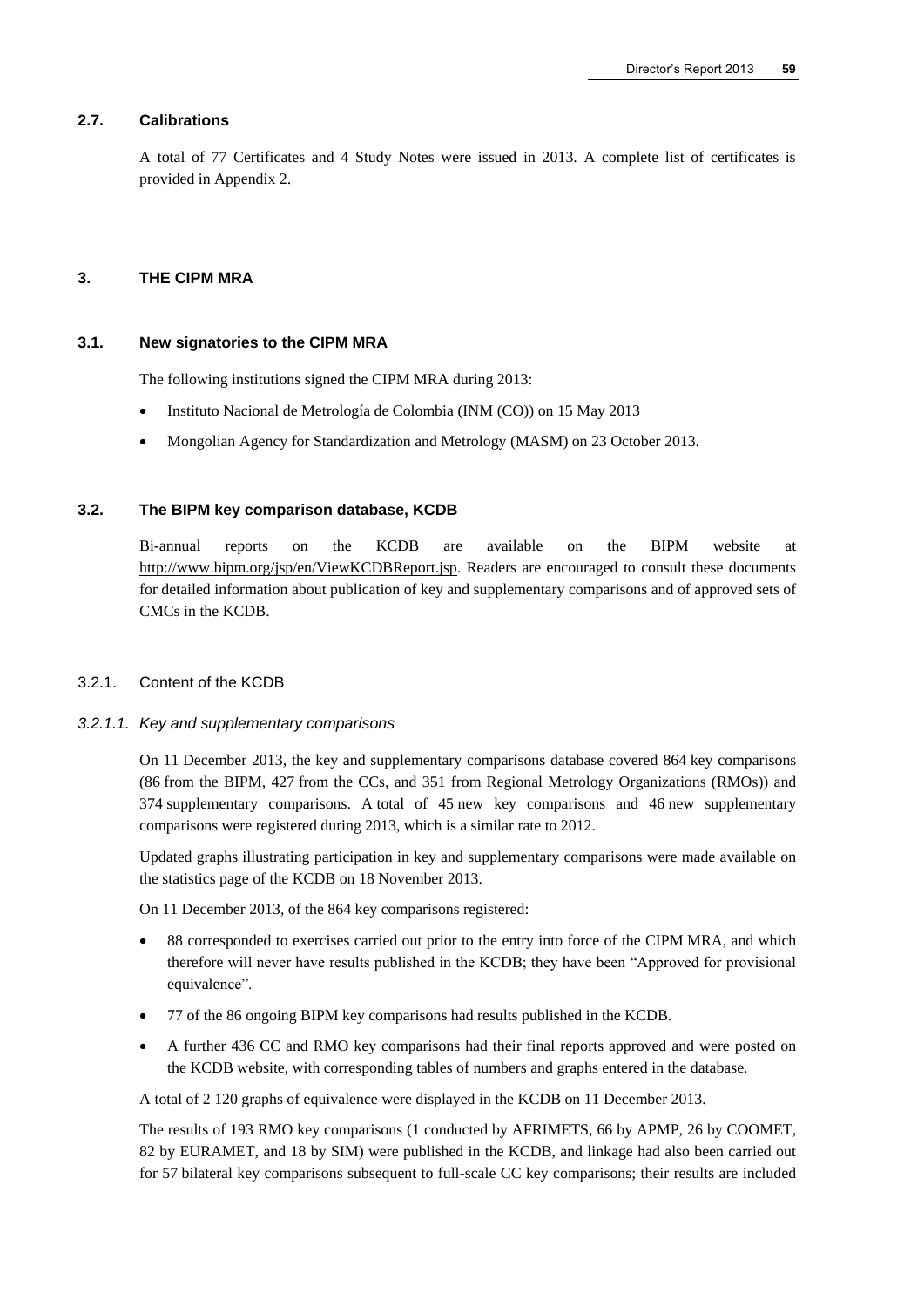in the appropriate graphs of equivalence. There are currently a dozen examples in the KCDB of seven or eight (there is even one case of nine) key comparisons that are linked together, demonstrating the success of the system.

Final reports for 209 of the 374 supplementary comparisons registered in the KCDB had been posted as of 11 December 2013.

Altogether 65 % of the comparisons registered in the KCDB are complete. The final reports have been posted in the KCDB, and are generally published in the *Metrologia Technical Supplement*. This percentage has been stable for several years.

## *3.2.1.2. Calibration and Measurement Capabilities – CMCs*

On 11 December 2013, the KCDB included a total of 24 473 CMCs: 14 901 in General Physics, 3 956 in Ionizing Radiation, and 5 616 in Chemistry. The total number of CMCs has been reduced by about 1 000 when compared to the same period in 2012. This is the first decrease in the number of CMCs in eight years, even though approximately 600 new CMCs were approved and published during the last 12 months. This reduction is attributed to rationalization of EURAMET's CMCs in Electricity and Magnetism (EM).

The CCEM at its meeting in March 2013 strongly encouraged the NMIs and the RMOs to make their best possible effort towards concatenating diverse CMCs that cover the same quantity over different ranges of the measurand, but which use different methods or instruments, to create one (or very few) CMC(s) for each "sub-sub-category" of the Classification of Services in EM. EURAMET carried out this process and drew up tables of uncertainties describing individual CMCs that have a broad scope.

The EURAMET CMCs were published in the KCDB on 13 August 2013 after re-arrangement and re-formatting according to the CCEM guidance. As a result:

- The number of CMCs in EM from EURAMET has been approximately halved (3 435 to 1 821).
- The KCDB thus "lost" more than 1 600 CMCs (6.7 % of the total) in EM.
- About one third of the EURAMET CMCs in EM are now described using tables of uncertainties. This gives a total of 650 such tables, which include roughly 26 000 individual values of uncertainties.

To conclude, files of CMCs in EM from EURAMET are now easier to handle, review and publish. In addition, the users of the KCDB have access to more detailed information, but concatenated into clearer tables, which are easy to compare.

The first sets of CMCs declared by the institutes of Albania (7 CMCs in the field of Mass Standards), of The Former Yugoslav Republic of Macedonia (6 CMCs in the field of Fluid Flow) and of the Republic of Moldova (40 CMCs in the field of Thermometry) were posted in the KCDB on 5 April 2013, 2 July 2013 and 26 September 2013, respectively.

As at 11 December 2013 all of the Associates which participate in the CIPM MRA have at least one of their metrology institutes listed as a participant in a key or a supplementary comparison, whereas only 19 of the 38 Associates currently have CMCs published in the KCDB.

As at 11 December 2013, 216 CMCs were temporarily removed from the KCDB, a number that is considered small compared to the total number of CMCs in the KCDB.

Details of the number of CMCs currently published in the KCDB, by country and by metrology area, and the situation regarding greyed-out CMCs, are available in real-time from the statistics page of the KCDB. An Excel file which records the history of CMC publications (including greying-out and re-instatement)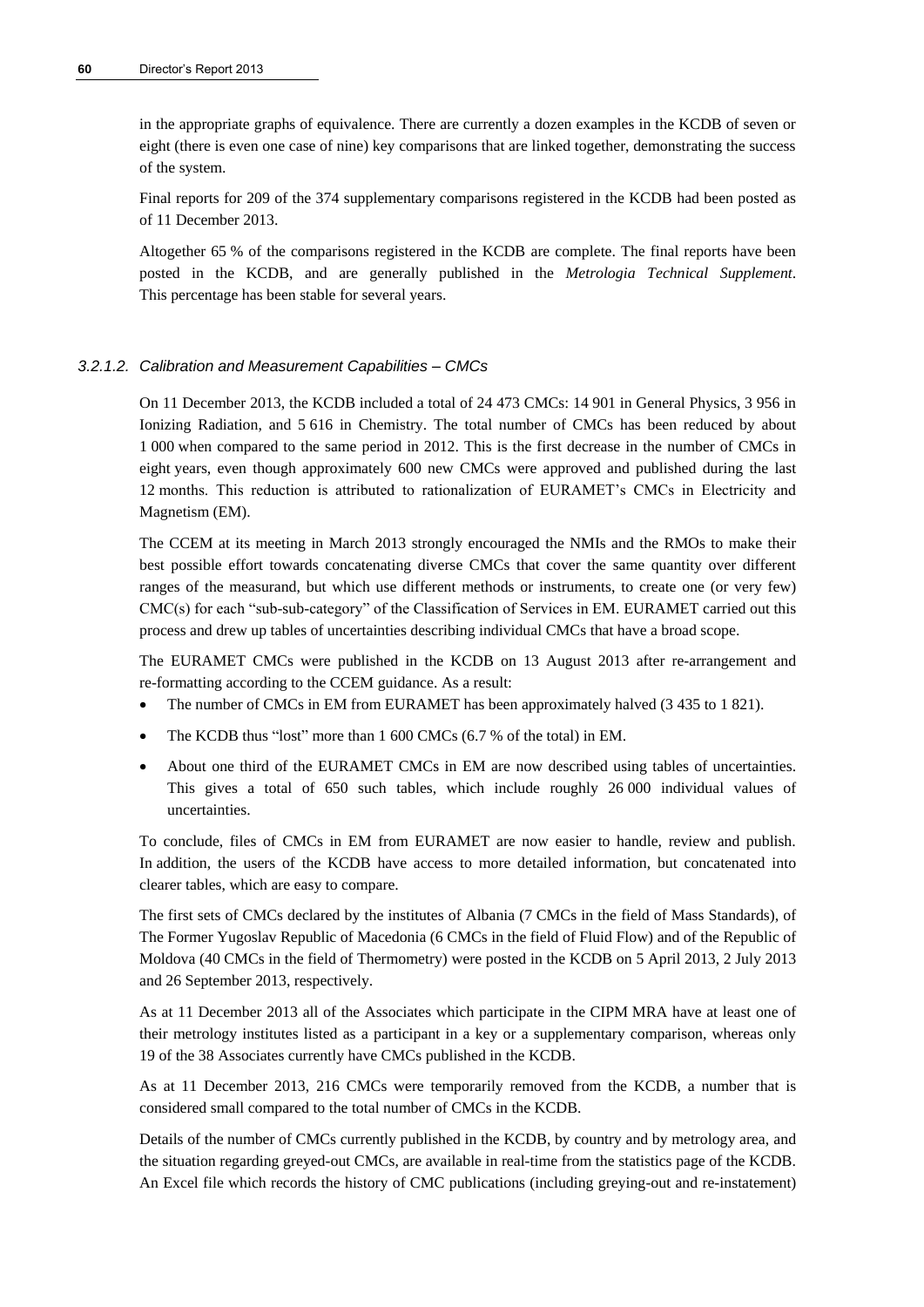is available, in real-time, on a restricted-access section of the JCRB CMC website. Following a request by the JCRB at its 24th meeting, the dates of greying-out of CMCs are included in this file.

## 3.2.2. Visits to the KCDB website

The log-on statistics for 2013 indicated that the average number of monthly visits stood at 10 300, and the average number of KCDB web pages opened each month was 100 000. This compares to 9 200 and 124 000 during 2012 respectively.

Following a recommendation by the JCRB at its 31st meeting in September 2013, an investigation has started on how to obtain information about visitors to the KCDB. The proposed survey (limited to a period of two to three months at the beginning of 2014) will use a pop-up window which will allow individual visitors to supply information about themselves.

#### 3.2.3. The KCDB system

The back-office system used for creating the HTML pages of results of key comparisons had been in operation since 2000 and functioned correctly under Microsoft IE only. It became obsolete when Version 10 of IE was released. The external company responsible for maintenance of the programming of the KCDB system (under contract with the BIPM) has developed a new and more flexible tool, based on open-source software and which is able to operate with the most recent versions of internet browsers.

#### **3.3. Joint Committee of the Regional Metrology Organizations and the BIPM (JCRB)**

Two meetings of the JCRB and a workshop on 'Best Practices in CMC Reviews' were held in 2013:

- The 30th meeting of the JCRB was held at the BIPM on 19 to 20 March 2013;
- The 31st meeting of the JCRB was held in Beijing, China, on 18 to 19 September 2013;
- The workshop on 'Best Practices in CMC Reviews' was held at the BIPM on 18 to 19 March 2013.

The Workshop on 'Best Practices in CMC Reviews' was very successful. Each RMO and CC had prepared and circulated a paper which they presented at the workshop detailing their views on improving the efficiency of inter-regional CMC reviews. This was supplemented by presentations from a number of CC and RMO representatives and collectively formed the input for the discussions. The summary outcome was discussed immediately at the 30th JCRB meeting and a series of actions, recommendations and resolutions have been adopted.

JCRB Resolution 30/1 concerning the shortening the existing deadlines for the inter-RMO review of CMCs implied a revision of the guidance document CIPM MRA-D-04 and changes in the JCRB CMC review website. Changes to the JCRB CMC review website were launched in early August 2013.

A new section was proposed for CIPM MRA D-04 at the 31st JCRB meeting: Section 12. "Greying-out of published CMCs" that has been developed according to the Action 30/1 of the 30th JCRB meeting.

A draft EURAMET paper "Towards a sustainable CIPM MRA" was discussed at the 31st JCRB meeting and resulted in an action for the other RMOs to contribute to the development of this paper. This will form an input document for the review of the CIPM MRA.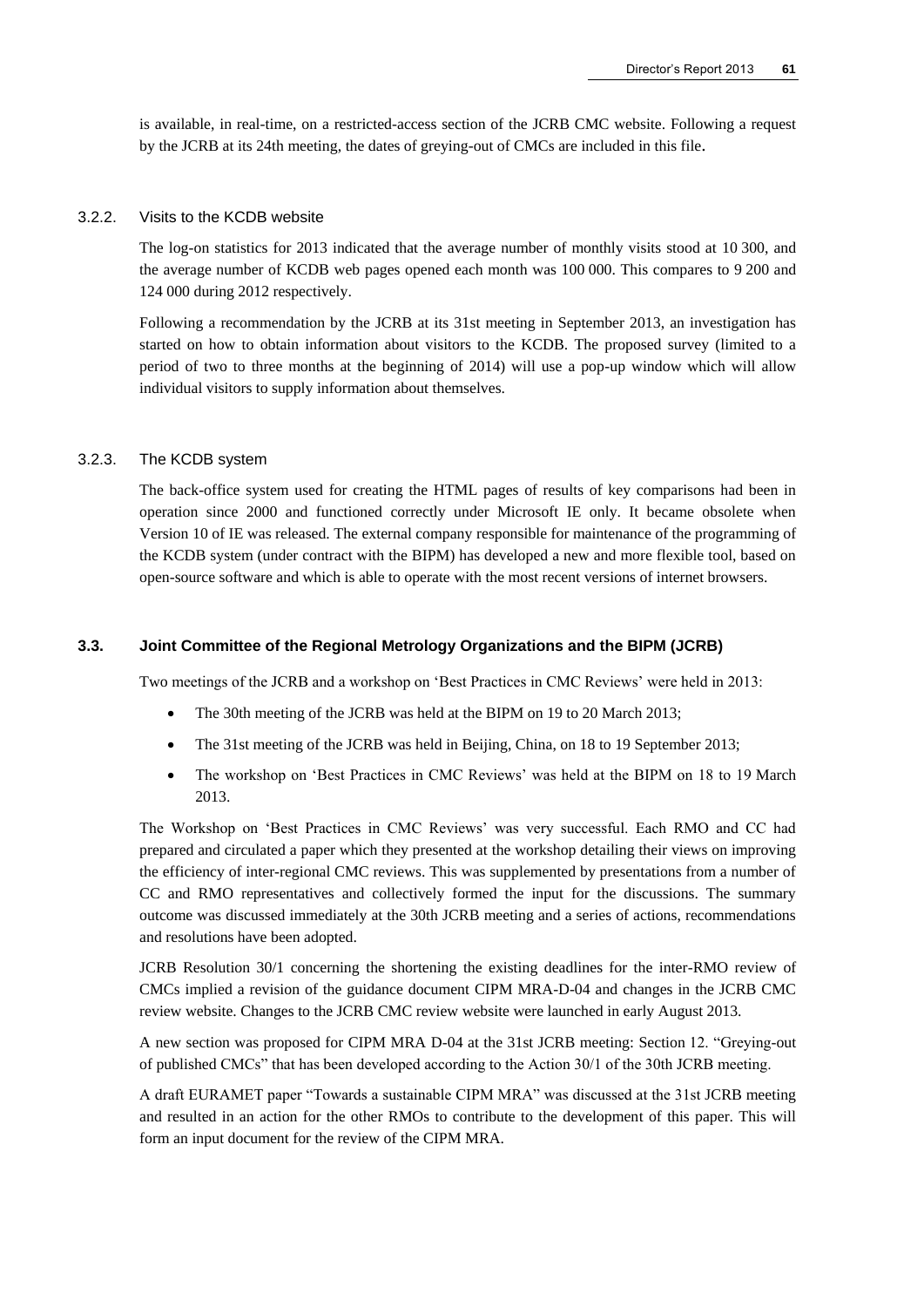A new document (two part document) had been prepared as a revised version of the old "Request for Designation Information" form, and was presented during the 31st JCRB meeting. The first part contains the information on the expectations and obligations of being a Designated Institute (DI), the second part is the "Nomination of Designated Institute" form, which ensures that sufficient information is submitted when a nomination occurs. The form includes important new notes to ensure there is no ambiguity regarding the scope of the designation. The JCRB supported the new approach. The aim of the change is to ensure that institutes understand their obligations and responsibilities related to the CIPM MRA before they become DIs.

## **4. INTERGOVERNMENTAL AND INTERNATIONAL ACTIVITIES AND PROMOTION OF THE METRE CONVENTION**

#### **4.1. New States Parties to the Metre Convention (Member States) and new Associates of the CGPM (Associates) in 2013**

At the end of 2013, there were 56 States Parties to the Metre Convention and 38 Associates of the CGPM.

The Republic of Colombia acceded to the Metre Convention on 6 February 2013 and the Republic of Iraq acceded on 20 August 2013. In addition, Mongolia became Associate of the CGPM on 7 August 2013.

### **4.2. Institutional collaboration with external organizations**

The International Liaison and Communication Department of the BIPM has the role of promoting metrology to the scientific community, industry and the public. It undertakes this role through liaison activities with other intergovernmental organizations and international bodies and by participation in international forums. The BIPM has an ongoing relationship and significant interaction with more than thirty international organizations and provides or shares information with these bodies relating to the SI and the international comparability of measurements. Collaborations are both institutional and technical and in 2013, a typical year, BIPM staff travelled on around 120 separate occasions, amounting to more than one person year of time, to provide their expertise to such organizations and to the NMIs.

Key liaison activities are with intergovernmental organizations such as the World Health Organization (WHO), the IAEA, the WMO, the International Organization of Legal Metrology (OIML) and international bodies such as the International Organization for Standardization (ISO) and the International Laboratory Accreditation Cooperation (ILAC). Interaction varies from high-level discussions to participation in dedicated working groups but the objective remains the same: to promote the importance of measurement, the SI and the comparability of measurement and to ensure the appropriate use of metrology and the international infrastructure.

Considerable work was undertaken during 2013 on the overall BIPM strategy to underpin the development of future BIPM work programmes. This work is based on a major strategy exercise which has been carried out by the CCs and coordinated by the BIPM. Part of this exercise required the CCs to identify key stakeholders, an exercise which will help to ensure that the BIPM uses its liaison resources as effectively as possible. In addition to the organizations named above, BIPM staff liaised with the Codex Alimentarius Commission, the International Astronomical Union (IAU), the International Commission on Radiation Units and Measurements (ICRU), the International Commission on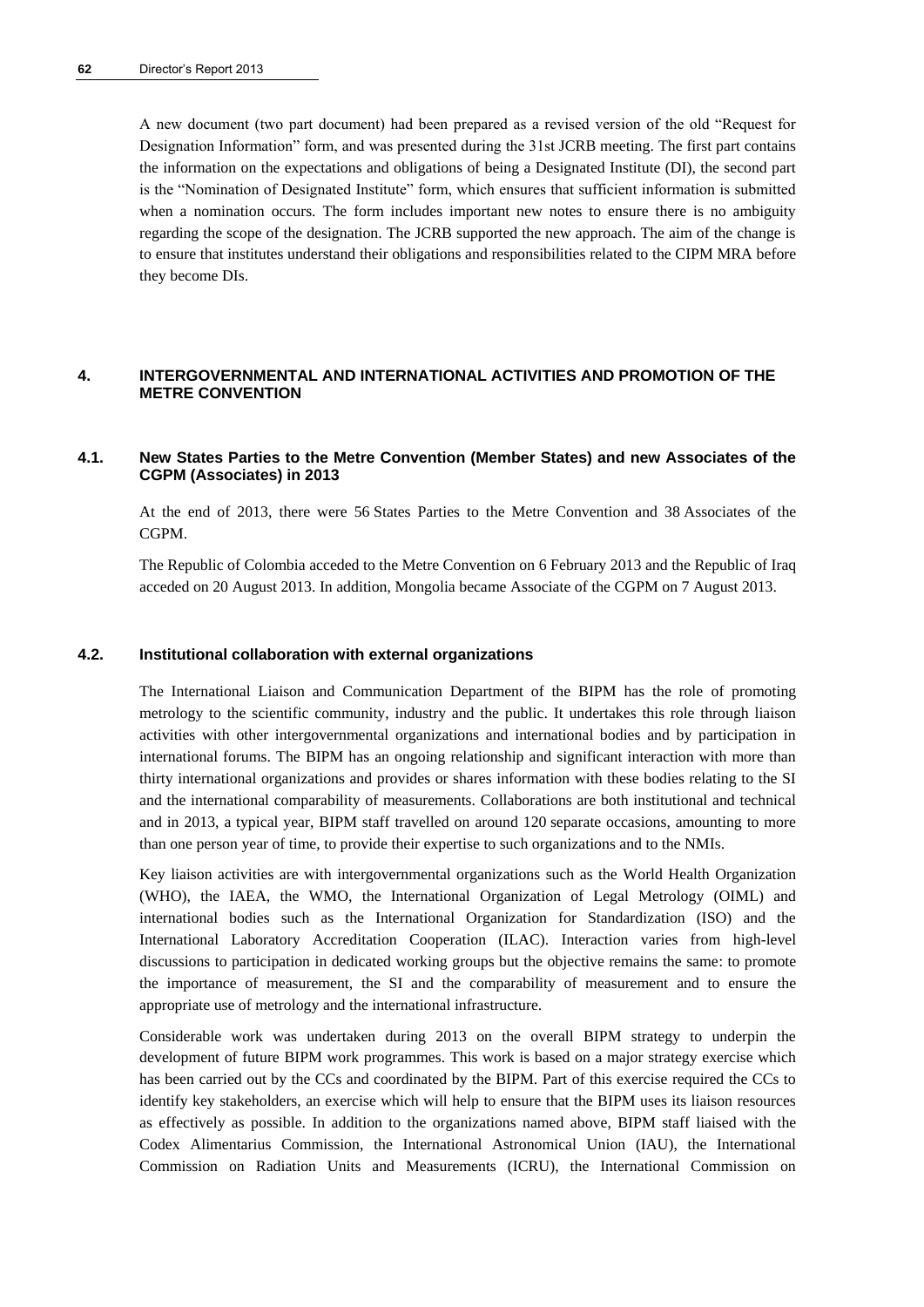Illumination (CIE), the International Earth Rotation and Reference Systems Service (IERS), the International Union of Pure and Applied Chemistry (IUPAC) and the World Anti-Doping Agency (WADA).

Notable achievements in 2013 were:

- The BIPM participated in two of the three meetings of the World Trade Organization (WTO) Committee on Technical Barriers to Trade held in 2013. This followed a decision by the WTO in late 2012 to grant *ad hoc* observer status to the BIPM. The participation opportunities are used to draw attention to the existence, importance and value to trade of the metrology infrastructure world-wide and to update the trade facilitation community on relevant developments.
- The BIPM contributed to the ILAC WG during the revision of the ILAC policy document dealing with Uncertainty in Calibration, which has now been published (ILAC-P14:01/2013 Uncertainty in Calibration).
- The CIPM decided that as part of its intention to encourage a stronger strategic perspective, it will identify one or two cross-cutting "grand metrology challenges" considering potential liaisons with the ILAC, the ISO and the OIML and other relevant international organizations with missions complementary to the BIPM. The CIPM will charge the Presidents of the CCs to assess the implications of these "grand metrology challenges" to their strategies and future programmes ready for a workshop in early 2015.
- A number of high-profile joint workshops were organized with international organizations including the IAEA and the ITU. See section 5.2 for further details.
- In April 2013 Dr David Burns of the Ionizing Radiation Department became a member representing the BIPM on the Scientific Committee of the IAEA/WHO Network of Secondary Standards Dosimetry Laboratories (SSDLs), otherwise known as the SSDL Scientific Committee (SSC). The SSC is a standing advisory group established in 1986 to provide technical advice to the Directors General of the IAEA/WHO on the programme of work of the SSDL Network and to review and advise on the Dosimetry Programme of the IAEA. The SSC meets every two years at the IAEA headquarters in Vienna, Austria. The next meeting is planned for March 2014.
- The BIPM contributes to discussions about the needs and support for developing countries' technical infrastructure by participating in meetings of the Network on Metrology, Accreditation and Standardization for Developing Countries (DCMAS Network). In 2013 its particular focus was to secure ongoing United Nations Industrial Development Organization (UNIDO), and UNIDO managed, support for AFRIMETS.
- World Metrology Day is an annual event held on 20 May to commemorate the signing of the Metre Convention in 1875. The theme in 2013 was 'Measurements in daily life' a wide-ranging topic which concerns individuals in a multitude of situations and which highlights the all-pervading nature of metrology. World Metrology Day 2013 was particularly successful, with 49 000 hits on the website on 20 May alone and 171 000 for the whole of the month: this was more than double the number of hits in 2012. World Metrology Day is jointly delivered by the BIPM and the OIML, involving a dedicated website [http://www.worldmetrologyday.org](http://www.worldmetrologyday.org/) with a poster, press release and message from the Directors of the BIPM and the International Bureau of Legal Metrology (BIML) as well as events organized by NMIs to raise awareness of metrology. Details of 33 such events were posted on the website. In 2013 the poster was prepared with support from TUBITAK/UME, the Turkish NMI, and was provided in English and French. Participants translated the poster into a further 14 languages. Some NMIs have produced internet videos to raise awareness of the event. These videos are becoming increasingly popular and are posted on the dedicated website at [http://www.worldmetrologyday.org/links.html.](http://www.worldmetrologyday.org/links.html) In addition to World Metrology Day, the BIPM and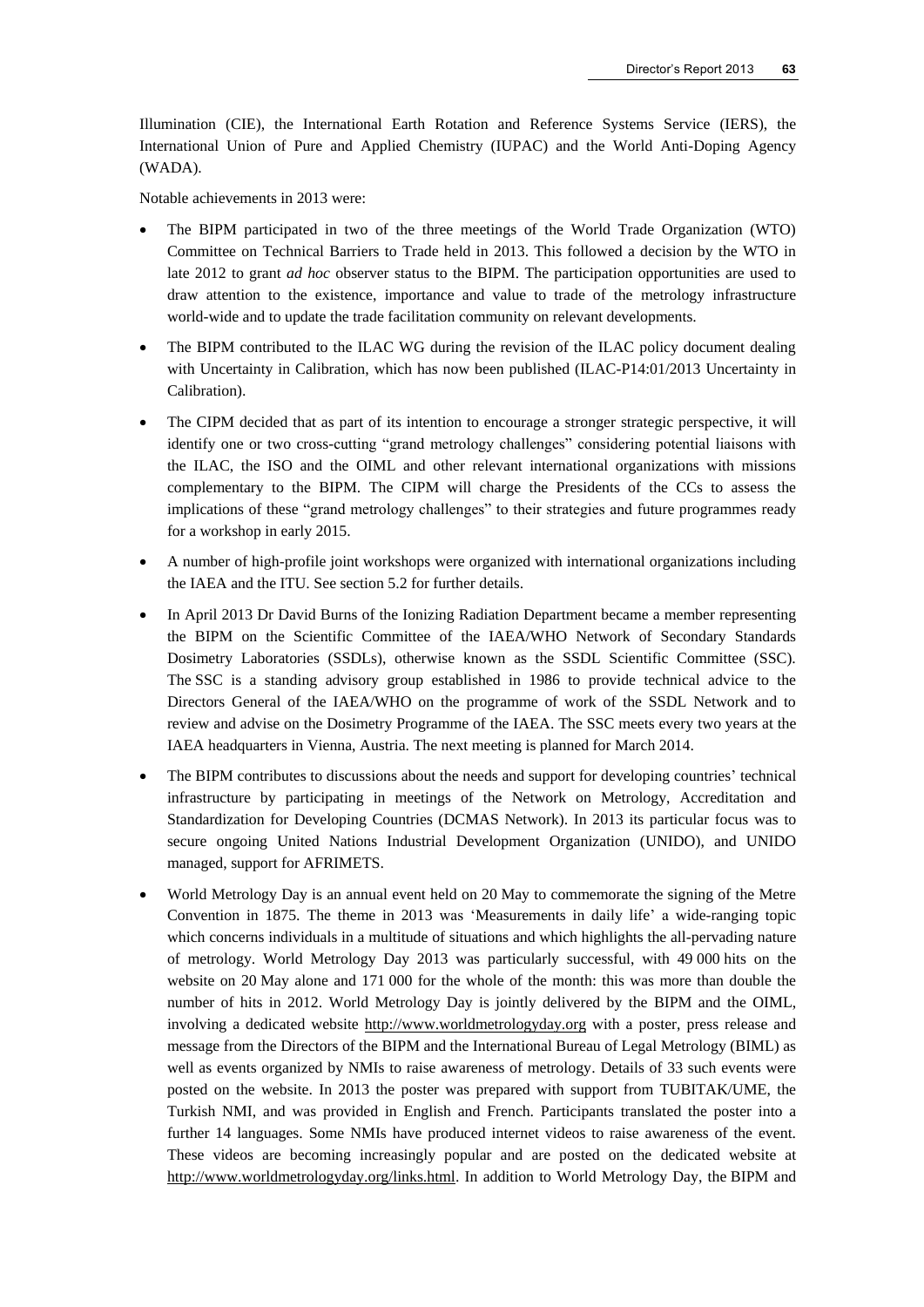the BIML collaborate regularly on a number of institutional and technical matters throughout the year.

## **4.3. Joint Committees**

## 4.3.1. Joint Committee for Guides in Metrology (JCGM)

The JCGM met at the BIPM on 4 December 2013 for its annual plenary meeting. Six of the eight member organizations, except the International Federation of Clinical Chemistry and Laboratory Medicine (IFCC) and the International Electrotechnical Commission (IEC), were represented. Reports of its Working Groups (WG1 on the GUM and WG2 on the VIM) were presented.

The main topic of the WG1 Report concerned revision of the Guide to the Expression of Uncertainty in Measurement (GUM), which is being given the highest priority. WG1 has published a paper about the motivation for the revision (*[Metrologia](http://stacks.iop.org/0026-1394/49/702)*, 2012, **49**, 702). WG1, in agreement with the BIPM, will organize a workshop at the BIPM which will allow experts to openly discuss their different views. The Workshop is planned for the first semester of 2015 following circulation of the first Committee Draft.

The 2013 activities of WG2 centered primarily on two key topics:

- reacting to the JCGM's request for WG2 to develop its own vocabulary on nominal properties
- further development of prototype annotations for inclusion in a possible Annotated VIM3.

WG2 decided that developing a stand-alone vocabulary on nominal properties is not the best solution for the scientific and technological communities, and that a "consolidated" vocabulary (fourth edition of the VIM) that contains 'measurement', as well as concepts such as 'examination', 'identification', 'classification', and 'ordering', as related to nominal and ordinal properties would be preferable. WG2 has developed nine draft annotations for the VIM3 in order to test the feasibility of such a system.

WG2 concluded its activities in 2013 with the development of a modified Plan of Work that will be presented to the JCGM as a proposal for formal endorsement in the future. The proposal for the development of a fourth edition of the VIM (VIM4) contains an extended scope to encompass a limited number of concepts related to nominal properties. A non-contradictory, consensus set of Generic and Specific principles has been developed by the WG2 to provide guidance in elaborating VIM4, but the language of the Definitions, Notes and Examples in VIM4 will be more 'reader-friendly' than in VIM3, and basic tools such as concept diagrams will be kept in a separate document.

The Annotations to VIM3 will give informative explanations of particular Definitions, Notes or Examples of the VIM3. An annotation may also propose a simplified equivalent definition when the VIM3 Definition is complicated by the use of a preferred term rather than one of its secondary terms. A procedure has been put in place within WG2 to maintain Word master files of the annotations, as well as an HTML master product for the open website, entitled "The Annotated VIM3".

Following discussion, the JCGM took two decisions:

- the document on the Proposed Modified JCGM WG2 Plan of Work be refined to include the VIM4 time frame and what is intended by the "Annotations to the VIM3" be clarified by the end of 2013 (The JCGM will then ask the Member Organizations for their comments on this refined version by end February 2014)
- the Annotated VIM3 electronic master file (in HTML format) be hosted on the JCGM web pages by the BIPM, with a first release expected for June 2014.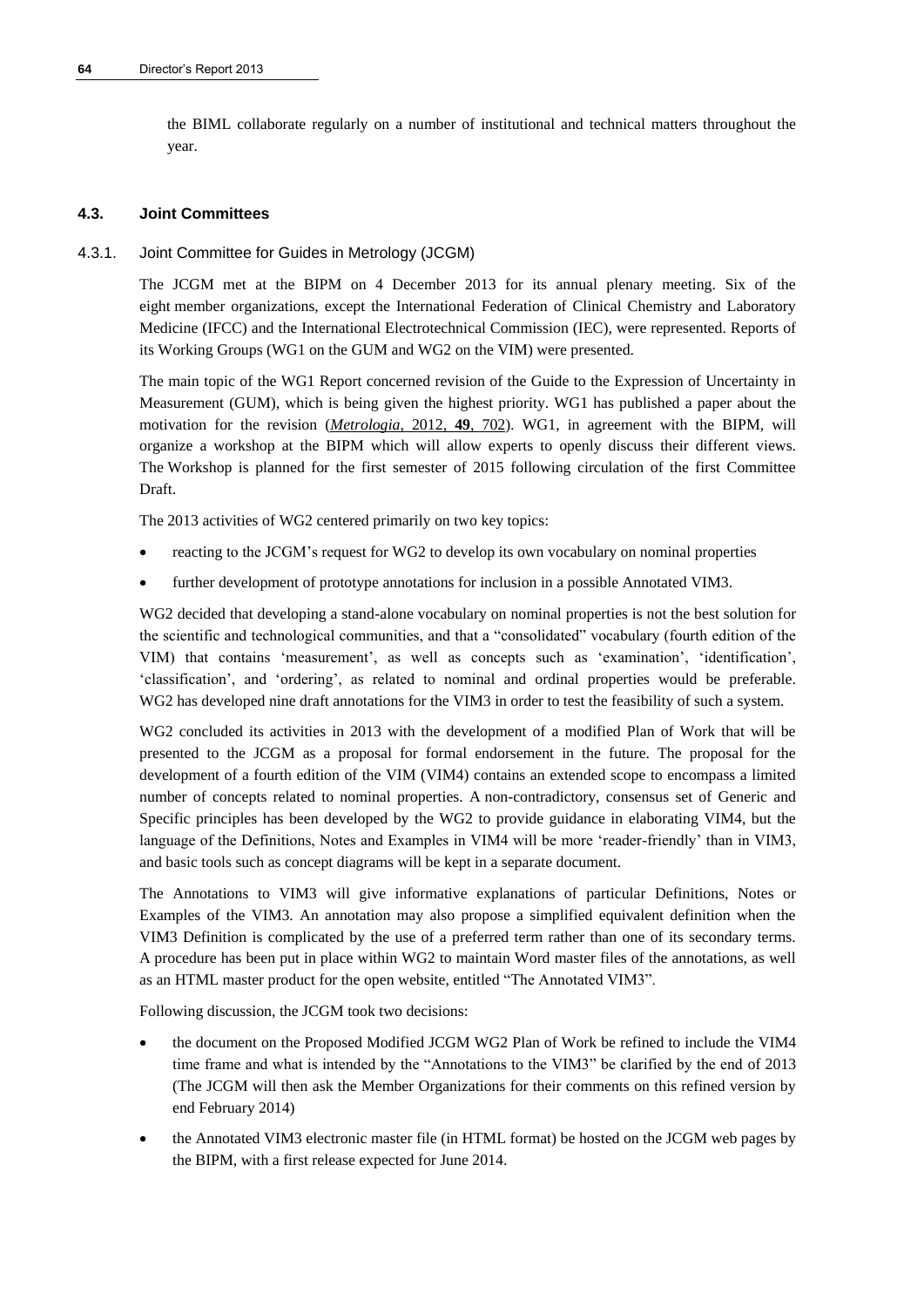The JCGM formally decided that it will be Chaired by the BIPM for the period 2014 to 2016<sup>‡‡‡</sup>.

#### 4.3.2. Joint Committee for Traceability in Laboratory Medicine (JCTLM)

The annual joint meeting of the JCTLM Working Groups was held at the BIPM on 3 December 2013. This was followed by a JCTLM Members' and Stakeholders' Meeting on 4 and 5 December that brought together 70 attendees from the *in vitro* diagnostic industry, as well as from the clinical chemistry and laboratory medicine community. The first session of the meeting was on the 'Impact of Reference Measurement Systems on Clinical Evidence', the second session on 'Commutability', and the last session on 'JCTLM current and future activities'. The 12th meeting of the JCTLM Executive Committee was held at the BIPM on 6 December 2013.

The revised text of the [Declaration of Cooperation](http://www.bipm.org/utils/en/pdf/establish_jctlm.pdf) (DoC) between the CIPM, the IFCC and the ILAC, and its Appendices III and IV have been approved by the three sponsoring organizations, and posted on the BIPM JCTLM website. The amendments made to the text were in line with the current review processes used by the JCTLM, as well as the revision in the harmonized standards (ISO 15194 and ISO 15193 relating to Certified Reference Materials and Reference Procedures) of the European Directive on *In Vitro* Medical Devices. In addition, a statement on the obligations for JCTLM Member Organizations was included in the Appendix IV.

In March 2013, the WG1 Cycle 9 reference materials, and measurement methods, and WG2 Cycle 7 reference measurement laboratory services approved by the Executive Committee during its 11th annual meeting in December 2012 were published in the database.

As of December 2013 the [JCTLM Database](http://www.bipm.org/jctlm/) contained:

l

- 299 available certified reference materials covering 11 categories of analytes. Of these reference materials, 33 are in List II, which includes reference materials value-assigned using internationally agreed protocols, and three are in List III, which covers reference materials with nominal properties;
- 156 reference measurement methods or procedures that represent about 80 different analytes in eight categories of analytes;
- 92 reference measurement services, delivered by nine reference laboratories and two NMIs in five countries and which cover six categories of analytes.

The WG1 Cycle 10 call for nominations of higher order reference materials and reference measurement methods or procedures, and the WG2 Cycle 8 call for nominations of reference measurement laboratory services were announced on the JCTLM website in January 2013, and email notifications were sent to about 350 potential contributors to the JCTLM. As of July 2013, 58 nominations for materials, 12 nominations for methods, and 12 nominations for services had been received and sent to Review Teams for evaluation.

ISO TC 212 WG2 is currently revising two normative standards of particular importance to the JCTLM processes, notably ISO 17511 and ISO 15195, and the BIPM, as a liaison A organization to ISO TC 212, has been active in this activity.

<sup>‡‡‡</sup> The Chair of the JCGM is held by one of its Member Organizations for renewable terms of three years. The BIPM has always been chosen as the JCGM Chair, thereby ensuring continuity and that the BIPM Director will chair forthcoming JCGM meetings. It also ensures that the JCGM Secretariat and JCGM web page will continue to be maintained by the BIPM.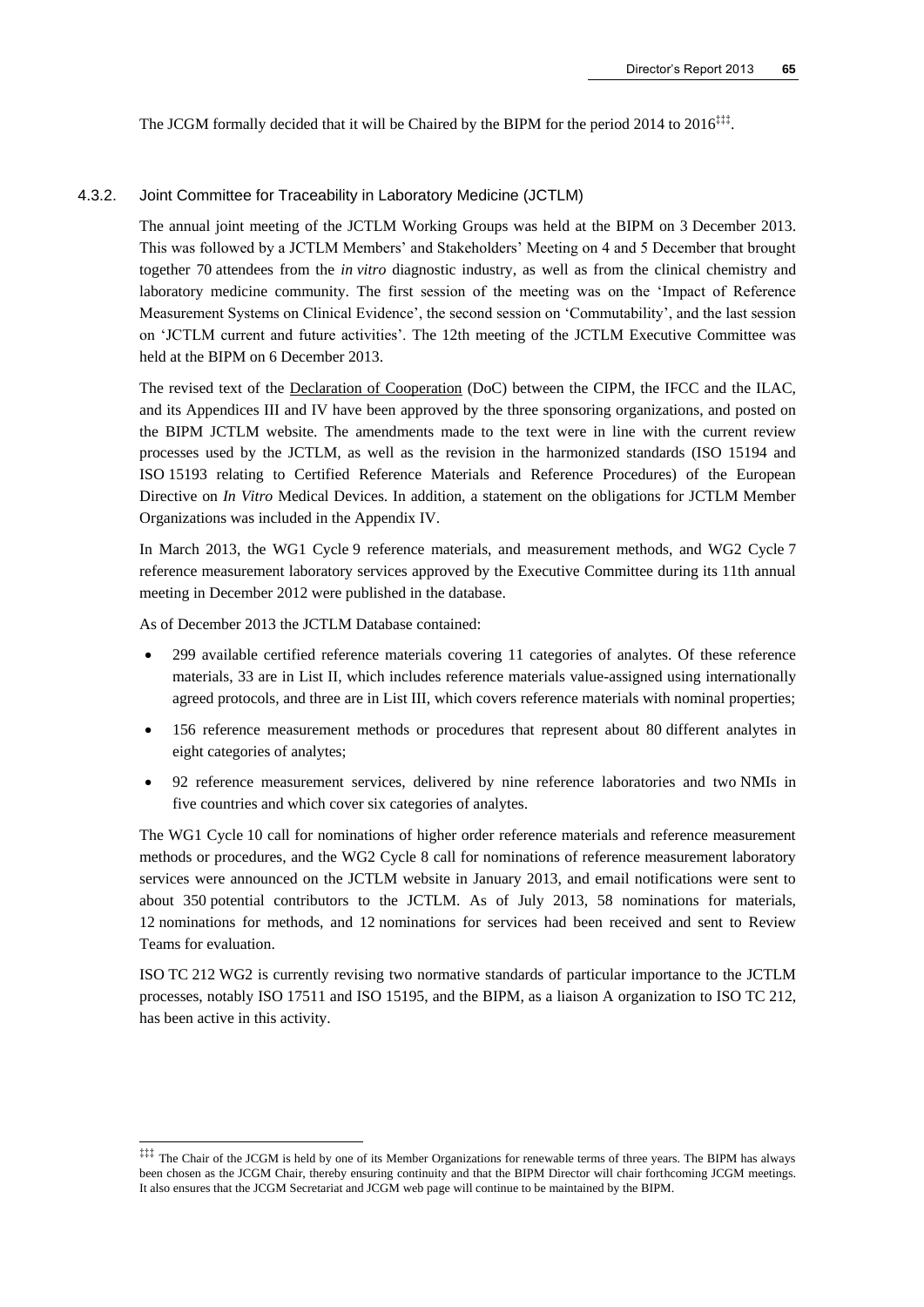## **5. MEETINGS AND WORKSHOPS AT THE BIPM**

## **5.1. Meeting of representatives of Member States and NMI Directors**

#### 23-24 October 2013

The 100 attendees received presentations on CIPM and BIPM governance matters including the revised process for election of CIPM members and the reviews of the BIPM Pension Fund and Terms and Conditions for BIPM staff.

Presentations on the BIPM strategy and the Consolidated Planning Process included the Mission, Role and Objectives and the long-term financial plan for the BIPM. The strategy for the BIPM Work Programme including the proposed key activities for 2016-2019 were presented and discussed. Plans for the 25th CGPM were given and the proposals for a review of the CIPM MRA were discussed.

Other talks included: Progress towards the redefinition of the kilogram and an update on streamlining the operation of the CCM; Progress towards the 'new SI' – an overview from CODATA; and International Cooperation in the European Joint Metrology Research Programmes EMRP and EMPIR.

The four main outcomes from this meeting were:

- there is a need to review the effectiveness and efficiency of the CIPM MRA
- the timing of the 2014 CIPM meetings and the meeting of NMI Directors and Government Representatives needs to be finalized
- the Draft Resolution 'On the election of the International Committee for Weights and Measures' needs to be reviewed
- the CIPM was requested to reflect on the composition and terms of reference of the 'pre-meeting' on the dotation of the BIPM that will be held during a preparatory day to the 25th meeting of the CGPM.

## **5.2. Workshops in 2013**

Workshop on Best Practices in CMC Reviews (held at the BIPM)

18-19 March 2013

Each RMO and CC had prepared and circulated a paper in advance of the workshop detailing their views on improving efficiency of the inter-regional CMC review process. The papers were presented at the workshop and were supplemented by presentations from a number of CC representatives which collectively formed the input for the discussions. The outcomes of the workshop were presented to and reviewed by the JCRB. The workshop resulted in a series of resolutions, recommendations and actions to improve the CMC review process.

20 years of the CCQM: Progress made, impact provided, lessons learned and future challenges (held at the BIPM)

#### 17 April 2013

The workshop highlighted the remarkable progress in chemical metrology that had occurred during Dr R. Kaarls leadership of the CCQM.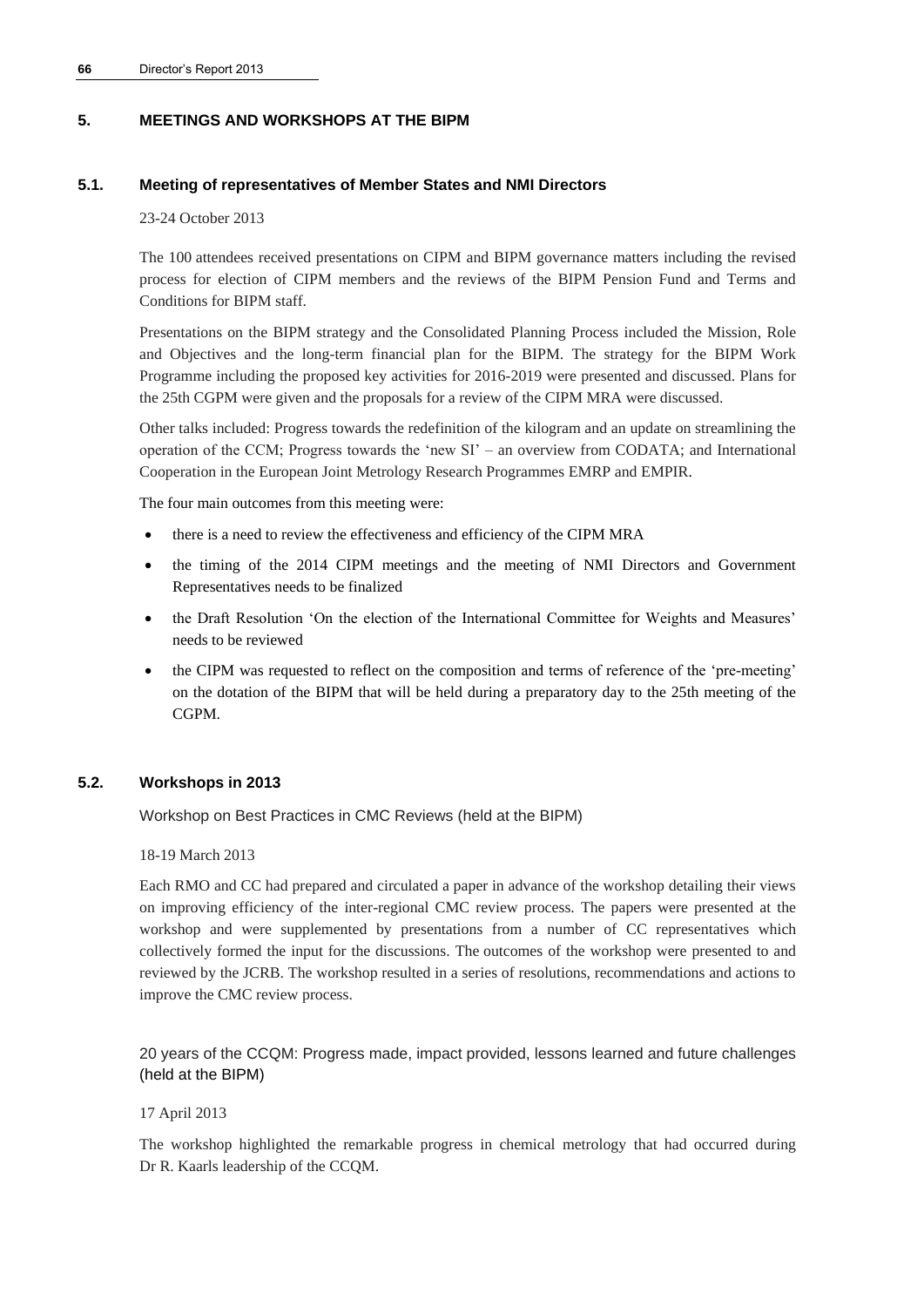BIPM-IAEA Workshop on carbon dioxide and methane stable isotope gas standards (held at the VSL, the Netherlands)

4 June 2013

Following the signing of the BIPM-IAEA memorandum of understanding in 2012, the BIPM and IAEA organized the workshop, which was hosted by the VSL, the Netherlands, with the aim of understanding the current status of  $CO<sub>2</sub>$  and  $CH<sub>4</sub>$  isotope ratio standards and their importance for accurate concentration measurements of these important greenhouse gases. The conclusions of the workshop were presented at the 30th meeting of the CCQM-GAWG (November 2013), and technical proposals for a key comparison  $(CCQM-K120)$  on  $CO<sub>2</sub>$  in air standards, to be coordinated by the BIPM and the NIST, were accepted. Initial work to develop measurement methods at the BIPM and validation standards for the comparison has started.

ITU/BIPM Workshop: Future of the International Time Scale (held at the ITU headquarters, Geneva, Switzerland)

#### 19-20 September 2013

The workshop was jointly organized by the BIPM and the International Telecommunication Union (ITU) to establish closer cooperation in matters related to the proposed redefinition of UTC without leap second insertions.

The workshop provided an opportunity to get all available information on currently used and discussed precise frequency and time standards, sources and their characteristics, time scales and dissemination systems and different views on the future of UTC. It was intended primarily for the managerial and technical staff of State radiocommunication authorities involved in preparation for the World Radiocommunication Conference 2015. The workshop included sixteen invited presentations covering the various aspects of the discussion on the proposed modification of UTC. Representatives from the ITU, the BIPM, the International Astronomical Union (IAU), the International Earth Rotation and Reference Systems Service (IERS), the International Union of Geodesy and Geophysics (IUGG) and the ISO presented the views of their organizations. There were also speakers from the four Global Navigation Satellite Systems and two NMIs.

#### **6. BIPM TRAVEL, VISITORS, SECONDEES AND GUEST WORKERS**

## **6.1. Travel**

BIPM staff attended approximately 70 conferences and meetings in 2013. Attendance totalled approximately 290 working days and involved 29 members of the BIPM staff. For a full breakdown of staff travel in 2013, including travel by the Director, please see the website [http://www.bipm.org/en/publications/directors\\_report/travel.html](http://www.bipm.org/en/publications/directors_report/travel.html)

In addition more than 256 working days involving 21 members of the BIPM staff were spent in technical visits to 18 States in 2013.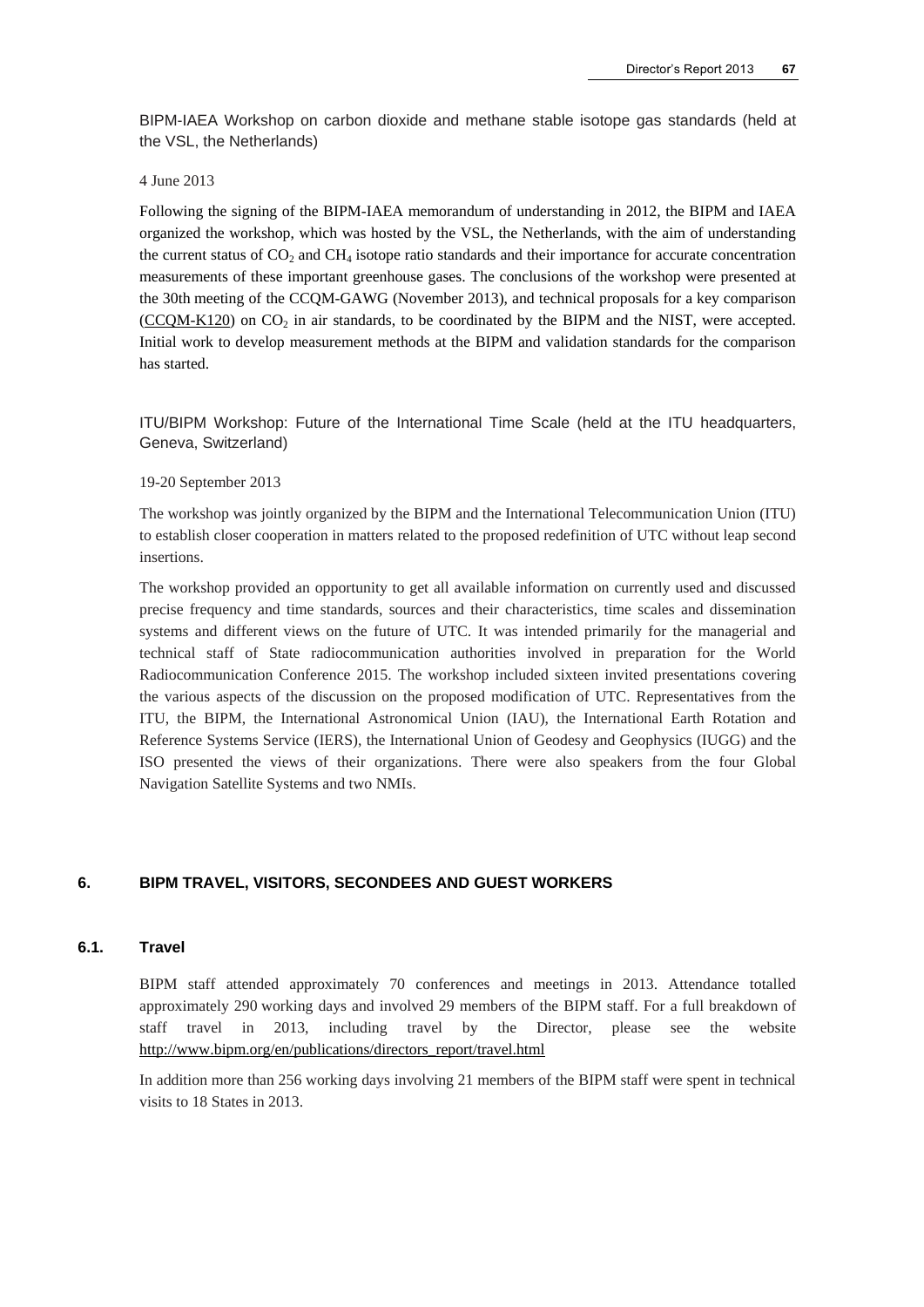#### **6.2. Secondees and guest workers**

P. Nogaś (Polish Space Research Centre (SRC)) for a cooperation on the improvement of GNSS time transfer, 23 April – 1 May 2013.

C. Kuanbayev (KazInMetr RSE), on secondment as the JCRB Executive Secretary, 1 October 2012 to 30 November 2014.

S. Lee (KRISS), 6 March to 5 June 2013, to work in the Chemistry Department.

M. Li (NIM), since 2 May 2013, to work in the Chemistry Department.

#### **6.3. Visitors**

More than 75 visitors from 28 States spent a total of 132 days in technical visits at the BIPM in 2013. For further details about these visits please see the website [http://www.bipm.org/en/publications/directors\\_report/visitors.html](http://www.bipm.org/en/publications/directors_report/visitors.html)

More than 1 300 attendees took part in meetings at the BIPM in 2013.

## **7. PUBLICATIONS**

#### **7.1.** *Metrologia*

The publishing partnership with IOPP continues to work well. An option to publish open-access papers in *Metrologia* was introduced in April 2013, and September 2013 saw the smooth transfer of *Metrologia* to the IOPP's new manuscript-handling system, ScholarOne Manuscripts. Authors and referees alike will benefit from the advantages of the new system.

The Impact Factor of *Metrologia* remains the highest amongst the related journals; in 2012 (the latest year for which results are available) it rose again to 1.902.

Of many interesting papers, one that received particular attention in 2013 was the report by de Podesta *et al.* of a low-uncertainty measurement of the Boltzmann constant§§§; this paper was selected for a special feature in, and indeed inspired the cover illustration of, the August 2013 edition of *Physics World*.

Submissions to the journal remain high, and *Metrologia*'s online Technical Supplement is also doing well, with an average of one or two new reports added per week.

### **7.2. Website**

l

The BIPM website continues to be the BIPM's primary means of communication; it contains a wealth of information and attracts interest from a diverse audience.

Since 2013 the BIPM makes its formal annual report (the *Rapport annuel aux gouvernements*) openly available on its website. Also added in 2013 were the reports of all the meetings of the General Conference to date, and an electronic Compendium of rules and practices applicable to the BIPM.

<sup>§§§</sup> de Podesta M., *et al*., A low-uncertainty measurement of the Boltzmann constant, *[Metrologia](http://stacks.iop.org/0026-1394/50/354)*, 2013, **50**, 354.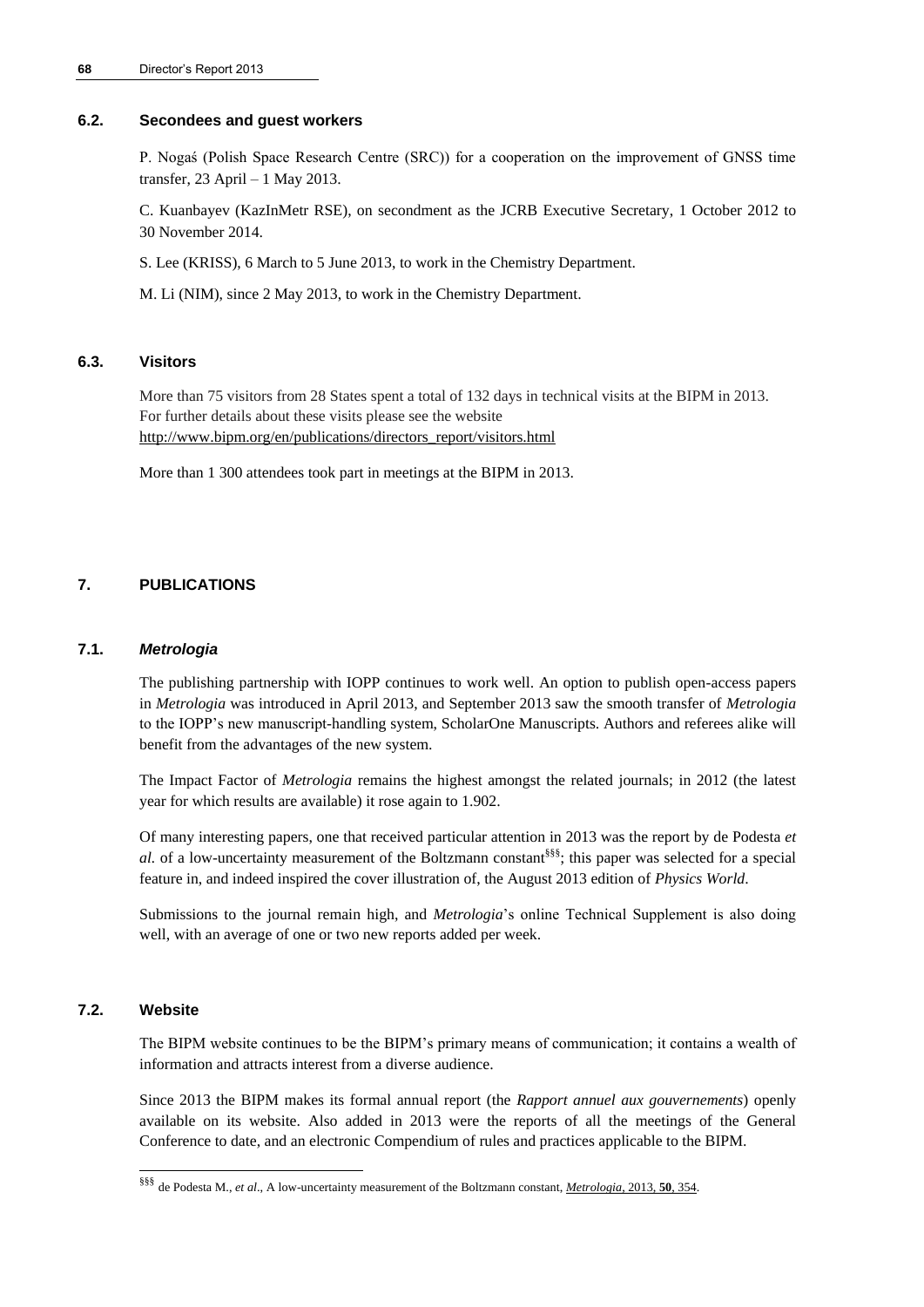Behind the scenes, work is progressing towards a new version of the website to be launched in 2014. Preparatory work in 2013 concentrated on agreeing an improved content structure and establishing a new visual identity for the BIPM. The new graphic design was successfully trialled during the October meetings of representatives of Member States and NMI Directors and the CIPM, through PowerPoint presentations and the installation of new "corporate design" posters in the main entrance halls around the site. It is now under discussion by the CIPM.

BIPM publications are listed in Appendix 1.

## **8. DIRECTOR'S OFFICE AND GENERAL SERVICES**

The BIPM's administrative and support services were restructured in 2013. The former Finance, Administration and General Services Department was reorganized into two new offices (the Finance, Budget and Procurement Office and the Legal, Administration and Human Resources Office). At the same time, the responsibilities of the Secretariat were expanded to include the housekeeping functions. All the administrative and support services are managed from within the Director's Office. A new General Services grouping was created which incorporates the BIPM Workshop and building maintenance together with responsibilities for safety, quality and the BIPM grounds.

#### **8.1. Finance, Budget and Procurement Office**

The Finance, Budget and Procurement Office put considerable effort into the preparation of the long-term financial plan during 2013. This work included collaboration with the CIPM Sub-Committee on Finance on, among other things, the development of four scenarios that take into account potential increases of between 0 % and 2.5 % in the dotation from 2016 to 2023 and the predicted impact of each on the BIPM and its work. The long-term financial plan, including the scenarios, was presented to the meeting of NMI Directors and Government Representatives in October 2013. Development of the longterm financial plan will continue before it is presented to the 25th meeting of the CGPM (2014). The Finance, Budget and Procurement Office also collaborated with the CIPM Standing Sub-Committee on the BIPM Provident and Pension Fund and Health Insurance. Based on the input from the meeting of NMI Directors and Government Representatives, a couple of additional scenarios to increase the financial situation of the Pension and Provident Fund were identified. Full details of this collaborative work can be found in the report of the 102nd meeting of the CIPM.

Details of the 2012 Financial statements can be found in the "*Rapport annuel aux Gouvernements des Hautes parties contractantes sur la situation administrative et financière du Bureau International des Poids et Mesures*".

#### **8.2. Legal, Administration and Human Resources Office**

The Legal, Administration and Human Resources Office oversees human resources, legal and other services and relations with the Host State's authorities, with Member States and Associates of the CGPM, and with other States, intergovernmental organizations and international bodies. The Office's work covers legal and administrative affairs and the negotiation and daily management of contracts and agreements entered into by the BIPM.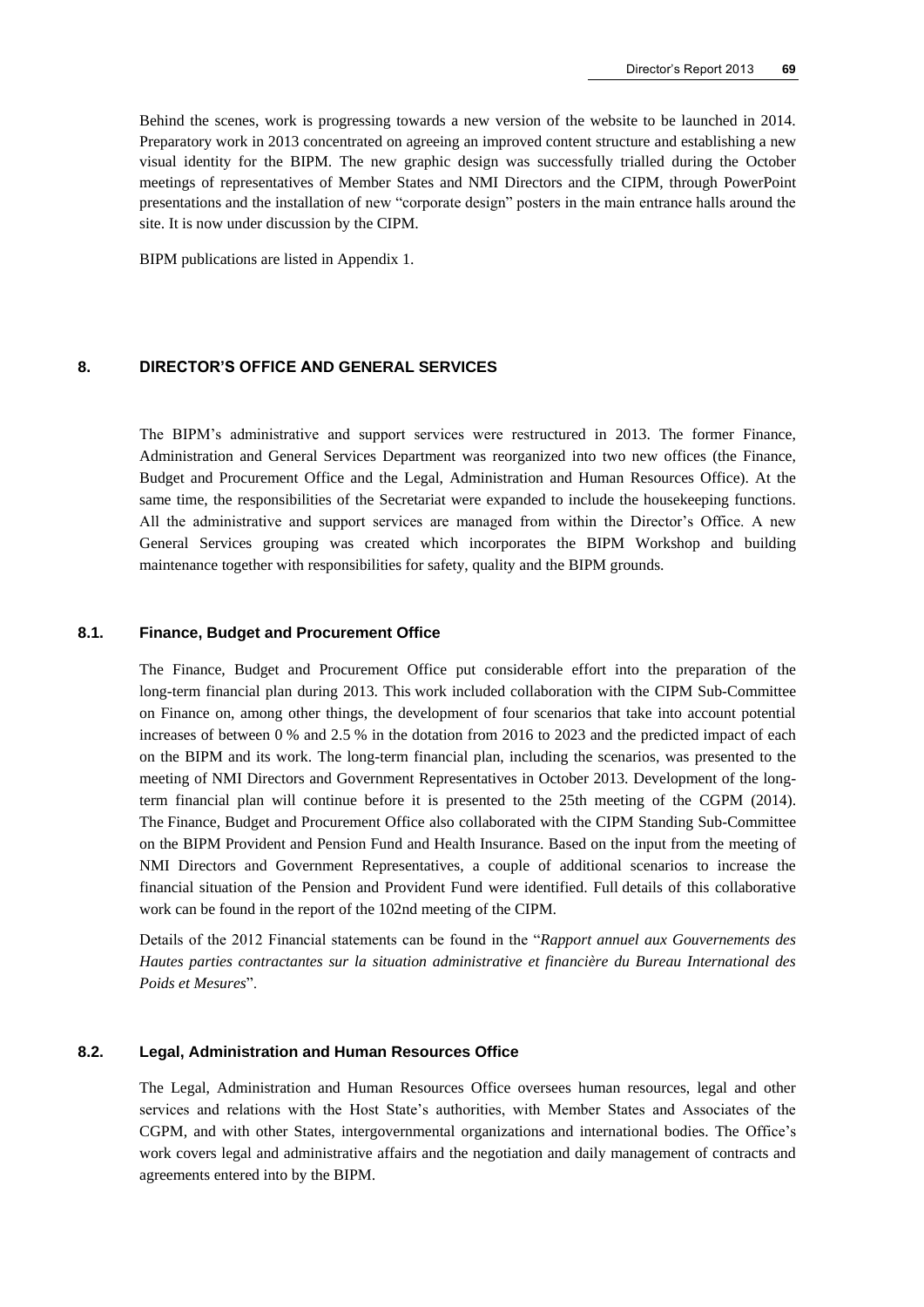Legal activities of the Legal, Administration and Human Resources Office include:

- Assistance to the Director on legal, administrative and human resources questions related to the BIPM and its activities and preparation of the elements necessary to allow his decision-making, in particular: law applicable to staff members of the BIPM; General international law, including privileges and immunities and any question on the interpretation and application of the BIPM constitutive and fundamental provisions; Agreements and contracts to which the BIPM is a party; and Procurement contracts.
- Provision of legal opinions necessary to ensure the legal certainty of the BIPM on institutional, procedural, administrative and human resources matters.
- Drafting of *notes verbales* and institutional correspondence of the BIPM, in particular with States and other intergovernmental organizations, and liaison with the latter's legal advisors and administrative authorities on legal and administrative matters.
- Contribution to the development of rules applicable to the BIPM and to its staff members (amendments to the RRI).
- Provide support to the department directors and section heads on legal, administrative and human resources questions of the BIPM and its activities.
- Participation in the proofreading of statutory BIPM publications.

Administrative activities of the Legal, Administration and Human Resources Office include in particular: administrative relations and protocol with the public institutions, such as ministries and embassies; Management of the customs operations; and Support to staff members in their administrative formalities in connection with the BIPM.

Human Resources activities of the Legal, Administration and Human Resources Office include in particular: Implementation of the Regulations, Rules and Instructions applicable to the BIPM staff members (RRI); HR management of appointments, secondments and internships, of the organizational structure and job descriptions; leave entitlements, performance evaluation, advancement and promotion.

## **8.3. Staff\*\*\*\***

## 8.3.1. Appointments

l

- Mr Carlos Maggi, previously Quality Systems Coordinator at the National Research Council (NRC, Canada), was appointed as Quality, Health and Safety Manager as of 18 February 2013.
- As from 1 April 2013, the appointment of Ms Nina De Sousa Dias was converted to an indefiniteterm appointment on a full time basis within the International Liaison and Communication Department.
- Mr Thomas Lavergne was appointed as an Assistant within the Mass Department as of 2 May 2013 for a two-year period.
- Dr Richard Davis had his consultancy contract extended until 31 December 2013.

## 8.3.2. Promotions and change of grade

 Ms Céline Fellag Ariouet was appointed *ad interim* PA to the Director as of 1 January 2013. She was the successful candidate in the competition organized for the position and took up the appointment of PA to the Director on 1 March 2013.

See Appendix 4 for a list of BIPM staff and an organigram.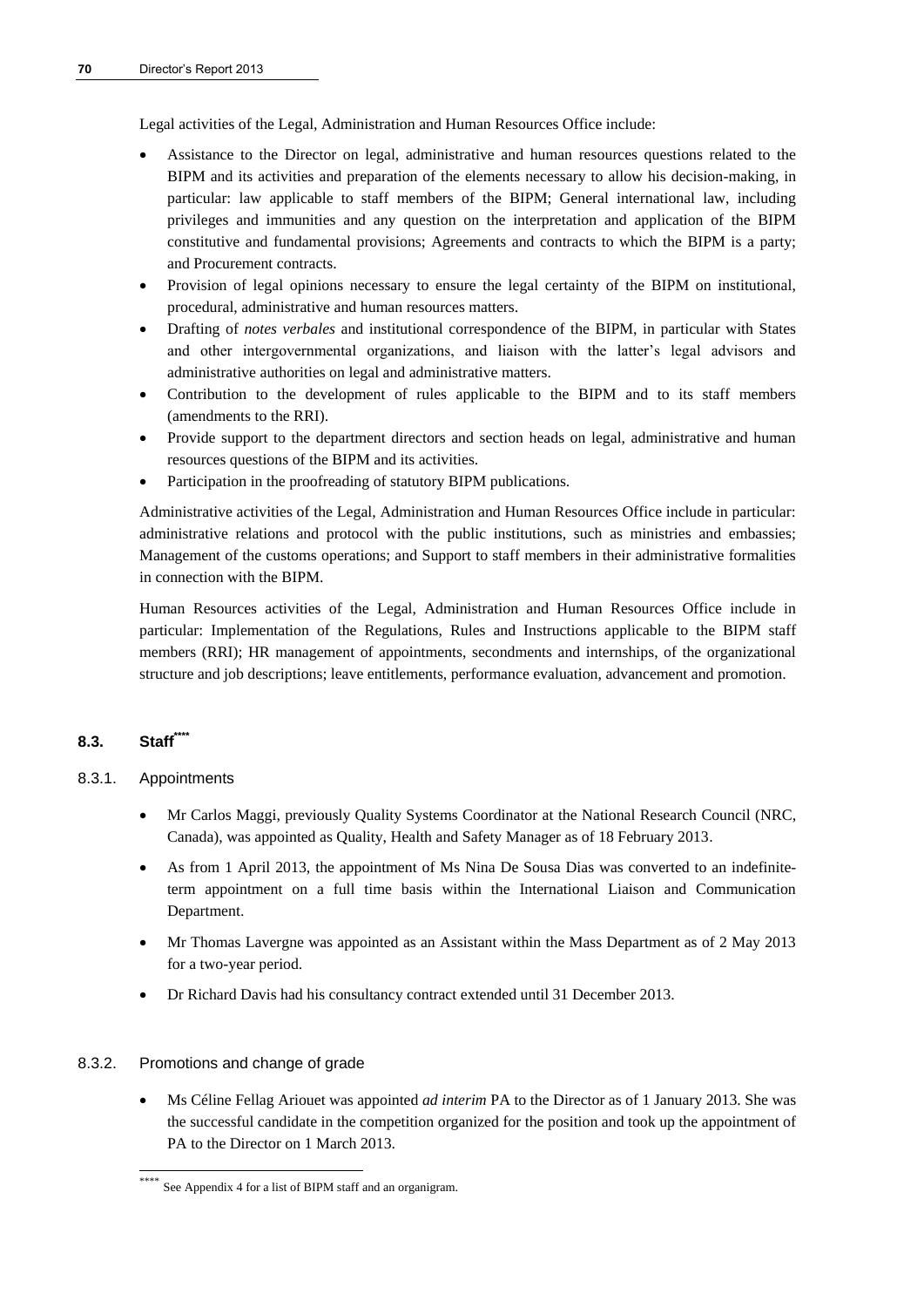- Dr David Burns, *physicien principal* in the Ionizing Radiation Department, was promoted *physicien chercheur principal* from 1 January 2013.
- Ms Laïla Dell'Oro, *secrétaire* in the Finance, Administration and General Services Department, was promoted *secrétaire principale* from 1 January 2013.

#### 8.3.3. Changes of responsibility

The reorganization of administrative and support services mentioned at the start of this section resulted in the following changes in responsibilities:

- Ms Sigrid Arlen heads the Legal, Administration and Human Resources Office. She will manage Ms Laïla Dell'Oro.
- Ms Isabelle Andernack heads the Finance, Budget and Procurement Office. She will manage Ms Daniela Etter and Mr François Ausset.
- Ms Céline Fellag Ariouet heads the Secretariat and Housekeeping Office. She will continue to manage Ms Frédérique de Hargues and Ms Nina De Sousa Dias (for her work in the Secretariat). She will also manage Ms Isabel Neves, Ms Maria José Fernandes, Ms Angela Mendes de Matos and Ms Arminda da Ponte.
- Mr Carlos Maggi for safety, quality and the grounds. He will manage Mr Carlos Dias Nunes and Mr André Zongo. He will also manage Mr Enrique Dominguez and Mr César Neves as site guardians.

#### 8.3.4. Research fellows

- Dr Sangil Lee, scientist at the Korea Research Institute of Standards and Science (KRISS, Republic of Korea), was on secondment in the Chemistry Department from 6 March to 5 June 2013.
- Dr Ming Li, scientist at the National Institute of Metrology (NIM, China), began a secondment in the Chemistry Department on 1 May 2013 to 30 April 2014 and from 1 November 2014 to 31 October 2015.
- The appointment of Dr Norbert Stoppacher, Research Fellow in the Chemistry Department, was extended until 31 December 2014.

#### 8.3.5. Departures

- Ms Marie-Jeanne Martin, Secretary-Accountant within the Finance, Administration and General Services Department, retired on 28 June 2013.
- Ms Brigitte Perent, Financial and Administrative Director, left the BIPM on 1 December 2013.

#### **8.4. Secretariat and Housekeeping Office**

The Secretariat's activities are an essential part of the increasing coordination role of the BIPM. Following reorganization in September 2013, the Housekeeping activities of the former Finance, Administration and General Services Department were merged with the Secretariat to become a separate entity, the Secretariat and Housekeeping Office, within the Director's Office under the supervision of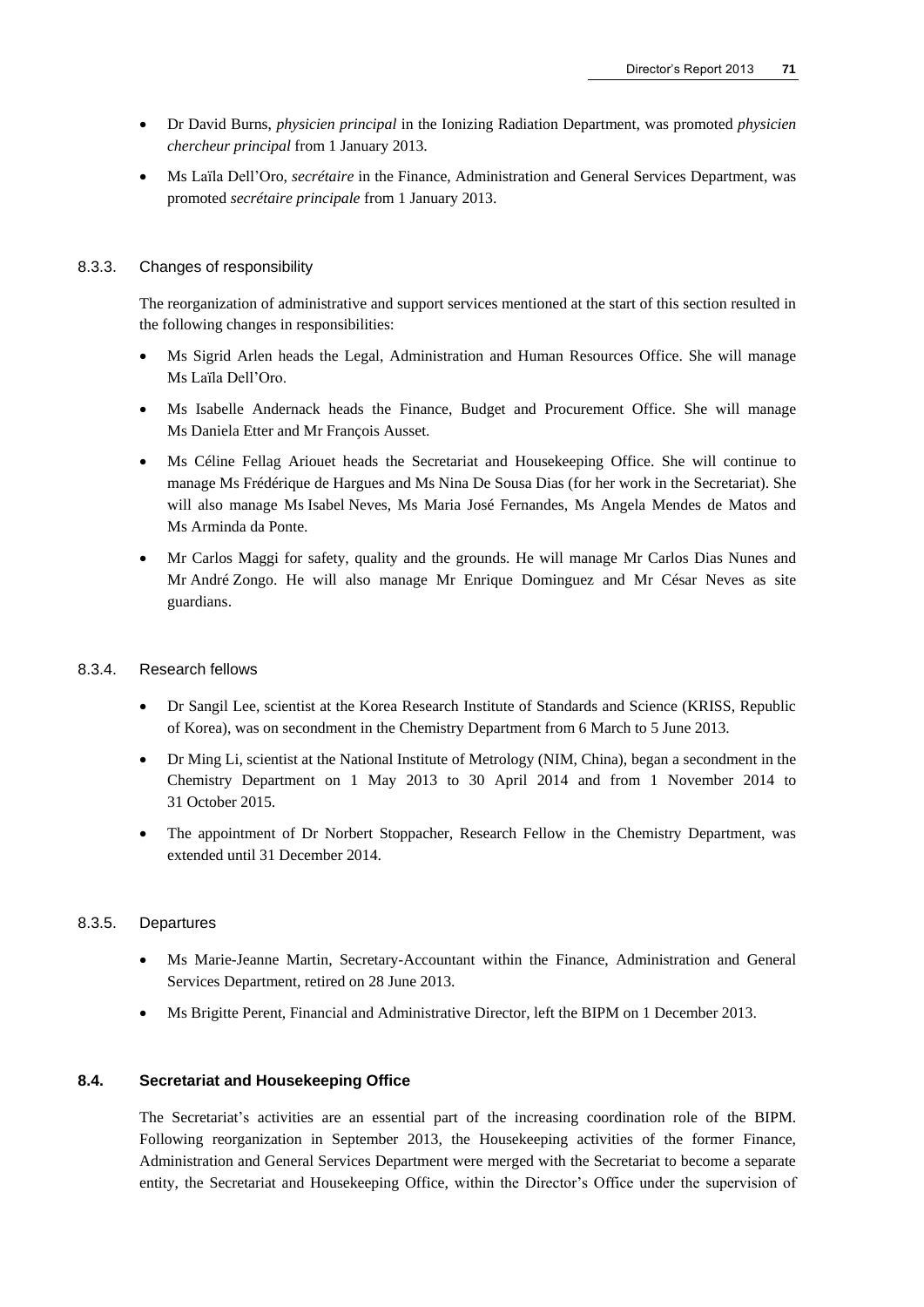Ms Céline Fellag Ariouet. The merger of the housekeeping functions into the Secretariat has allowed the organization and running of all meetings held at the BIPM and offsite to be brought together. The resulting synergy has led to an immediate improvement in efficiency and an estimated reduction in the cost of meetings of 20 thousand Euros for 2013.

The meetings managed by the Secretariat include those of the Consultative Committees and their Working Groups, as well as the meetings of the CIPM, CIPM bureau, Directors of NMIs and States Representatives, Joint Committees and special workshops. In 2013, more than 1 300 attendees took part in meetings at the BIPM. See Appendix 3 for a full list of meetings held at the BIPM in 2013.

Work started in 2013 on planning for the 25th meeting of the CGPM, which will be held off-site in November 2014 and which will be organized and managed by the Secretariat and Housekeeping Office.

Within the Office, the Secretariat provides secretarial and administrative support to all members of staff (e.g. support for travel, visa requests and registration for international symposia). Among its other responsibilities, the BIPM Secretariat and Housekeeping Office deals with the requests for use of the CIPM MRA logo and is responsible for the central database which supplies data to the BIPM intranet and website.

The Secretariat circulates the documents for communication with Member States, Associates of the CGPM and NMI Directors. In addition it publishes the Working documents on dedicated restricted areas of the BIPM website for the CIPM, NMI Directors and States Representatives and Consultative Committees and Working Groups. It also maintains records of calibration certificates, sends the certificates to NMIs and issues the internal monthly "News" of events.

#### **8.5. Safety, Quality and Grounds**

The BIPM Quality Management System was reviewed in the yearly Quality Management System Review meeting on 5 October 2012. A new integrated BIPM Quality Manual, which is in compliance with ISO/IEC 17025:2005 and the ISO Guide 34:2009 has been approved and implemented. The regular internal and external on-site peer reviews which took place during 2013 did not result in any major non-conformities. Minor non-compliances and recommendations for improvement have been addressed.

The BIPM Quality Management System will be presented at the EURAMET TC Q meeting to be held in Cavtat, Croatia, on 9 April 2014.

The BIPM has completed and launched an Occupational Health and Safety Management System based on the requirements of BS OHSAS 18001:2007. Revision 2 of the English and French versions of the BIPM's Occupational Health and Safety Manual were approved and published on 2 October 2013. Risk assessment, urgent action and incident/accident/near-miss procedures have been implemented. All staff members involved have been trained in the use of these procedures. The system is now fully operational.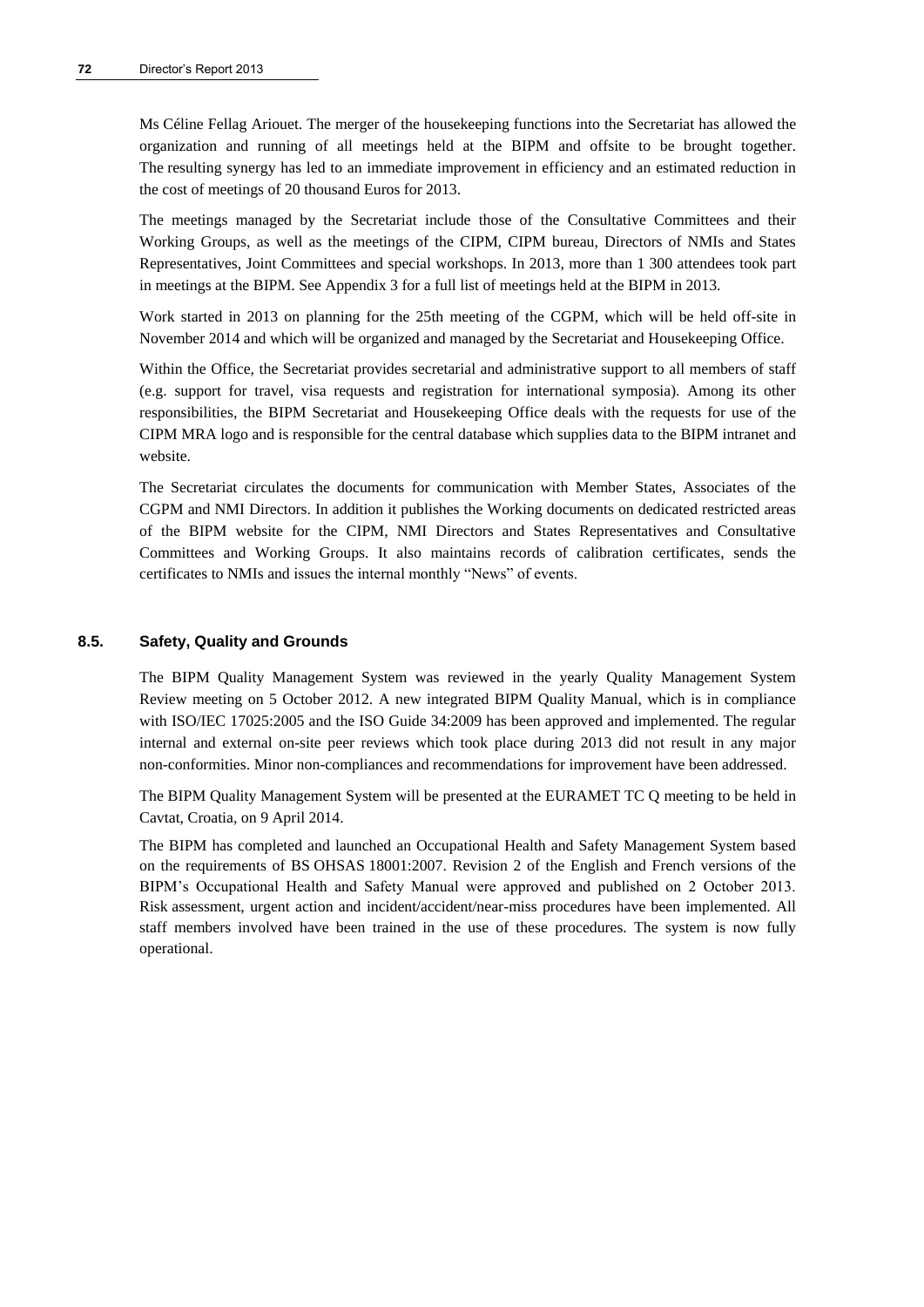## **Annexe 1 / Appendix 1**

## **PUBLICATIONS**

### **Publications du BIPM pour l'année 2013 / BIPM Publications 2013**

- [BIPM Core data 2012,](http://www.bipm.org/utils/common/pdf/enews/BIPM_Core_Data-2012.pdf) 4 p. / 4 pp.
- *BIPM e-News* [\(juin e](http://www.bipm.org/utils/common/pdf/enews/BIPM_News-2013_07.pdf)t [décembre 2](http://www.bipm.org/utils/common/pdf/enews/BIPM_News-2013_12.pdf)013 [/ June](http://www.bipm.org/utils/common/pdf/enews/BIPM_News-2013_07.pdf) and [December](http://www.bipm.org/utils/common/pdf/enews/BIPM_News-2013_12.pdf) 2013).
- [Mission, Rôle et Objectifs du BIPM,](http://www.bipm.org/utils/fr/pdf/BIPM_MRO.pdf) 8 p. / [BIPM: Mission, Role and Objectives,](http://www.bipm.org/utils/en/pdf/BIPM_MRO.pdf) 8 pp.
- · [Comité consultatif de l'acoustique, des ultrasons et des vibrations,](http://www.bipm.org/utils/common/pdf/CCAUV8.pdf) 8<sup>e</sup> session (2012), 29 p. / [Consultative Committee for Acoustics, Ultrasound and Vibration,](http://www.bipm.org/utils/common/pdf/CCAUV8.pdf) 8th meeting (2012), 29 pp.
- · [Comité consultatif d'électricité et magnétisme,](http://www.bipm.org/utils/common/pdf/CCEM28.pdf) 28<sup>e</sup> session (2013), 24 p. / Consultative Committee [for Electricity and Magnetism,](http://www.bipm.org/utils/common/pdf/CCEM28.pdf) 28th meeting (2013), 24 pp.
- [Comité consultatif des longueurs,](http://www.bipm.org/utils/common/pdf/CCL15.pdf) 15<sup>e</sup> session (2012), 44 p. / [Consultative Committee for Length,](http://www.bipm.org/utils/common/pdf/CCL15.pdf) 15th meeting (2012), 44 pp.
- [Comité consultatif pour la masse et les grandeurs apparentées,](http://www.bipm.org/utils/common/pdf/CCM14.pdf) 14<sup>e</sup> session (2013), 39 p. / [Consultative Committee for Mass and Related Quantities,](http://www.bipm.org/utils/common/pdf/CCM14.pdf) 14th meeting (2013), 39 pp.
- · [Comité consultatif de photométrie et radiométrie,](http://www.bipm.org/utils/common/pdf/CCPR21.pdf) 21<sup>e</sup> session (2012), 34 p. / Consultative [Committee for Photometry and Radiometry,](http://www.bipm.org/utils/common/pdf/CCPR21.pdf) 21st meeting (2012), 34 pp.
- [Comité consultatif pour la quantité de matière : métrologie en chimie,](http://www.bipm.org/utils/common/pdf/CCQM19.pdf) 19<sup>e</sup> session (2013), 34 p. / [Consultative Committee for Amount of Substance: Metrology in Chemistry,](http://www.bipm.org/utils/common/pdf/CCQM19.pdf) 19th meeting (2013), 34 pp.
- [Comité consultatif des rayonnements ionisants,](http://www.bipm.org/utils/common/pdf/CCRI23.pdf) 23<sup>e</sup> session (2012), 16 p. / Consultative Committee [for Ionizing Radiation,](http://www.bipm.org/utils/common/pdf/CCRI23.pdf) 23rd meeting (2012), 16 pp.
- [Comité consultatif de thermométrie,](http://www.bipm.org/utils/common/pdf/CCT26.pdf) 26<sup>e</sup> session (2012), 34 p. / Consultative Committee for [Thermometry,](http://www.bipm.org/utils/common/pdf/CCT26.pdf) 26th meeting (2012), 34 pp.
- Comptes rendus de la 24<sup>e</sup> [réunion de la Conférence générale des poids et mesures \(2011\),](http://www.bipm.org/utils/common/pdf/CGPM24.pdf) 684 p. / [Proceedings of the 24th meeting of the General Conference on Weights and Measures \(2011\),](http://www.bipm.org/utils/common/pdf/CGPM24.pdf) 684 pp.
- [Notification des parts contributives dues par les Gouvernements des Hautes Parties contractantes](http://www.bipm.org/utils/common/pdf/rapport_annuel/notif2013.pdf)  [pour l'entretien du Bureau international des poids et mesures et des souscriptions des États et](http://www.bipm.org/utils/common/pdf/rapport_annuel/notif2013.pdf)  [Entités Économiques associés à la Conférence générale en 2013,](http://www.bipm.org/utils/common/pdf/rapport_annuel/notif2013.pdf) 4 p. / 4 pp.
- · Procès-verbaux du Comité international des poids et mesures,  $101^e$  session (2012), 80, 210 p. / [International Committee for Weights and Measures, 101st meeting \(2012\),](http://www.bipm.org/utils/en/pdf/CIPM2012-EN.pdf) 80, 210 pp.
- [Rapport annuel aux Gouvernements des Hautes Parties contractantes sur la situation administrative](http://www.bipm.org/utils/common/pdf/rapport_annuel/Rapport_annuel_BIPM-2012.pdf)  [et financière du Bureau international des poids et mesures en 2012,](http://www.bipm.org/utils/common/pdf/rapport_annuel/Rapport_annuel_BIPM-2012.pdf) 162 p. / 162 pp.
- [Rapport annuel du BIPM sur les activités du temps \(2012\),](http://www.bipm.org/utils/en/pdf/time_ann_rep/Time_annual_report_2012.pdf) 121 p. / [BIPM Annual Report on Time](http://www.bipm.org/utils/en/pdf/time_ann_rep/Time_annual_report_2012.pdf)  [Activities \(2012\),](http://www.bipm.org/utils/en/pdf/time_ann_rep/Time_annual_report_2012.pdf) 121 pp.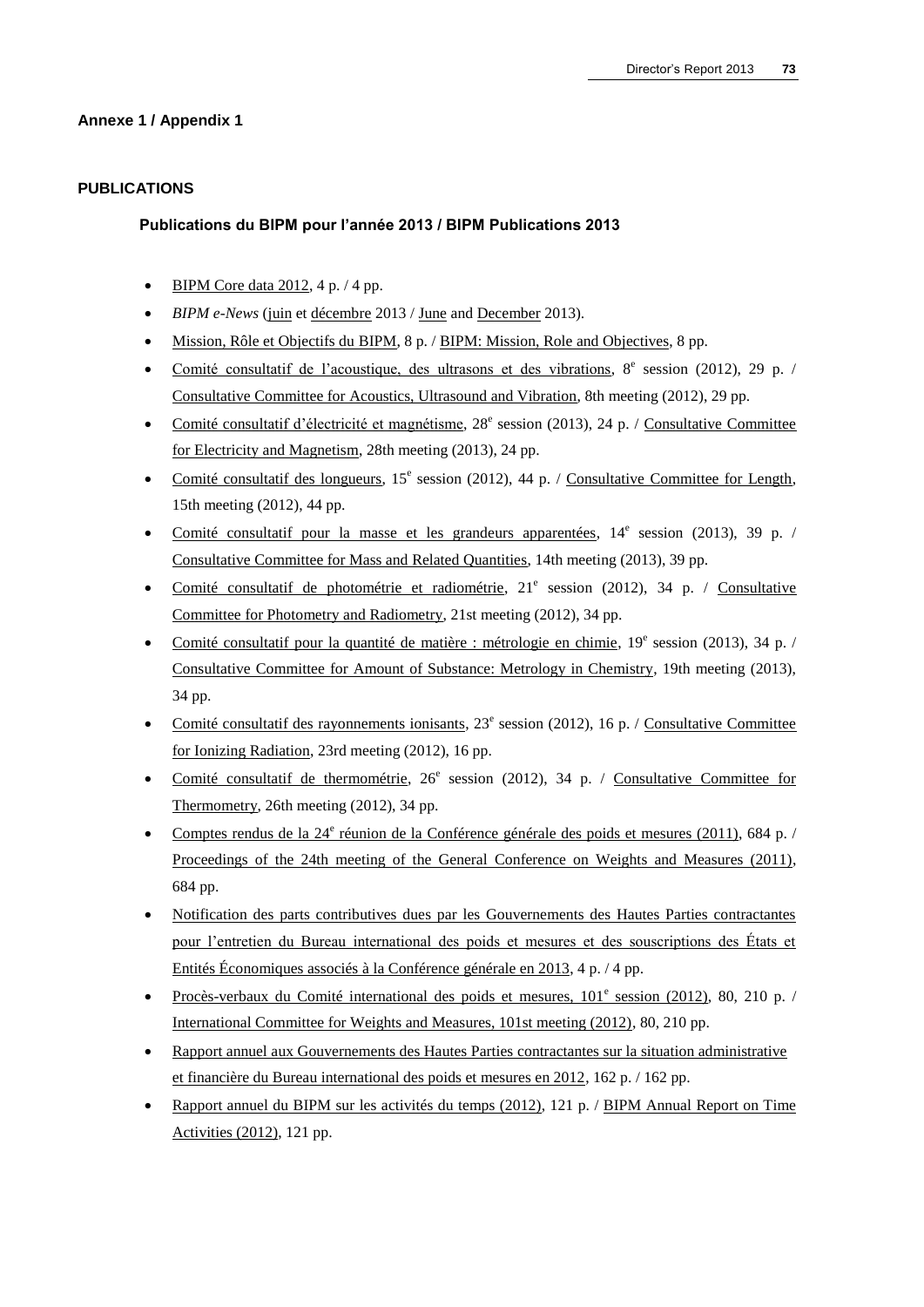- [Rapport du directeur sur l'activité et la gestion du Bureau international des poids et mesures \(2012\),](http://www.bipm.org/utils/fr/pdf/DIR2012-FR.pdf) **13**, 124 p. / [Director's Report on the Activity and Management of the BIPM \(2012\),](http://www.bipm.org/utils/en/pdf/DIR2012-EN.pdf) **13**, 124 pp.
- Rapports BIPM :
	- [2013/01](http://www.bipm.org/utils/common/pdf/rapportBIPM/2013/01.pdf) (17 pages)
	- [2013/02](http://www.bipm.org/utils/common/pdf/rapportBIPM/2013/02.pdf) (24 pages)

## **Publications scientifiques du BIPM pour l'année 2013 / BIPM scientific publications 2013**

## **Masses / Mass**

Publications extérieures / External publications

- Fang H., Kiss A., de Mirandés E., Lan J., Robertsson L., Solve S., Picard A., Stock M., Status of the BIPM watt balance, *[IEEE Trans. Instrum. Meas.](http://dx.doi.org/10.1109/TIM.2012.2225930)*, 2013, 62, 1491-1498.
- Solve S., Chayramy R., Stock M.*,* A bias source for the voltage reference of the BIPM watt balance, *[IEEE Trans. Instrum. Meas.](http://dx.doi.org/10.1109/TIM.2013.2242641)*, 2013, 62, 1594-1599.
- Stock M., Watt balance experiments for the determination of the Planck constant and the redefinition of the kilogram, *Metrologia*[, 2013, 50, R1-R16.](http://stacks.iop.org/0026-1394/50/R1)
- Stock M., Watt balance experiments for the determination of the Planck constant and the redefinition of the kilogram, in *Metrology and Physical Constants*, IOS press, Amsterdam, ISBN 978-88-7438-083-1, 415-446.
- Quinn T., Parks H., Speake C., Davis R., Improved determination of *G* using two methods, *[Phys. Rev. Lett](http://www.bipm.org/utils/en/pdf/PhysRevLett.111.101102.pdf)*., 2013, **111**, 101102.
- Barat P. *et al*., Report detailing requirements of NMIs for storage and transfer equipment compatible with existing apparatus, *NPL REPORT ENG 43*, ISSN 1754-2987, January 2013.
- Berry J.J. *et al*., Report on the CCM WG TG1 pilot comparison to measure water vapour sorption on stainless steel mass standards, *NPL REPORT ENG 46*, ISSN 1754-2987, November 2013.

## **Temps / Time**

- Defraigne P., Aerts W., Harmegnies A., Petit G. *et al*., Advances in multi-GNSS time transfer, *[Proc. IFCS-EFTF 2013,](http://dx.doi.org/10.1109/EFTF-IFC.2013.6702126)* 2013, 508-512.
- Fang H., Kiss A., De Mirandés E., Lan J., Robertsson L., Solve S., Picard A., Stock M., Status of the BIPM watt balance, *IEEE Trans. Instrum. Meas*[., 2013, 62, 1491-1498.](http://dx.doi.org/10.1109/TIM.2012.2225930)
- Harmegnies A., Defraigne P., Petit G., Combining GPS and GLONASS in all-in-view for time transfer, *Metrologia*[, 2013, 50 \(3\), 277-287.](http://stacks.iop.org/0026-1394/50/277)
- Jiang Z., *et al*., On the gravimetric contribution to watt balance experiments, *Metrologia*[, 2013, 50,](http://stacks.iop.org/0026-1394/50/452)  [452–471.](http://stacks.iop.org/0026-1394/50/452)
- Jiang Z., Arias E.F., Use of the Global Navigation Satellite Systems for the construction of the international time reference UTC, *[Proc. China Satellite Navigation Conference](http://dx.doi.org/10.1007/978-3-642-37407-4_43)*, 457-468.
- Jiang Z., Improving the time link calibration for the generation of UTC, *Proc. Asia-Pacific Time and Frequency Workshop*, on the internet only, Session A3 – Time and Frequency Transfer, [http://www.apmpweb.org/fms/workshop3.php?tc\\_id=TF](http://www.apmpweb.org/fms/workshop3.php?tc_id=TF) .
- Jiang Z., Petit G., Tisserand L., Uhrich P., Rovera G.D. and Lin S.Y., Progress in the link calibration for UTC time transfer, *[Proc. IFCS-EFTF 2013](http://dx.doi.org/10.1109/EFTF-IFC.2013.6702102)*, 2013, 861-864.
- Jiang Z., Konaté H. and Lewandowski W., Review and preview of two-way time transfer for UTC generation – from TWSTFT to TWOTFT, *[Proc. IFCS-EFTF 2013](http://dx.doi.org/10.1109/EFTF-IFC.2013.6702103)*, 2013, 501-504.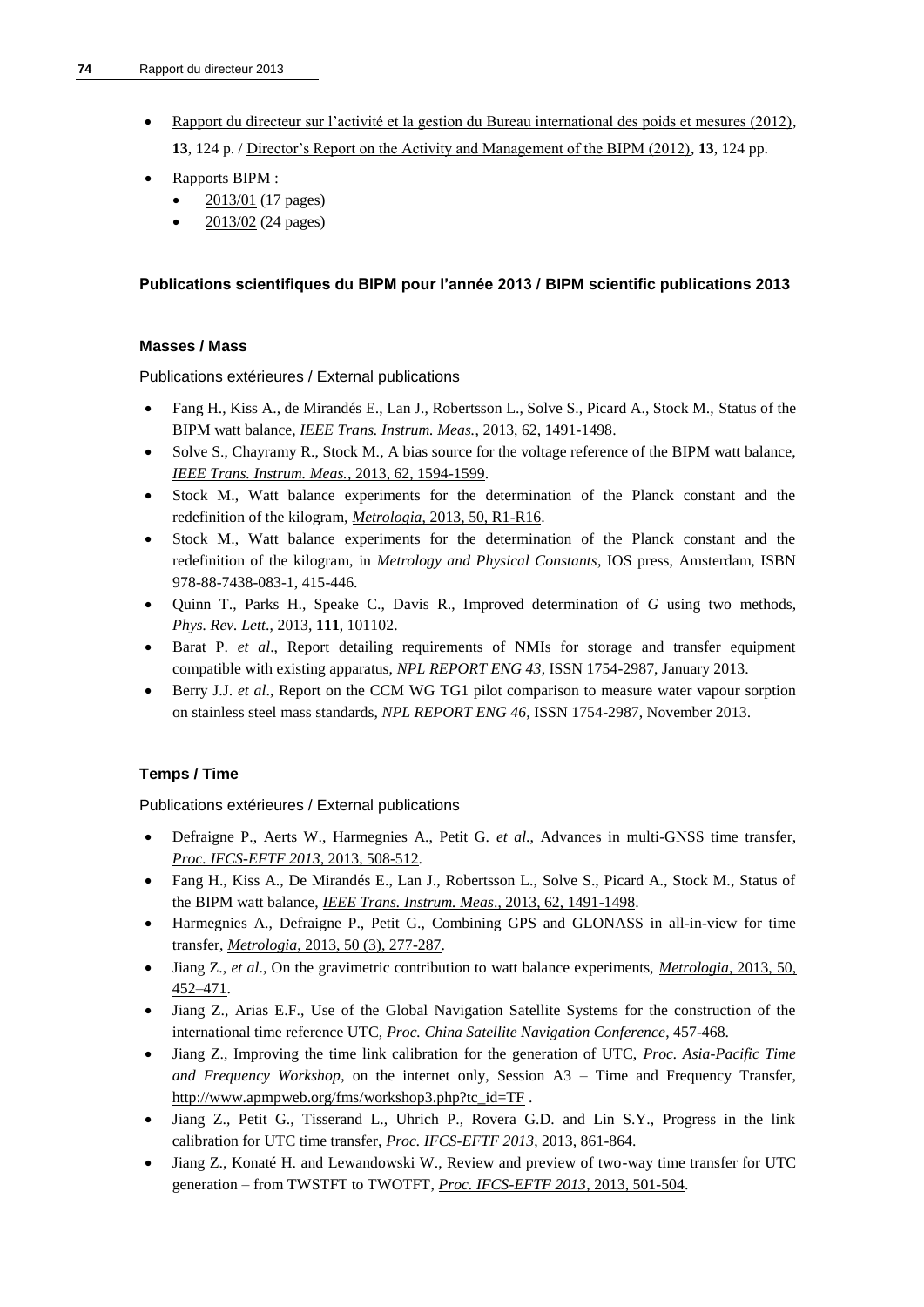- Panfilo G., Harmegnies A., A new weighting procedure for UTC, *[Proc. IFCS-EFTF 2013,](http://dx.doi.org/10.1109/EFTF-IFC.2013.6702122)* 2013, [652-653.](http://dx.doi.org/10.1109/EFTF-IFC.2013.6702122)
- Panfilo G., Harmegnies A., Tisserand L., Arias E.F., The algorithm for the generation of UTC : latest improvements, *Proc. 45th PTTI Meeting*, 2013.
- Petit G., Arias E.F., Harmegnies A., Panfilo G., Tisserand L., UTCr: a rapid realization of UTC, *Metrologia*[, 51, 2014, 33-39.](http://stacks.iop.org/0026-1394/51/33)
- Solve S., Chayramy R., Picard A., Kiss A., Fang H., Robertsson L, De Mirandés E., Stock M., A bias source for the voltage reference of the BIPM watt balance. *IEEE Trans*. *[Instrum. Meas](http://dx.doi.org/10.1109/TIM.2013.2242641)*., 2013, [1594-1599.](http://dx.doi.org/10.1109/TIM.2013.2242641)
- Zucco M., Robertsson L. and Wallerand J.-P., Laser-induced fluorescence as a tool to verify the reproducibility of iodine-based laser standards: a study of 96 iodine cells. *Metrologia* [50, 2013,](http://stacks.iop.org/0026-1394/50/402)  [402–408.](http://stacks.iop.org/0026-1394/50/402)

- Rapport annuel du BIPM sur les activités du temps (2012), 2013, **7**, 121 p. (rapport disponible uniquement sur la page internet www.bipm.org/en/publications/time\_activities.html) / *BIPM Annual Report on Time Activities for 2012*, **7**, 121 pp., available only at www.bipm.org/en/publications/time\_activities.html.
- *[Circulaire T](http://www.bipm.org/jsp/en/TimeFtp.jsp?TypePub=publication)* (mensuelle), 8 p. / *[Circular T](http://www.bipm.org/jsp/en/TimeFtp.jsp?TypePub=publication)* (monthly), 8 pp.
- *UTC rapide (UTCr)* (hebdomadaire), 1 p. / *Rapid UTC* (*UTCr*) (weekly), 1 pp.
- Panfilo G., Harmegnies A., Tisserand L., A new weighting procedure for UTC. Report to the CCTF Working Group on TAI and to the CCTF working group on Time Scale Algorithms, December 2013.

#### **Électricité / Electricity**

- Avilés D., Navarrete E., Hernández D., Solve S., Chayramy R., Direct comparison of Josephson voltage standards at 10 V between BIPM and CENAM, *[IEEE Trans. Instrum. Meas](http://dx.doi.org/10.1109/CPEM.2012.6250664)*., 2013, 1640- [1645.](http://dx.doi.org/10.1109/CPEM.2012.6250664)
- Chayramy R., Solve S., A very low thermal EMF computer-controlled scanner, *[Meas. Sci. Technol.,](http://dx.doi.org/10.1088/0957-0233/24/2/025008)* [2013, 24, 035008.](http://dx.doi.org/10.1088/0957-0233/24/2/025008)
- Fang H., Kiss A., de Mirandés E., Lan J., Robertsson L., Solve S., Picard A., Stock M., Status of the BIPM watt balance, *[IEEE Trans. Instrum Meas](http://dx.doi.org/10.1109/TIM.2012.2225930)*., 2013, **62**, 1491-1498.
- Solve S., Chayramy R., Stock M., A bias source for the voltage reference of the BIPM watt balance, *[IEEE Trans. Instrum. Meas](http://dx.doi.org/10.1109/TIM.2013.2242641)*., 2013, 62, 1594-1599.
- Solve S., Rüfenacht A., Burroughs C.J., Benz S.P., Direct comparison of two NIST PJVS systems at 10 V, *Metrologia*, 2013, **50**[\(5\), 441-451.](http://stacks.iop.org/0026-1394/50/441)
- Stock M., Watt balance experiments for the determination of the Planck constant and the redefinition of the kilogram, *Metrologia*, 2013, **50**[\(1\), R1-R16.](http://stacks.iop.org/0026-1394/50/R1)
- Stock M., Watt balance experiments for the determination of the Planck constant and the redefinition of the kilogram, in *Metrology and Physical constants*, IOS press, Amsterdam, ISBN 978-88-7438-083-1, 415-446.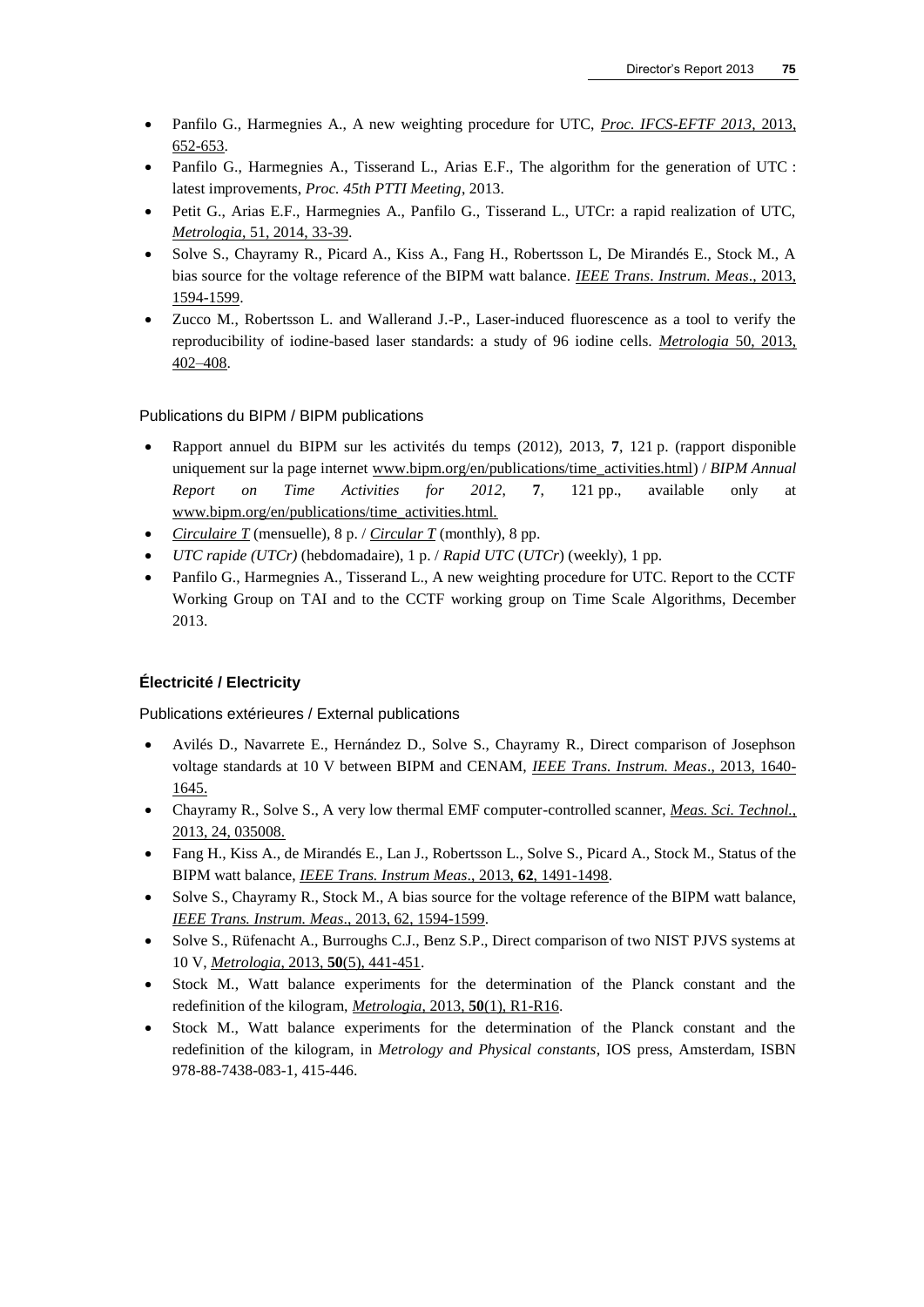Usuda T., Bruns T., Wright J., Filtz J.-R., Esward T., Arrhén F., Fletcher N., Report on the BIPM Workshop on Challenges in Metrology for Dynamic Measurement, *[Rapport BIPM](http://www.bipm.org/utils/common/pdf/rapportBIPM/2013/01.pdf)*-2013/01, 17 p. / 17 pp.

## **Rayonnements ionisants / Ionizing Radiation**

- Allisy-Roberts P.J., Kessler C., Burns D.T., Summary of the BIPM.RI(I)-K5 comparison for air kerma in <sup>137</sup>Cs gamma radiation, *Metrologia*, 2013, 50, *[Tech. Suppl](http://stacks.iop.org/0026-1394/50/06001)*., 06001*.*
- Andreo P., Wulff J., Burns D.T., Palmans H., Consistency in reference radiotherapy dosimetry: resolution of an apparent conundrum when  ${}^{60}Co$  is the reference quality for charged-particle and photon beams, *Phys. Med. Biol*[., 2013, 58, 6593-6621](http://dx.doi.org/10.1088/0031-9155/58/19/6593)*.*
- Burns D.T., Kessler C., Knyziak A.B., Key comparison BIPM.RI(I)-K3 of the air-kerma standards of the GUM, Poland and the BIPM in medium-energy x-rays, *Metrologia*, 2013, 50, *[Tech. Suppl](http://stacks.iop.org/0026-1394/50/06003)*., [06003](http://stacks.iop.org/0026-1394/50/06003)*.*
- Kessler C., *Développement et mise en place au BIPM d'un système international de comparaison et d'étalonnage pour la dosimétrie en mammographie*, Ph.D. thesis (LNE-INM/Cnam, La Plaine-Saint-Denis), 2013, 151 pp.
- Kessler C., Allisy-Roberts P.J., Minniti R., Comparison of the standards for air kerma of the NIST and the BIPM for <sup>60</sup>Co gamma radiation, *Metrologia*, 2013, 50, *[Tech. Suppl](http://stacks.iop.org/0026-1394/50/06002).*, 06002.
- Kessler C., Alvarez Romero J.T., Tovar-Muñoz V.M., Key comparison BIPM.RI(I)-K1 of the airkerma standards of the ININ, Mexico and the BIPM in <sup>60</sup>Co gamma radiation, *[Metrologia](http://stacks.iop.org/0026-1394/50/06017)*, 2013, 50, *[Tech. Suppl](http://stacks.iop.org/0026-1394/50/06017)*., 06017*.*
- Kessler C., Burns D.T., Czap L., Csete I., Gomola I., Comparison of the air kerma standards of the IAEA and the BIPM in mammography x-rays, *Metrologia*, 2013, 50, *[Tech. Suppl](http://stacks.iop.org/0026-1394/50/06005)*., 06005*.*
- Kessler C., Burns D.T., Delaunay F., Donois M., Key comparison BIPM.RI(I)-K1 of the air-kerma standards of the LNE-LNHB, France and the BIPM in <sup>60</sup>Co gamma radiation, *Metrologia*, 2013, 50, *[Tech. Suppl](http://stacks.iop.org/0026-1394/50/06018)*., 06018*.*
- Kessler C., Burns D.T., Delaunay F., Donois M., Key comparison BIPM.RI(I)-K4 of the absorbed dose to water standards of the LNE–LNHB, France and the BIPM in <sup>60</sup>Co gamma radiation, *Metrologia*, 2013, 50, *[Tech. Suppl](http://stacks.iop.org/0026-1394/50/06019)*., 06019*.*
- Kessler C., Burns D.T., Oborin A.V., Villevalde A.Y., Key comparison BIPM.RI(I)-K7 of the airkerma standards of the VNIIM, Russian Federation and the BIPM in mammography x-rays, *Metrologia*, 2013, 50, *[Tech. Suppl](http://stacks.iop.org/0026-1394/50/06013)*., 06013*.*
- Kessler C., Saito N., Kurosawa T., Key comparison BIPM.RI(I)-K1 of the air kerma standards of the NMIJ, Japan and the BIPM in <sup>60</sup>Co gamma radiation, *Metrologia*, 2013, 50, *[Tech. Suppl](http://stacks.iop.org/0026-1394/50/06006)*., [06006](http://stacks.iop.org/0026-1394/50/06006)*.*
- Kessler C., Saito N., Kurosawa T., Key comparison BIPM.RI(I)-K5 of the air kerma standards of the NMIJ, Japan and the BIPM in <sup>137</sup>Cs gamma radiation, *Metrologia*, 2013, 50, *[Tech. Suppl](http://stacks.iop.org/0026-1394/50/06007)*., [06007](http://stacks.iop.org/0026-1394/50/06007)*.*
- Michotte C., Nonis M., Liang J.C., Chen J., Liu H.R., Zhang M., Zhao Q., Yang Y.D., Activity measurements of the radionuclide  $99m$ Tc for the NIM, China in the ongoing comparison BIPM.RI(II)-K4.Tc-99m, *Metrologia*, 2013, 50, *[Tech. Suppl.](http://stacks.iop.org/0026-1394/50/06010)*, 06010*.*
- Michotte C., *et al.*, Update of the BIPM comparison BIPM.RI(II)-K1.Cs-137 of activity measurements of the radionuclide <sup>137</sup>Cs to include the 2007 results of the VNIIM (Russia), the 2009 result of the IFIN-HH (Romania), the 2010 result of the NMISA (South Africa) and the 2011 result of the BEV (Austria), *Metrologia*, 2013, 50, *[Tech. Suppl](http://stacks.iop.org/0026-1394/50/06014)*., 06014*.*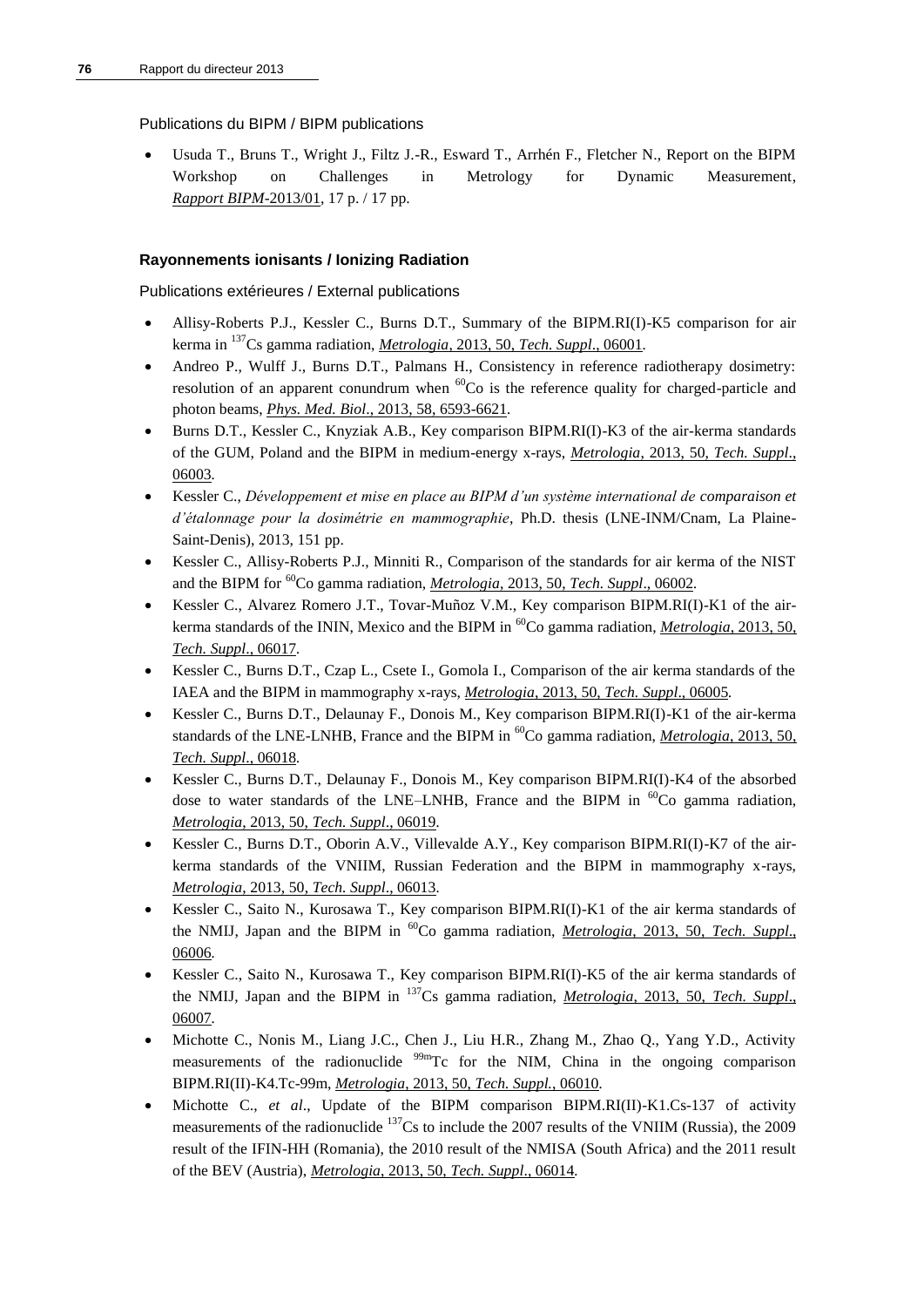- *Michotte* C., Ratel G., Courte S., Maringer F.J., Caffari Y., van Wyngaardt W.M., Update of the BIPM comparison BIPM.RI(II)-K1.Cs-134 of activity measurements of the radionuclide  $^{134}$ Cs to include the 2008 results of the BEV (Austria), the 2009 result of the IRA (Switzerland) and the 2010 results of the NMISA (South Africa), *Metrologia*, 2013, 50, *[Tech. Suppl](http://stacks.iop.org/0026-1394/50/06009)*., 06009*.*
- Michotte C., *et al*., Update of the BIPM comparison BIPM.RI(II)-K1.Cu-64 of activity measurements of the radionuclide <sup>64</sup>Cu to include the 2009 results of the CMI-IIR (Czech Rep.) and the NPL (UK), the 2010 result of the LNE-LNHB (France) and the 2011 result of the ENEA-INMRI (Italy), *Metrologia*, 2013, 50, *[Tech. Suppl](http://stacks.iop.org/0026-1394/50/06021)*., 06021.
- Picard S., Burns D.T., Roger P., Bateman F.B., Tosh R.E., Chen-Mayer H., Key comparison BIPM.RI(I)-K6 of the standards for absorbed dose to water of the NIST, USA and the BIPM in accelerator photon beams, *Metrologia*, 2013, 50, *[Tech. Suppl](http://stacks.iop.org/0026-1394/50/06004)*., 06004*.*
- Picard S., Burns D.T., Roger P., Delaunay F., Gouriou J., Le Roy M., Ostrowsky A., Sommier L., Vermesse D., Key comparison BIPM.RI(I)-K6 of the standards for absorbed dose to water of the LNE-LNHB, France and the BIPM in accelerator photon beams, *Metrologia*[, 2013, 50,](http://stacks.iop.org/0026-1394/50/06015) *Tech. Suppl*[., 06015](http://stacks.iop.org/0026-1394/50/06015)*.*
- Picard S., Burns D.T., Los Arcos J.M., Establishment of degrees of equivalence of national primary standards for absorbed dose to water in accelerator photon beams, *Metrologia*[, 2013, 50,](http://stacks.iop.org/0026-1394/50/06016) *Tech. Suppl*[., 06016](http://stacks.iop.org/0026-1394/50/06016)*.*
- Michotte C., *et al.*, Activity measurements of the radionuclide <sup>99m</sup>Tc for the CNEA, Argentina and the LNMRI/IRD, Brazil in the ongoing comparison BIPM.RI(II)-K4.Tc-99m, *[Metrologia](http://stacks.iop.org/0026-1394/50/06023)*, 2013, 50, *[Tech. Suppl](http://stacks.iop.org/0026-1394/50/06023)*., 06023*.*

 C. Michotte, M. Nonis, C. Bobin, T. Altzizoglou, G. Sibbens, The SIRTI: a new tool developed at the BIPM for comparing activity measurements of short-lived radionuclides world-wide, *[Rapport BIPM](http://www.bipm.org/utils/common/pdf/rapportBIPM/2013/02.pdf)*-2013/02, 24 p. / 24 pp.

## **Chimie / Chemistry**

- Viallon J., Moussay P., Idrees F., Wielgosz R., Niederhauser B., Final report of the ongoing key comparison BIPM.QM-K1: Ozone at ambient level, comparison with METAS (July 2013), *Metrologia,* 2013, **50***[, Tech. Suppl.,](http://iopscience.iop.org/0026-1394/50/1A/08022)* 08022.
- Flores E., *et al*., 2013, Final report on Pilot Study CCQM-P110: Study on the accuracy and uncertainty of FT-IR methods calibrated with synthetic spectra for  $NO<sub>2</sub>$  concentration measurements, *Metrologia,* **50***[, Tech. Suppl.,](http://iopscience.iop.org/0026-1394/50/1A/08011)* 08011.
- Norris J.E., Choquette S.J., Viallon J., Moussay P., Wielgosz R., Guenther F.R., 2013, Temperature Measurement and Optical Path-length Bias Improvement Modifications to NIST Ozone Reference Standards, *[J. Air & Waste Manage. Assoc.](http://dx.doi.org/10.1080/10962247.2013.773951)*, 2013, 63(5), 565-574.
- Flores E., Viallon J., Moussay P., Wielgosz R.I., Accurate Fourier Transform Infrared (FT-IR) Spectroscopy Measurements of Nitrogen Dioxide and Nitric Acid Calibrated with Synthetic Spectra, *Appl. Spectrosc.*, 2013, **67**, 1171-1178.
- Westwood S., Josephs R., Choteau T., Daireaux A., Wielgosz R.I., Mass Balance Method for the SI Value Assignment of the Purity of Organic Compounds, *Anal. Chem*[., 2013, 85, 3118.](http://dx.doi.org/10.1021/ac303329k)
- Viallon J., Moussay P., Idrees F., Wielgosz R., Botha A., Final report of the ongoing key comparison BIPM.QM-K1: Ozone at ambient level, comparison with NMISA (July 2012), *Metrologia*, 2013, 50, *[Tech. Suppl](http://stacks.iop.org/0026-1394/50/08014)*., 08014.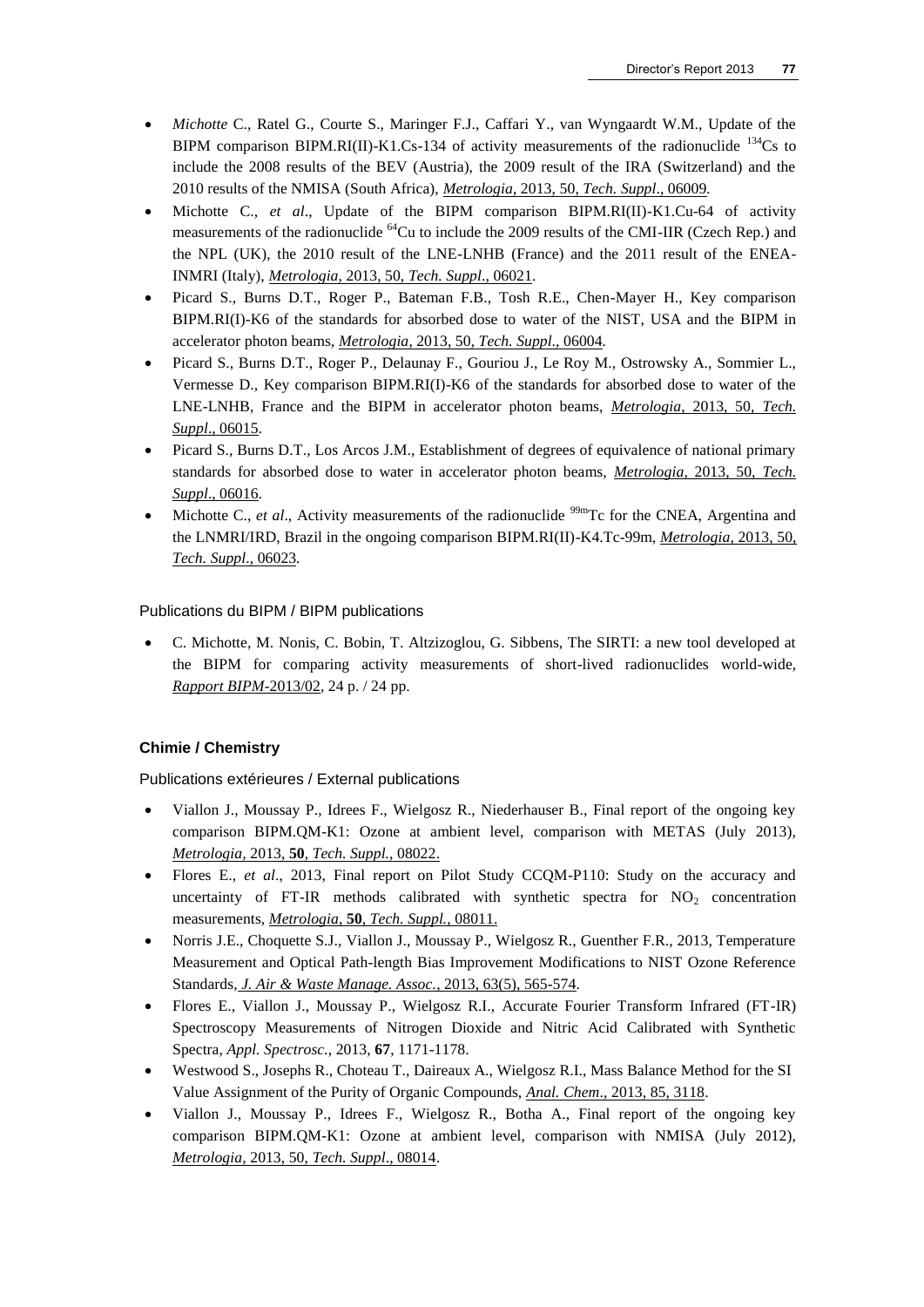- Viallon J., Moussay P., Idrees F., Wielgosz R., Morillo Gomez P., Sánchez C., Final report on the ongoing key comparison BIPM.QM-K1: Ozone at ambient level, comparison with ISCIII (December 2012), *Metrologia*, 2013, 50, *[Tech. Suppl](http://stacks.iop.org/0026-1394/50/08008)*., 08008.
- Viallon J., Moussay P., Idrees F., Wielgosz R., Novák J., Vokoun M., Final report of the ongoing key comparison BIPM.QM-K1: Ozone at ambient level, comparison with CHMI (September 2013), *Metrologia*, 2013, 50, *[Tech. Suppl](http://stacks.iop.org/0026-1394/50/08024)*., 08024.
- Galbally I.E., *et al*., Guidelines for continuous measurements of ozone in the troposphere, [GAW](http://www.wmo.int/pages/prog/arep/gaw/documents/Final_GAW_209_web.pdf)  [Report No. 209, 2013, 76 pp.](http://www.wmo.int/pages/prog/arep/gaw/documents/Final_GAW_209_web.pdf)
- Stoppacher N., Josephs R.D., Daireaux A., Choteau T., Westwood S.W., Wielgosz R.I., Impurity identification and determination for the peptide hormone angiotensin I by liquid chromatographyhigh-resolution tandem mass spectrometry and the metrological impact on value assignments by amino acid analysis, *[Anal. Bioanal. Chem.](http://dx.doi.org/10.1007/s00216-013-6953-7)* 2013, 405, 8039–8051.

 Josephs R.D., Stoppacher N., Li M., Routes to Macromolecular/Biomolecular Purity (CON 3) - Concept Paper on SI Value Assignment of Purity: Model for the classification of peptides for primary structure purity determinations, Input for BAWG Drafting Group.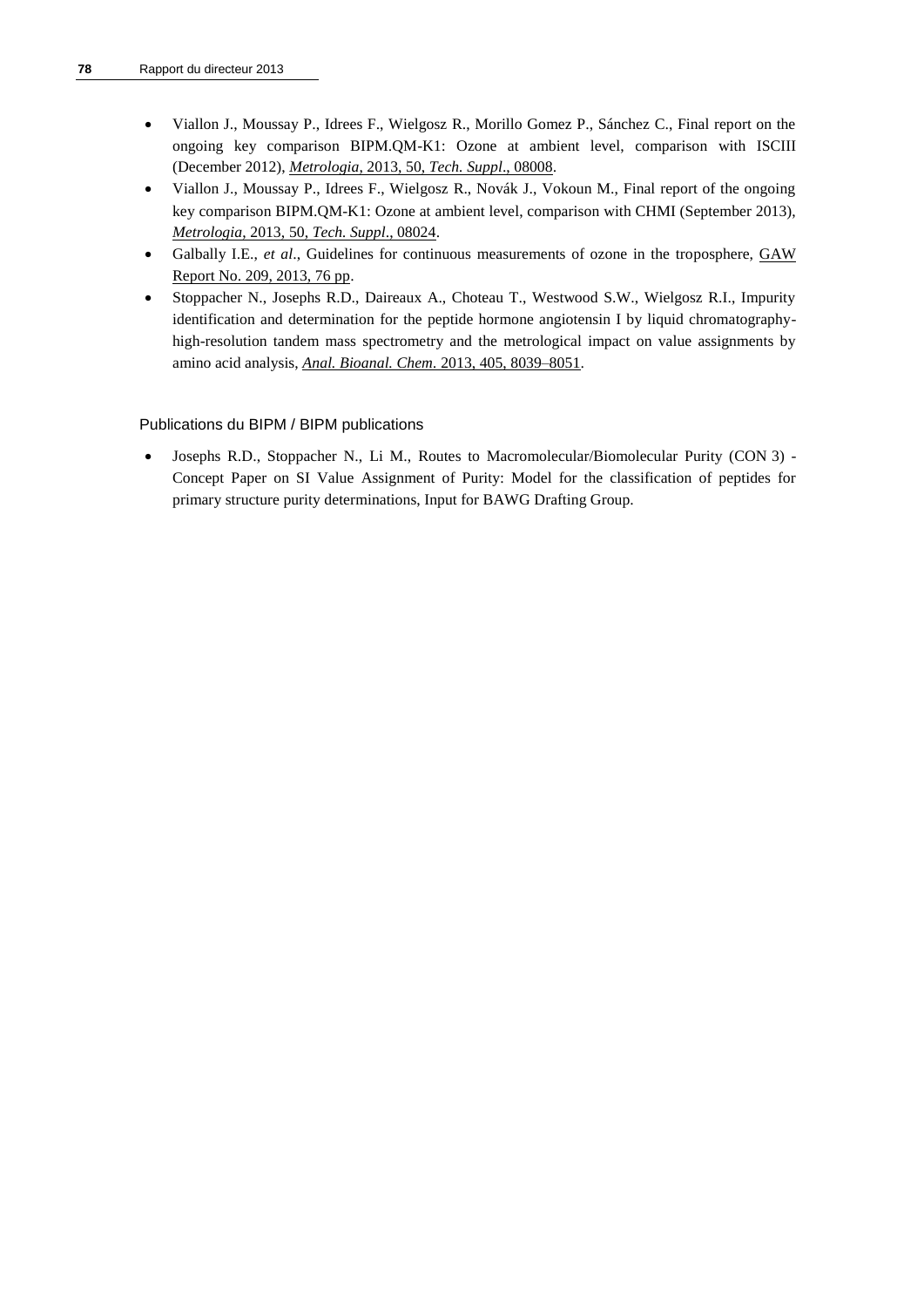## **Annexe 2 / Appendix 2**

## **CERTIFICATS ET NOTES D'ÉTUDE / CERTIFICATES AND STUDY NOTES**

Entre le 1<sup>er</sup> janvier 2013 et le 31 décembre 2013, 77 certificats et 4 notes d'étude ont été délivrés. / In the period from 1 January 2013 to 31 December 2013, 77 Certificates and 4 Study Notes were issued.

## **1.1 Certificats /Certificates**

### **2013**

| 1.  | 1 Ω resistance standard, Leeds and Northrup type 4210, No. 1 915 096 <sup>*</sup>   | NIMT, Thaïlande/                         |
|-----|-------------------------------------------------------------------------------------|------------------------------------------|
|     |                                                                                     | Thailand                                 |
| 2.  | $1 \Omega$ resistance standard, Leeds and Northrup type 4210B, No. 285282           | Id.                                      |
| 3.  | 100 $\Omega$ resistance standard, Tinsley type 5685A, No. 15241/15                  | Id.                                      |
| 4.  | 100 $\Omega$ resistance standard, Alpha Electronics type CSR102, No. 02217          | Id.                                      |
| 5.  | 100 $\Omega$ resistance standard, TEGAM type SR102, No. A2010106SR102 *             | Id.                                      |
| 6.  | 10 000 $\Omega$ resistance standard, Leeds and Northrup type 4214B, No. 1 917 542 * | Id.                                      |
| 7.  | 10 000 Ω resistance standard, TEGAM type SR104, No. K201090330104                   | Id.                                      |
| 8.  | 1 $\Omega$ resistance standard, Leeds and Northrup type 4210, No. 1681958*          | NIS, <i><u>Égypte</u></i> / <i>Egypt</i> |
| 9.  | 1 $\Omega$ resistance standard, Leeds and Northrup type 4210, No. 1684330*          | Id.                                      |
| 10. | 1 $\Omega$ resistance standard, Leeds and Northrup type 4210, No. 1679692*          | Id.                                      |
| 11. | 10 000 Ω resistance standard, ESI type SR 104, No. 307109                           | Id.                                      |
| 12. | Ionization chamber NE 2571, No. 2719 in a <sup>60</sup> Co gamma-ray beam*          | NMISA, Afrique du<br>Sud/South Africa    |
| 13. | Ionization chamber NE 2571, No. 2719 in x-rays beams*                               | Id.                                      |
| 14. | Ionization chamber PTW 30012, No. 0064 in a <sup>60</sup> Co gamma-ray beam*        | Id.                                      |
| 15. | Ionization chamber PTW 30012, No. 0064 in x-rays beams*                             | Id.                                      |
| 16. | Ionization chamber NE 2530, No. 649 in a $^{137}Cs$ gamma-ray beam*                 | Id.                                      |
| 17. | Ionization chamber PTW W32002, No. 055 in gamma-ray beams                           | Id.                                      |
| 18. | Ionization chamber NE 2611, No. 2611 in a $^{60}$ Co gamma-ray beam*                | CRRD, Argentine/                         |
|     |                                                                                     | Argentina                                |
| 19. | Ionization chamber NE 2611, No. 133 in medium-energy x-rays*                        | Id.                                      |
| 20. | 10 000 $\Omega$ resistance standard, Leeds and Northrup type 4214B, No. 1 784 815*  | BEV,<br>Autriche/Austria                 |
| 21. | 1 Ω resistance standard, Leeds and Northrup type 4210, No. 1 611 312*               | Id.                                      |
| 22. | 1 $\Omega$ resistance standard, Leeds and Northrup type 4210B, No. 1 915 322*       | Id.                                      |

 \* Standards marked with an asterisk have been calibrated previously at the BIPM.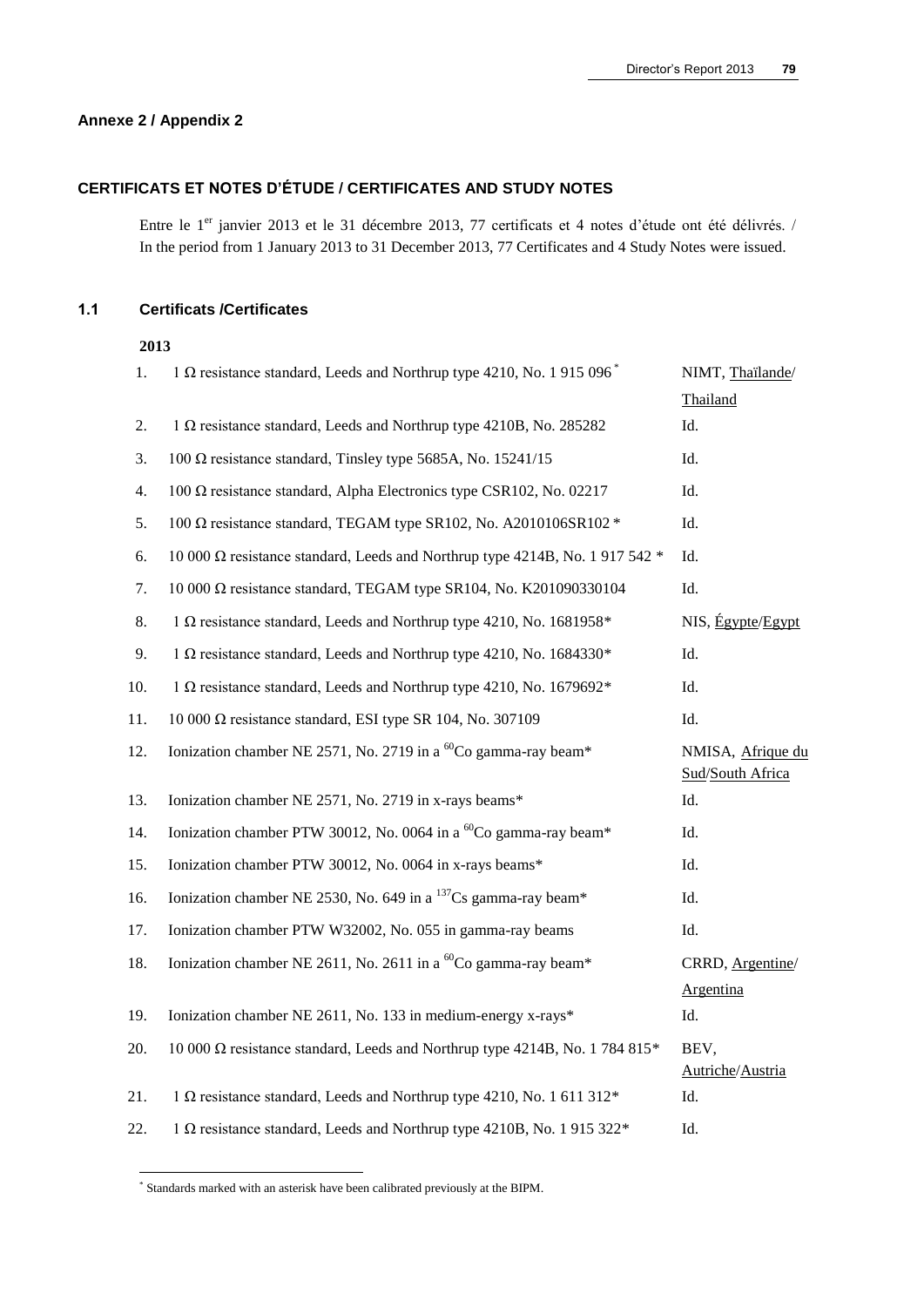| 23.        | 1 $\Omega$ resistance standard, NMIA, NML type, No. 64191*            | Id.                                                          |
|------------|-----------------------------------------------------------------------|--------------------------------------------------------------|
| 24.        | 10 pF capacitance standard, Andeen-Hagerling model AH11A, No. 01660   | Id.                                                          |
| 25.        | 100 pF capacitance standard, Andeen-Hagerling model AH11A, No. 01661* | Id.                                                          |
| 26.        | 100 pF capacitance standard, Andeen-Hagerling model AH11A, No. 01469* | Id.                                                          |
| 27.        | 1 Ω resistance standard, Leeds and Northrup type 4210, No. 1 870 794* | SMD, Belgique/<br>Belgium                                    |
| 28.        | 1 Ω resistance standard, Leeds and Northrup type 4210, No. 1 816 196* | Id.                                                          |
| 29.        | 1 $\Omega$ resistance standard, CSIRO type, No. 64174*                | Id.                                                          |
| 30.        | 100 Ω resistance standard, TEGAM type SR102, No. A2010199SR102*       | Id.                                                          |
| 31.        | 10 000 $\Omega$ resistance standard, ESI type SR104, No. 718011*      | Id.                                                          |
| 32.        | 10 000 Ω resistance standard, ESI type SR104, No. G 207078730104*     | NMC, Singapour/<br>Singapore                                 |
| 33.        | 1 Ω resistance standard, CSIRO type, No. 64206*                       | Id.                                                          |
| 34.        | 1 $\Omega$ resistance standard, Tinsley type 5685A, No. 246570*       | MSL,<br>Nouvelle-Zélande/<br>New Zealand                     |
| 35.        | 100 $\Omega$ resistance standard, Tinsley type 5685A, No. 248814*     | Id.                                                          |
| 36.        | 10 pF capacitance standard, Andeen-Hagerling model AH11A, No. 01575   | INM,<br>Roumanie/Romania                                     |
| 37.        | 10 pF capacitance standard, Andeen-Hagerling model AH11A, No. 01576   | Id.                                                          |
| 38.        | 100 pF capacitance standard, Andeen-Hagerling model AH11A, No. 01577  | Id.                                                          |
| 39.        | 100 pF capacitance standard, Andeen-Hagerling model AH11A, No. 01578  | Id.                                                          |
| 40.        | 10 pF capacitance standard, Andeen-Hagerling model AH11A, No. 01277*  | SMD, Belgique/<br><b>Belgium</b>                             |
| 41.        | 100 pF capacitance standard, Andeen-Hagerling model AH11A, No. 01075* | Id.                                                          |
| 42.        | 10 pF capacitance standard, Andeen-Hagerling model AH11A, No. 01181*  | CMI,<br>République<br>tchèque/<br><b>Czech Republic</b>      |
| 43.        | 100 pF capacitance standard, Andeen-Hagerling model AH11A, No. 01323* | Id.                                                          |
| 44.        | 100 pF capacitance standard, Andeen-Hagerling model AH11A, No. 01326* | Id.                                                          |
| 45.        | 1 kg mass standard, 1K3*                                              | NML-SIRIM,<br>Malaisie/Malaysia                              |
| 46.        | 1 kg mass standard, 1Kc*                                              | Id.                                                          |
| 47.<br>48. | 1 kg mass prototype, No. 4*                                           | États-Unis<br>d'Amérique/ United<br><b>States of America</b> |
|            | 1 kg mass prototype, No. 3*                                           | Espagne/Spain                                                |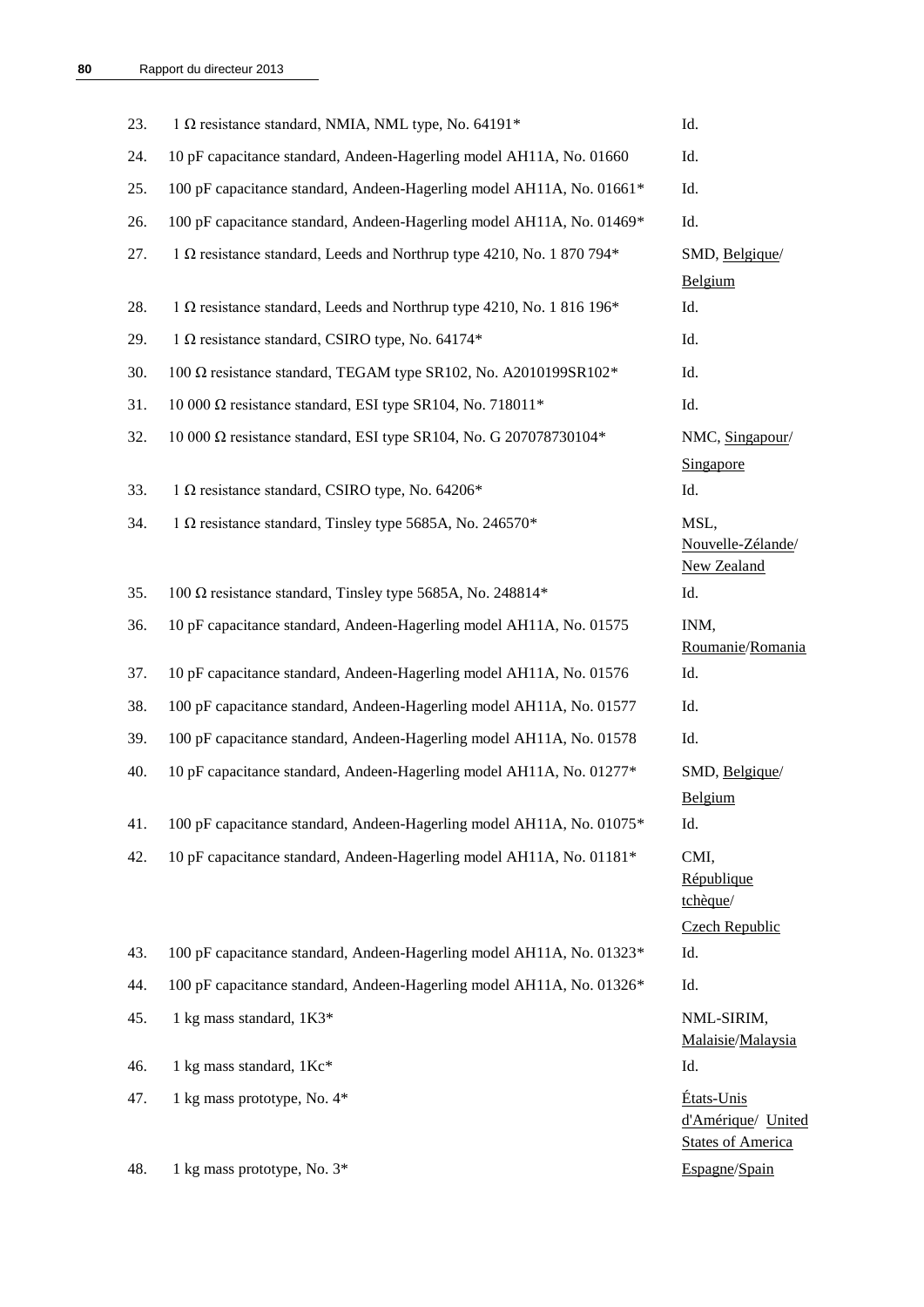| 49. | 100 pF capacitance standard, Andeen-Hargerling model AH11A, No. 01110 *            | NML-SIRIM,<br>Malaisie/Malaysia                   |
|-----|------------------------------------------------------------------------------------|---------------------------------------------------|
| 50. | 10 pF capacitance standard, Andeen-Hargerling model AH11A, No. 01111*              | Id.                                               |
| 51. | 10 pF capacitance standard, Andeen-Hargerling model AH11A, No. 01112*              | Id.                                               |
| 52. | Ionization chamber NE 2571, No. 2676 in a <sup>60</sup> Co gamma-ray beam*         | GUM,<br>Pologne/Poland                            |
| 53. | Ionization chamber Radcal RC6M, No. 9065 in low-energy x-rays*                     | NRPA,<br>Norvège/Norway                           |
| 54. | Ionization chamber Radcal RC6M, No. 9065 in mammography x-rays                     | Id.                                               |
| 55. | Ionization chamber Capintec PR-06G, No. 8429 in medium-energy x-rays*              | Id.                                               |
| 56. | Ionization chamber Capintec PR-06G, No. 8429 in a <sup>60</sup> Co gamma-ray beam* | Id.                                               |
| 57. | Ionization chamber NE 2561, No. 099 in medium-energy x-rays                        | Id.                                               |
| 58. | Ionization chamber NE 2561, No. 099 in a <sup>60</sup> Co gamma-ray beam*          | Id.                                               |
| 59. | Ionization chamber Exradin A6, No. XQ102232 in gamma-ray beam                      | Id.                                               |
| 60. | Zener diode voltage standard, No. 9170714*                                         | DMDM,<br>Serbie/Serbia                            |
| 61. | Ionization chamber PTW 23344, No. 0844 in low-energy x-rays *                      | <b>IAEA</b>                                       |
| 62. | Ionization chamber PTW 23344, No. 0957 in low-energy x-rays                        | Id.                                               |
| 63. | Ionization chamber NE 2611, No. 145 in medium-energy x-rays *                      | Id.                                               |
| 64. | Ionization chamber NE 2561, No. 265 in medium-energy x-rays *                      | Id.                                               |
| 65. | Ionization chamber FC65G, No. 1551 in a <sup>60</sup> Co gamma-ray beam            | Id.                                               |
| 66. | Ionization chamber TEC/NPL 2611B, No. 242 in a <sup>60</sup> Co gamma-ray beam*    | Id.                                               |
| 67. | Ionization chamber NE 2611A, No. 211 in a <sup>60</sup> Co gamma-ray beam*         | Id.                                               |
| 68. | 1 kg mass prototype, No. 2*                                                        | Roumanie/Romania                                  |
| 69. | 1 kg mass standard in stainless steel, No. 81*                                     | INM,<br>Roumanie/Romania                          |
| 70. | 1 kg mass prototype, No. 70*                                                       | Allemagne/                                        |
| 71. | 1 kg mass standard "A" in platinum-iridium*                                        | Germany<br>NPL,<br>Royaume-Uni/                   |
| 72. | 1 kg mass standard in stainless steel, 1K4*                                        | United Kingdom<br>NML-SIRIM,<br>Malaisie/Malaysia |
| 73. | 1 kg mass standard in stainless steel, 1Kr*                                        | Id.                                               |
| 74. | Ionization chamber NE 2561, No. 168 in medium-energy x-rays*                       | LNMRI,<br>Brésil/Brazil                           |
| 75. | Ionization chamber NE 2561, No. 168 in a $^{60}$ Co gamma-ray beam*                | Id.                                               |
| 76. | Ionization chamber NE 2561, No. 264 in medium-energy x-rays*                       | Id.                                               |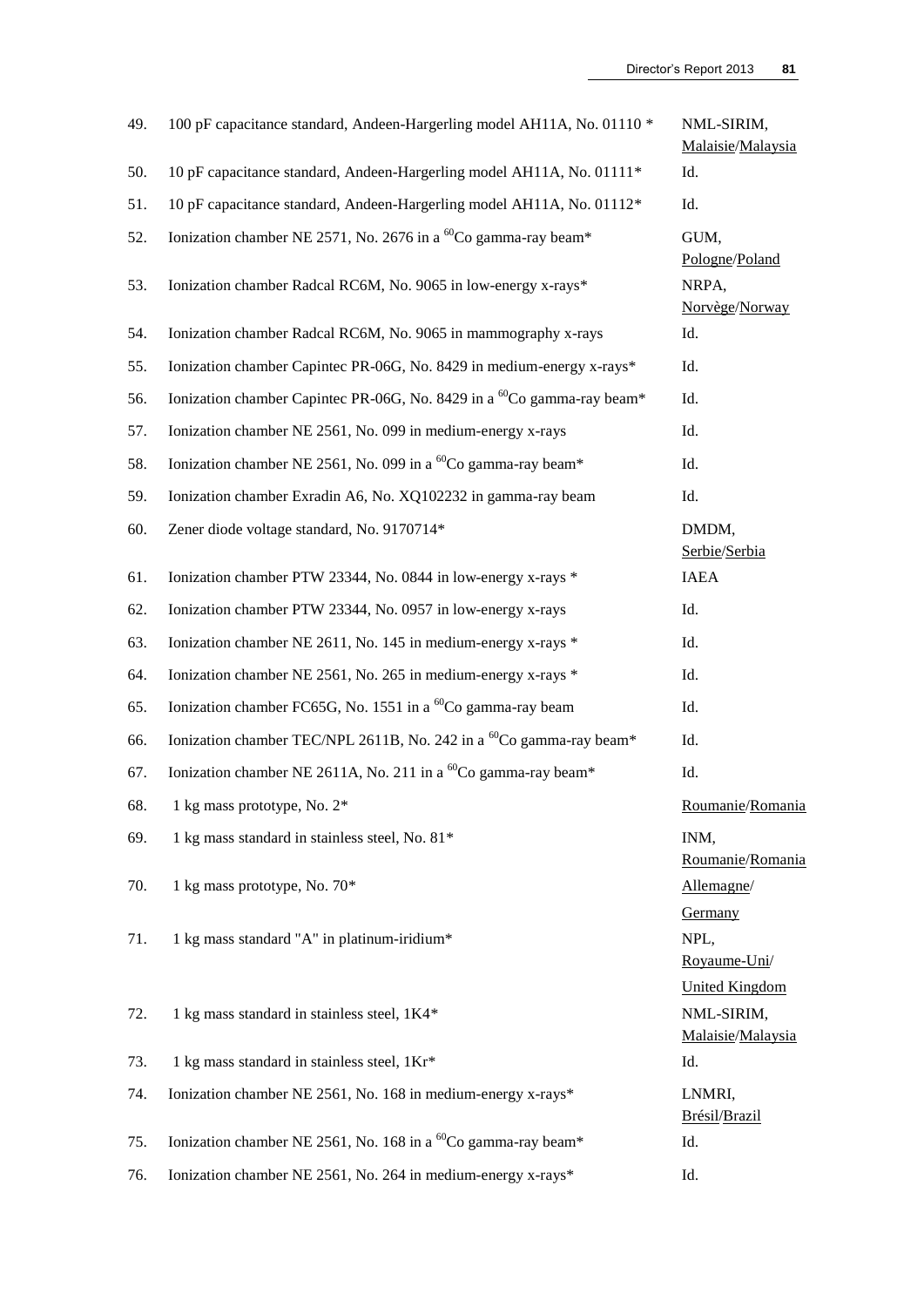|     | 77.  | Ionization chamber NE 2561, No. 264 in a ${}^{60}Co$ gamma-ray beam*      | Id.                          |
|-----|------|---------------------------------------------------------------------------|------------------------------|
| 1.2 |      | Notes d'étude / Study Notes                                               |                              |
|     | 2013 |                                                                           |                              |
|     | 1.   | $1 \Omega$ resistance standard, Yokogawa type 2781, No. 64VT4001          | NIMT, Thaïlande/<br>Thailand |
|     | 2.   | 10 000 $\Omega$ resistance standard, TEGAM type SR104, No. K2011000430104 | Id.                          |
|     | 3.   | Ionization chamber NE 2611, No. 213 in a ${}^{60}Co$ gamma-ray beam       | CRRD, Argentine<br>Argentina |

4. 1 pF capacitance standard, Andeen-Hagerling model AH11A, No. 01113 NML-SIRIM,

**[Argentina](http://www.bipm.org/en/convention/member_states/ar/)** [Malaisie](http://www.bipm.org/fr/convention/member_states/my/)[/Malaysia](http://www.bipm.org/en/convention/member_states/my/)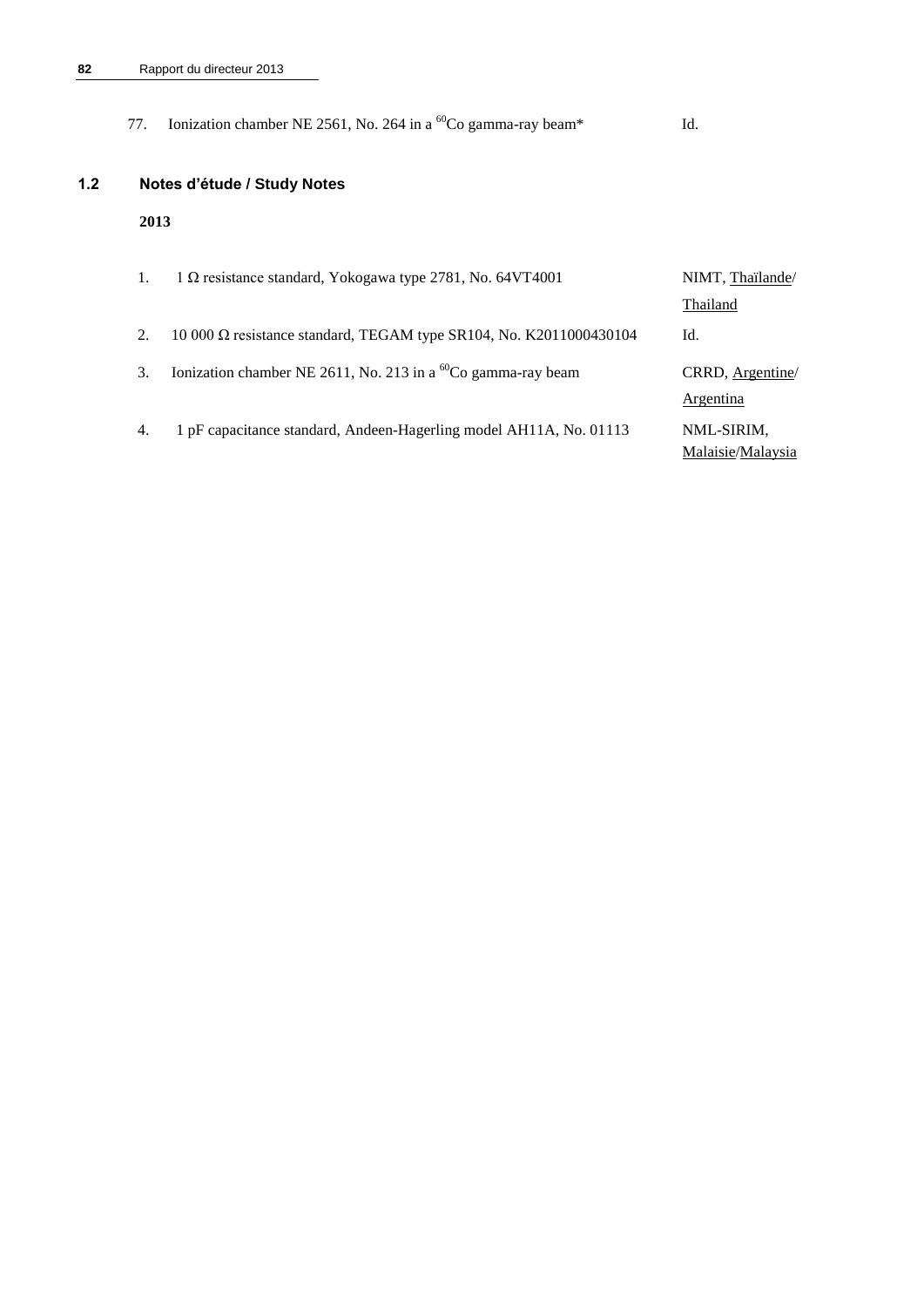## **RÉUNIONS ET PRÉSENTATIONS AU SIÈGE DU BIPM / MEETINGS AND PRESENTATIONS AT THE BIPM**

#### **Réunions organisées par le BIPM / Meetings organized by the BIPM**

Les réunions suivantes se sont tenues au siège du BIPM entre le 1<sup>er</sup> janvier 2013 et le 31 décembre 2013 / The following meetings were held at the BIPM in 2013:

- · 14<sup>e</sup> réunion du CCM et réunions de ses groupes de travail, du 18 au 22 février 2013 / The 14th meeting of the CCM and meetings of the CCM Working Groups – 18 to 22 February 2013.
- Réunion du bureau du CIPM, les 4 et 5 mars 2013, les 17 et 18 juin 2013, et les 20 et 21 octobre 2013 / Bureau of the CIPM meeting – 4 to 5 March 2013, 17 to 18 June 2013 and 20 to 21 October 2013.
- Réunion bilatérale BIPM-ILAC, le 6 mars 2013 / BIPM and ILAC bilateral meeting 6 March 2013.
- Réunion quadripartite BIPM-ILAC-ISO-OIML, le 7 mars 2013 / BIPM, ILAC, ISO and OIML four-partite meeting – 7 March 2013.
- Réunion bilatérale BIPM-OIML, le 7 mars 2013 / BIPM and OIML bilateral meeting – 7 March 2013.
- · 28<sup>e</sup> réunion du CCEM et réunions de ses groupes de travail, du 11 au 15 mars 2013 / The 28th meeting of the CCEM and meetings of the CCEM Working Groups – 11 to 15 March 2013.
- $\bullet$  30<sup>e</sup> réunion du JCRB, le 20 mars 2013 / The 30th meeting of the JCRB 20 March 2013.
- $\bullet$  21<sup>e</sup> réunion de la Section I du CCRI, du 25 au 28 mars 2013 / The 21st meeting of the CCRI(I) – 25 to 28 March 2013.
- Comité "Science et métrologie" de l'Académie des Sciences le 8 avril 2013 / 8 April 2013.
- · 19<sup>e</sup> réunion du CCQM et réunions de ses groupes de travail, du 12 au 19 avril 2013 / The 19th meeting of the CCQM and meetings of the CCQM Working Groups – 12 to 19 April 2013.
- Réunion du Groupe de travail du CCPR sur les comparaisons clés, du 22 au 23 avril 2013 / The CCPR Working Group on Key Comparisons (WG-KC) – 22 to 23 April 2013.
- $\bullet$  20<sup>e</sup> réunion de la Section III du CCRI, du 24 au 26 avril 2013 / The 20th meeting of the CCRI(III) – 24 to 26 April 2013.
- $\bullet$  22<sup>e</sup> réunion de la Section II du CCRI, du 13 au 16 mai 2013 / The 22nd meeting of the CCRI(II) – 13 to 16 May 2013.
- $\bullet$  24<sup>e</sup> réunion du CCRI, le 17 mai 2013 / The 24th meeting of the CCRI 17 May 2013.
- CODATA le 10 juin 2013 / 10 June 2013.
- $\bullet$  21<sup>e</sup> réunion du CCU, les 11 et 12 juin 2013 / The 21st meeting of the CCU 11 to 12 June 2013.
- Première partie de la  $102^e$  session du CIPM, du 19 au 21 juin 2013 / Session I of the 102nd meeting of the CIPM – 19 to 21 June 2013.
- Seconde partie de la  $102^e$  session du CIPM, les 21, 22 et 25 octobre 2013 / Session II of the 102nd meeting of the CIPM – 21 to 22 and 25 October 2013.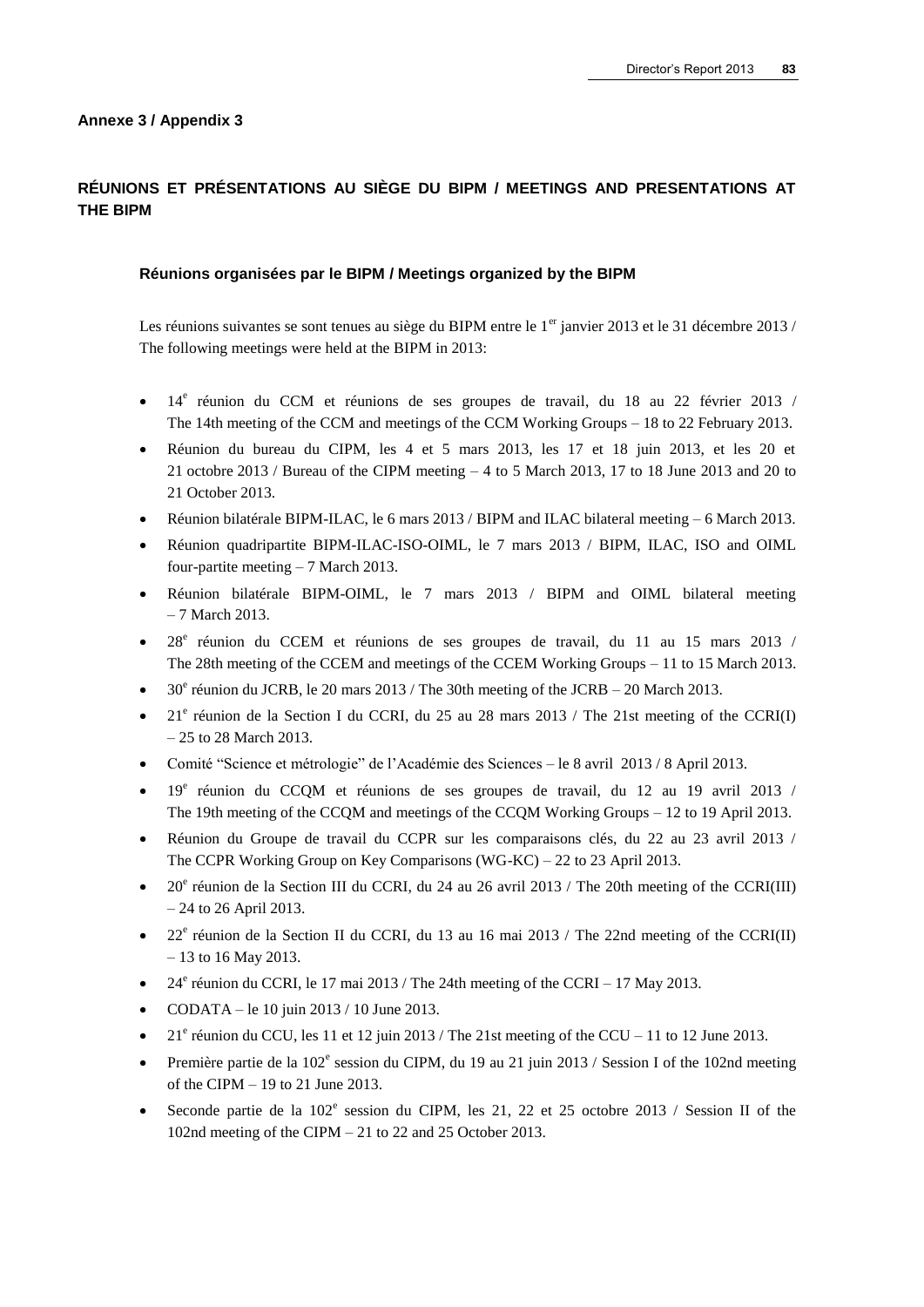- Réunion des représentants des États Membres et des directeurs des laboratoires nationaux de métrologie, les 23 et 24 octobre 2013 / Meeting of Representatives of Member States and NMI Directors – 23 to 24 October 2013.
- 9 e réunion du CCAUV, du 28 au 31 octobre 2013 / The 9th meeting of the CCAUV – 28 to 31 October 2013.
- Réunion du Groupe de travail 2 du JCGM sur le VIM, du 2 au 5 décembre 2013 / JCGM-WG2 (VIM) meeting – 2 to 5 December 2013.
- Réunion des groupes d'examen du JCTLM, le 3 décembre 2013 / JCTLM Review Teams meeting 3 December 2013.
- Réunion des membres et parties prenantes du JCTLM, les 4 et 5 décembre 2013 / JCTLM Members-Stakeholders meeting – 4 to 5 December 2013.
- Réunion du Comité exécutif du JCTLM, les 6 et 7 décembre 2013 / JCTLM Executive Committee – 6 to 7 December 2013.
- Réunion du Groupe de travail 1 du JCGM sur le GUM, du 9 au 12 décembre 2013 / JCGM-WG1 (GUM) meeting – 9 to 12 December 2013.

## **Présentations au siège du BIPM / Presentations at the BIPM**

- M. Van Camp (Observatoire Royal de Belgique), L'eau, l'élément indomptable de la gravimétrie ? – le 23 mai 2013 / 23 May 2013.
- F. Ramirez Rossi (CNRS), The pygmies: another application of weights and measures – le 6 juin 2013 / 6 June 2013.
- M. du Sautoy (BBC documentary), Precision: The measure of all things time and distance les 6, 13 et 20 septembre 2013 / 6, 13 and 20 September 2013.
- S. Solve (BIPM), Toward a new BIPM Key Comparison in Electricity… le 26 septembre 2013 / 26 September 2013.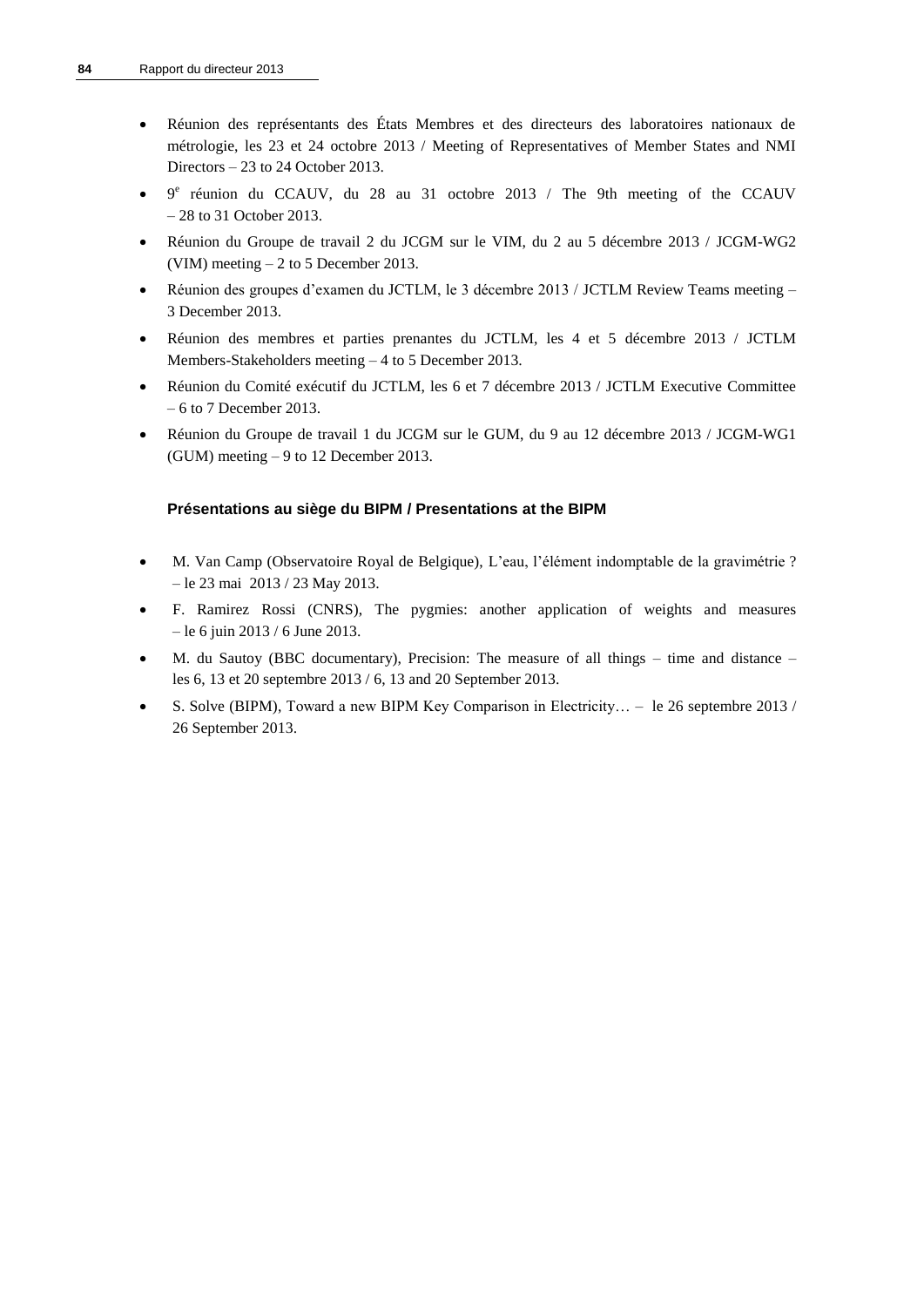# **LISTE DU PERSONNEL DU BUREAU INTERNATIONAL DES POIDS ET MESURES / STAFF OF THE INTERNATIONAL BUREAU OF WEIGHTS AND MEASURES**

au 31 décembre 2013 / on 31 December 2013

#### **Directeur / Director:** M. Milton

**Masses / Mass:** A. Picard (M. Stock, directeur par interim / *interim* director) P. Barat, H. Fang, C. Goyon-Taillade, F. Idrees<sup>1</sup>, A. Kiss, T. Lavergne, E. de Mirandés

#### **Temps / Time:** E.F. Arias

A. Harmegnies, Z. Jiang, H. Konaté, W. Lewandowski, G. Panfilo, G. Petit, L. Robertsson, L. Tisserand

#### **Électricité / Electricity:** M. Stock

R. Chayramy, N.E. Fletcher, R. Goebel, A. Jaouen<sup>2</sup>, B. Rolland, S. Solve<sup>3</sup>

#### **Rayonnements ionisants / Ionizing radiation:** J.M. Los Arcos

D.T. Burns, S. Courte, C. Kessler, C. Michotte, M. Nonis, S. Picard, G. Ratel, P. Roger

#### **Chimie / Chemistry:** R.I. Wielgosz

T. Choteau, A. Daireaux, E. Flores Jardines, R.D. Josephs, P. Moussay, N. Stoppacher, J. Viallon, S.W. Westwood

#### **Bureau du directeur / Director's Office**

## **Juridique, administration et ressources humaines / Legal, Administration and Human Resources:** S. Arlen

L. Dell'Oro

#### **Finances, budget et achats / Finance, Budget and Procurement:** I. Andernack F. Ausset, D. Etter

**Secrétariat et entretien des locaux / Secretariat and housekeeping:** C. Fellag Ariouet A. Da Ponte, M.-J. Fernandes, F. de Hargues, A. Mendes de Matos, I. Neves

#### **Relations internationales et communication / International Liaison and Communication:**

A.S. Henson

 $\overline{a}$ 

S. Maniguet<sup>4</sup>, C. Thomas, N. De Sousa Dias<sup>5</sup>, J.R. Miles, C. Planche, R. Sitton

#### **Services informatiques / IT Services:** R.I. Wielgosz

L. Le Mée, T. Nguyen

<sup>1</sup> Également à la chimie / Also Chemistry

<sup>&</sup>lt;sup>2</sup> Sous le régime de l'invalidité / Under the invalidity scheme

 $3$  En détachement au NIST depuis le 1<sup>er</sup> juillet 2012 / On secondment to the NIST since 1 July 2012

 ${}^4\acute{E}$ galement à la chimie / Also Chemistry

<sup>5</sup> Également au secrétariat / Also Secretariat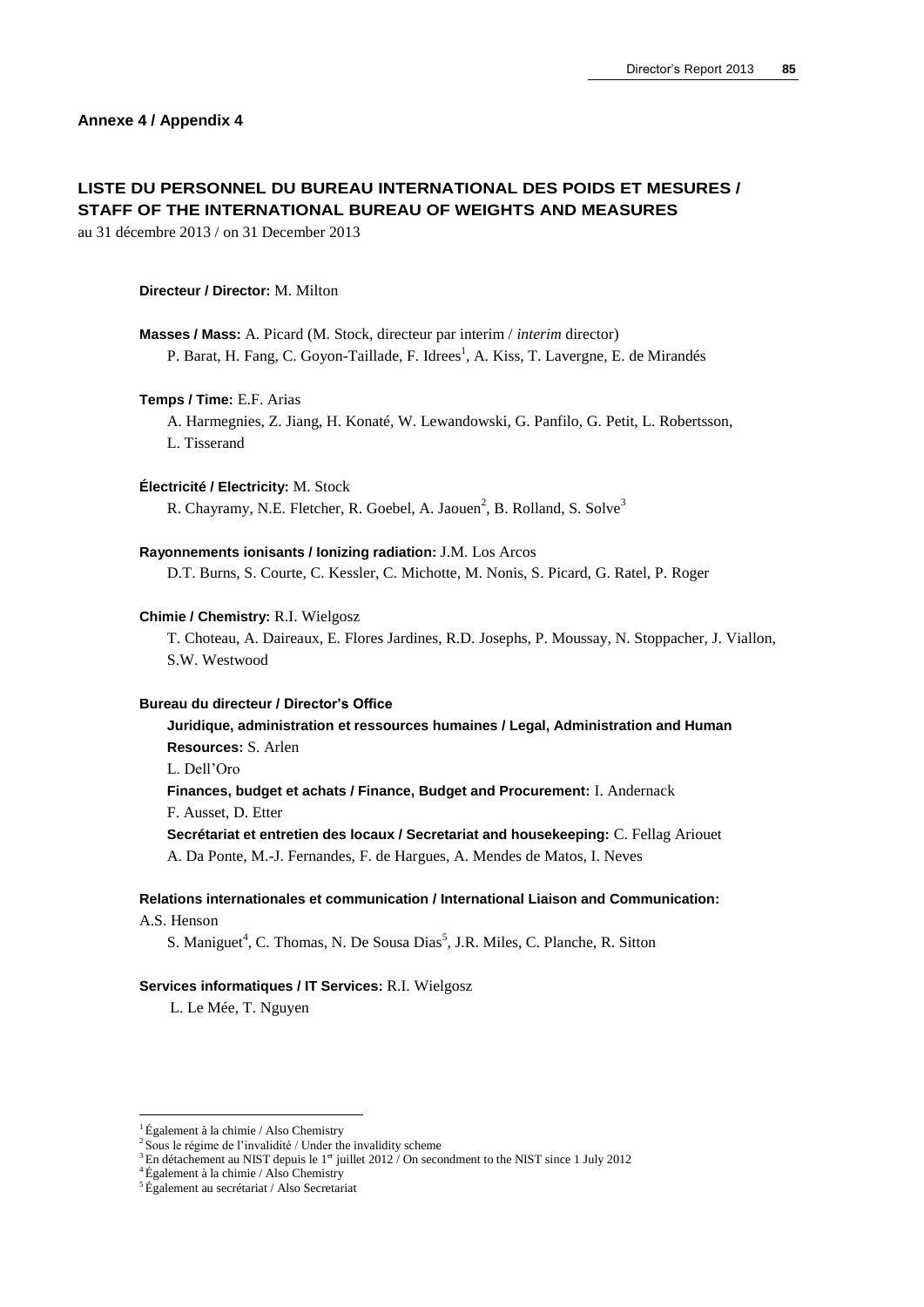#### **Services généraux / General services**

**Sécurité, qualité et extérieurs / Safety, Quality and Grounds:** C. Maggi

C. Dias Nunes, A. Zongo

**Atelier de mécanique et entretien du site / Workshop and Buildings:** A. Dupire

P. Benoit, F. Boyer, M. de Carvalho<sup>6</sup>, E. Dominguez<sup>7</sup>, P. Lemartrier, C. Neves<sup>7</sup>, S. Segura, B. Vincent

**Directeurs honoraires / Emeritus directors:** T.J. Quinn, A.J. Wallard

# **Physicien chercheur principal honoraire / Honorary Principal Research Physicist:**

R.S. Davis

#### **Organigramme du siège du BIPM / Organigram of the BIPM headquarters**

|                                                 | <b>Director</b>      |                           |
|-------------------------------------------------|----------------------|---------------------------|
|                                                 | <b>Martin Milton</b> |                           |
|                                                 |                      | <b>Mass</b>               |
| <b>Director's Office</b>                        |                      | Michael Stock (interim)   |
| Sigrid Arlen (Legal and HR)                     |                      |                           |
| Isabelle Andernack (Finance)                    |                      | <b>Electricity</b>        |
| Céline Fellag (Secretariat and<br>housekeeping) |                      | Michael Stock             |
|                                                 |                      |                           |
| <b>International Liaison and</b>                |                      | <b>Time</b>               |
| Communication                                   |                      | <b>Felicitas Arias</b>    |
| Andy Henson                                     |                      |                           |
|                                                 |                      | <b>Ionizing Radiation</b> |
|                                                 |                      | José-Maria Los Arcos      |
| <b>General Services</b>                         |                      |                           |
| Aldo Dupire (Workshop and buildings)            |                      | <b>Chemistry</b>          |
| Carlos Maggi (Safety, quality and grounds)      |                      | Robert Wielgosz           |
|                                                 |                      |                           |
|                                                 |                      | IΤ                        |

 6 Sous le régime de l'invalidité / Under the invalidity scheme

<sup>7</sup> Également aux services généraux / Also General Services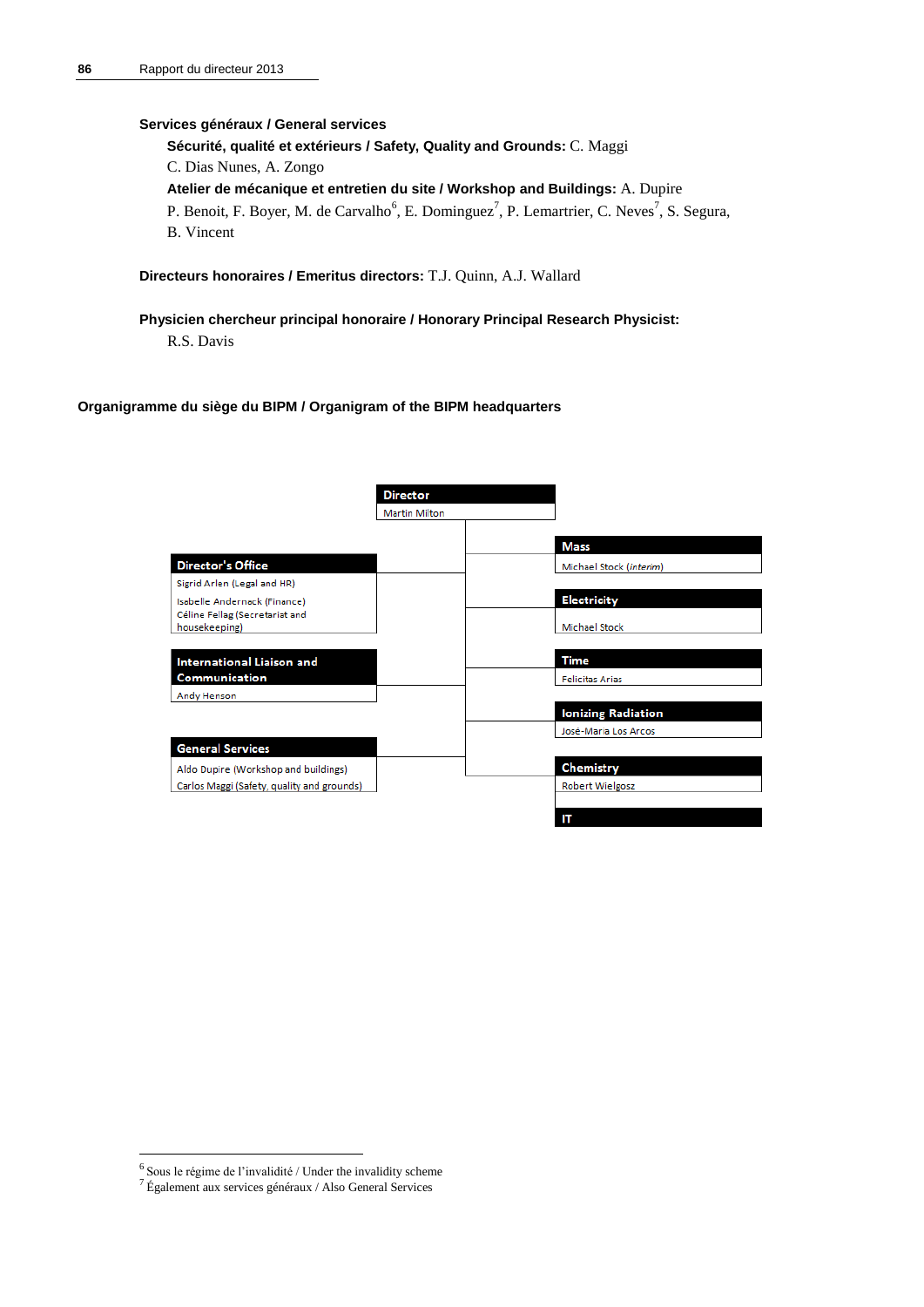## **Annexe 5 / Appendix 5**

# **LISTE DES SIGLES UTILISÉS DANS LE PRÉSENT VOLUME / ACRONYMS USED IN THE PRESENT VOLUME**

| <b>AFRIMETS</b> | Système intra-africain de métrologie/Inter-Africa Metrology System                                                                              |
|-----------------|-------------------------------------------------------------------------------------------------------------------------------------------------|
| AIEA            | Agence internationale de l'énergie atomique                                                                                                     |
| AMA             | Agence mondiale antidopage                                                                                                                      |
| <b>APMP</b>     | Asia/Pacific Metrology Programme                                                                                                                |
| <b>ARPANSA</b>  | Australian Radiation Protection and Nuclear Safety Agency (Australie/Australia)                                                                 |
| <b>BEV</b>      | Bundesamt für Eich- und Vermessungswesen (Autriche/Austria)                                                                                     |
| <b>BIML</b>     | Bureau international de métrologie légale/International Bureau of Legal Metrology                                                               |
| <b>BIPM</b>     | Bureau international des poids et mesures/International Bureau of Weights and<br><b>Measures</b>                                                |
| <sub>CC</sub>   | Consultative Committee of the CIPM                                                                                                              |
| <b>CCAUV</b>    | Comité consultatif de l'acoustique, des ultrasons et des vibrations/Consultative<br>Committee for Acoustics, Ultrasound and Vibration           |
| <b>CCC</b>      | Cryogenic current comparator/comparateur cryogénique de courant                                                                                 |
| <b>CCEM</b>     | Comité consultatif d'électricité et magnétisme/Consultative Committee for Electricity<br>and Magnetism                                          |
| CCL             | Comité consultatif des longueurs/Consultative Committee for Length                                                                              |
| <b>CCM</b>      | Comité consultatif pour la masse et les grandeurs apparentées/Consultative Committee<br>for Mass and Related Quantities                         |
| <b>CCPR</b>     | Comité consultatif de photométrie et radiométrie/Consultative Committee for<br>Photometry and Radiometry                                        |
| <b>CCQM</b>     | Comité consultatif pour la quantité de matière : métrologie en chimie/Consultative<br>Committee for Amount of Substance: Metrology in Chemistry |
| <b>CCRI</b>     | Comité consultatif des rayonnements ionisants/Consultative Committee for Ionizing<br>Radiation                                                  |
| CCRI(I)         | CCRI Section I: x- and gamma rays, charged particles                                                                                            |
| CCRI(II)        | CCRI Section II: Measurement of radionuclides                                                                                                   |
| CCRI(III)       | <b>CCRI</b> Section III : Neutron measurements                                                                                                  |
| <b>CCT</b>      | Comité consultatif de thermométrie/Consultative Committee for Thermometry                                                                       |
| <b>CCTF</b>     | Comité consultatif du temps et des fréquences/Consultative Committee for Time and<br>Frequency                                                  |
| <b>CCU</b>      | Comité consultatif des unités/Consultative Committee for Units                                                                                  |
| <b>CEI</b>      | Commission électrotechnique internationale                                                                                                      |
| <b>CGPM</b>     | Conférence générale des poids et mesures/General Conference on Weights and<br>Measures                                                          |
| <b>CIE</b>      | Commission internationale de l'éclairage/International Commission on Illumination                                                               |
| <b>CIPM</b>     | Comité international des poids et mesures/International Committee for Weights and<br>Measures                                                   |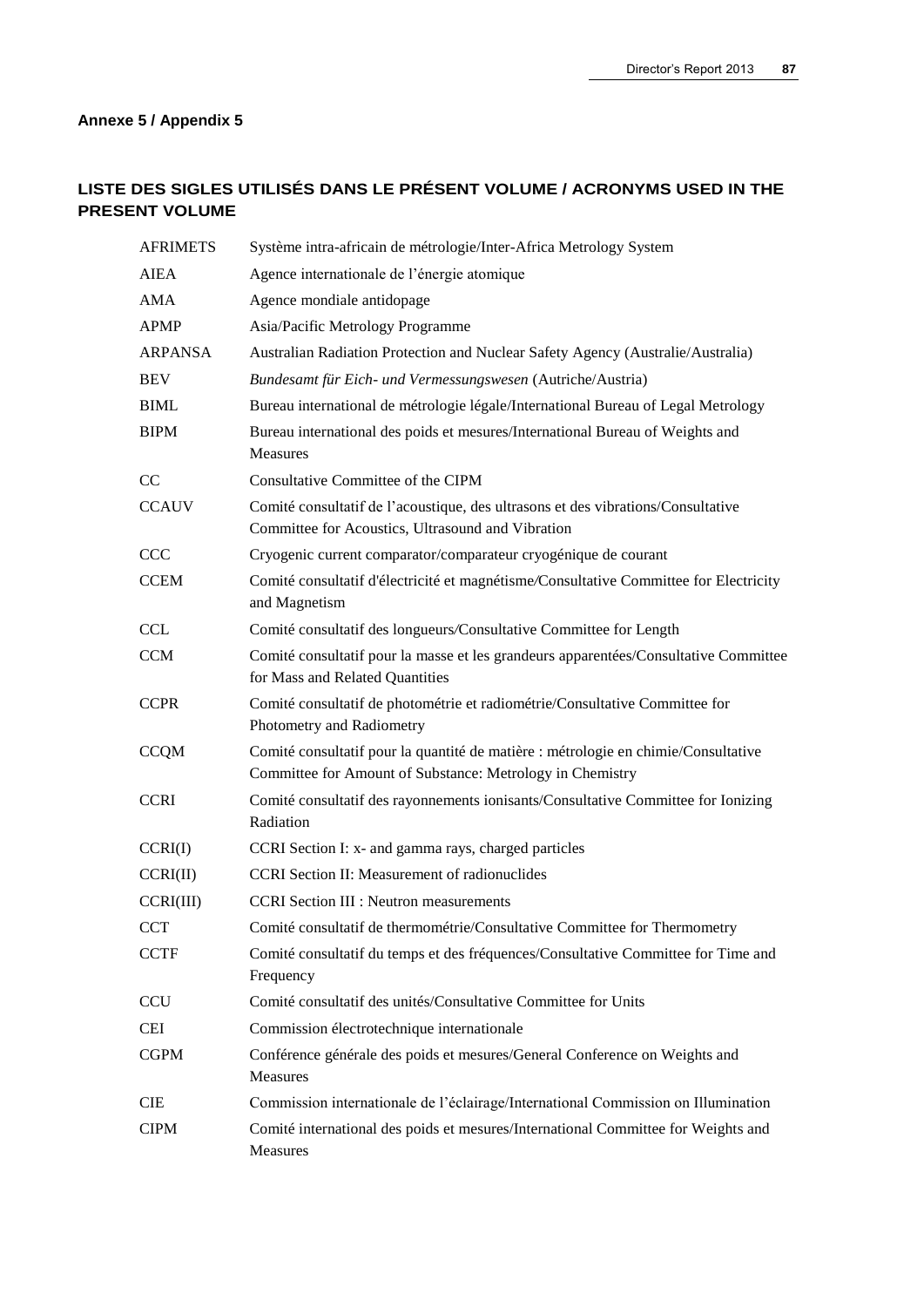| <b>CIPM MRA</b>  | CIPM Mutual Recognition Arrangement/Arrangement de reconnaissance mutuelle du<br><b>CIPM</b>                                                                                    |
|------------------|---------------------------------------------------------------------------------------------------------------------------------------------------------------------------------|
| <b>CMC</b>       | Calibration and Measurement Capability/Aptitude en matière de mesures et<br>d'étalonnages                                                                                       |
| <b>CMI-IIR</b>   | Czech Metrological Institute, Inspectorate for Ionizing Radiation/Český Metrologický<br>Institut, Inspektorát Pro Ionizující Záření (République tchèque/Czech Republic)         |
| <b>CNRS</b>      | Centre national de la recherche scientifique (France)                                                                                                                           |
| <b>CODATA</b>    | Committee on Data for Science and Technology                                                                                                                                    |
| <b>COOMET</b>    | Coopération métrologique entre les États d'Europe centrale/Euro-Asian Cooperation of<br>National Metrology Institutions                                                         |
| <b>CRRD</b>      | Regional Reference Centre for Dosimetry (Argentine/Argentina)                                                                                                                   |
| <b>DCMAS</b>     | Network on Metrology, Accreditation and Standardization for Developing<br>Countries/Réseau de métrologie, d'accréditation et de normalisation pour les pays en<br>développement |
| <b>DMDM</b>      | Directorate of Measures and Precious Metals (Serbie/Serbia)                                                                                                                     |
| <b>EMRP</b>      | European Metrology Research Programmed/Programme européen de recherche en<br>métrologie                                                                                         |
| <b>EMPIR</b>     | European Metrology Programme for Innovation and Research/Programme européen<br>d'innovation et de recherche en métrologie                                                       |
| <b>ENEA</b>      | Agenzia nazionale per le nuove tecnologie, l'energia e lo sviluppo economico<br>sostenibile (Italie/Italy)                                                                      |
| <b>ERMS</b>      | Ensemble of Reference Mass Standards/Ensemble d'étalons de masse de référence du<br><b>BIPM</b>                                                                                 |
| <b>EURAMET</b>   | European Association of National Metrology Institutes                                                                                                                           |
| <b>FTIR</b>      | Fourier transform infrared spectroscopie/Spectroscopie                                                                                                                          |
| GAWG             | CCQM Working Group on Gas Analysis                                                                                                                                              |
| <b>GLONASS</b>   | Globalnaya Navigatsionnaya Sputnikovaya Sistem/Global Navigation Satellite System<br>(Fédération de Russie/Russian Federation)                                                  |
| <b>GNSS</b>      | Global Navigation Satellite System                                                                                                                                              |
| <b>GPS</b>       | <b>Global Positioning System</b>                                                                                                                                                |
| <b>GUM</b>       | Guide pour l'expression de l'incertitude de mesure/Guide to the Expression of<br><b>Uncertainty in Measurement</b>                                                              |
| <b>HCHO</b>      | Formaldéhyde/Formaldehyde                                                                                                                                                       |
| <b>HTML</b>      | HyperText Markup Language                                                                                                                                                       |
| <b>IAEA</b>      | <b>International Atomic Energy Agency</b>                                                                                                                                       |
| IAU              | <b>International Astronomical Union</b>                                                                                                                                         |
| <b>ICRM</b>      | International Committee for Radionuclide Metrology                                                                                                                              |
| <b>ICRM 2013</b> | 19th International Conference on Radionuclide Metrology and its Applications                                                                                                    |
| <b>ICRU</b>      | International Commission on Radiation Units and Measurements                                                                                                                    |
| <b>IEC</b>       | <b>International Electrotechnical Commission</b>                                                                                                                                |
| <b>IERS</b>      | International Earth Rotation and Reference Systems Service/Service international de la<br>rotation terrestre et des systèmes de référence                                       |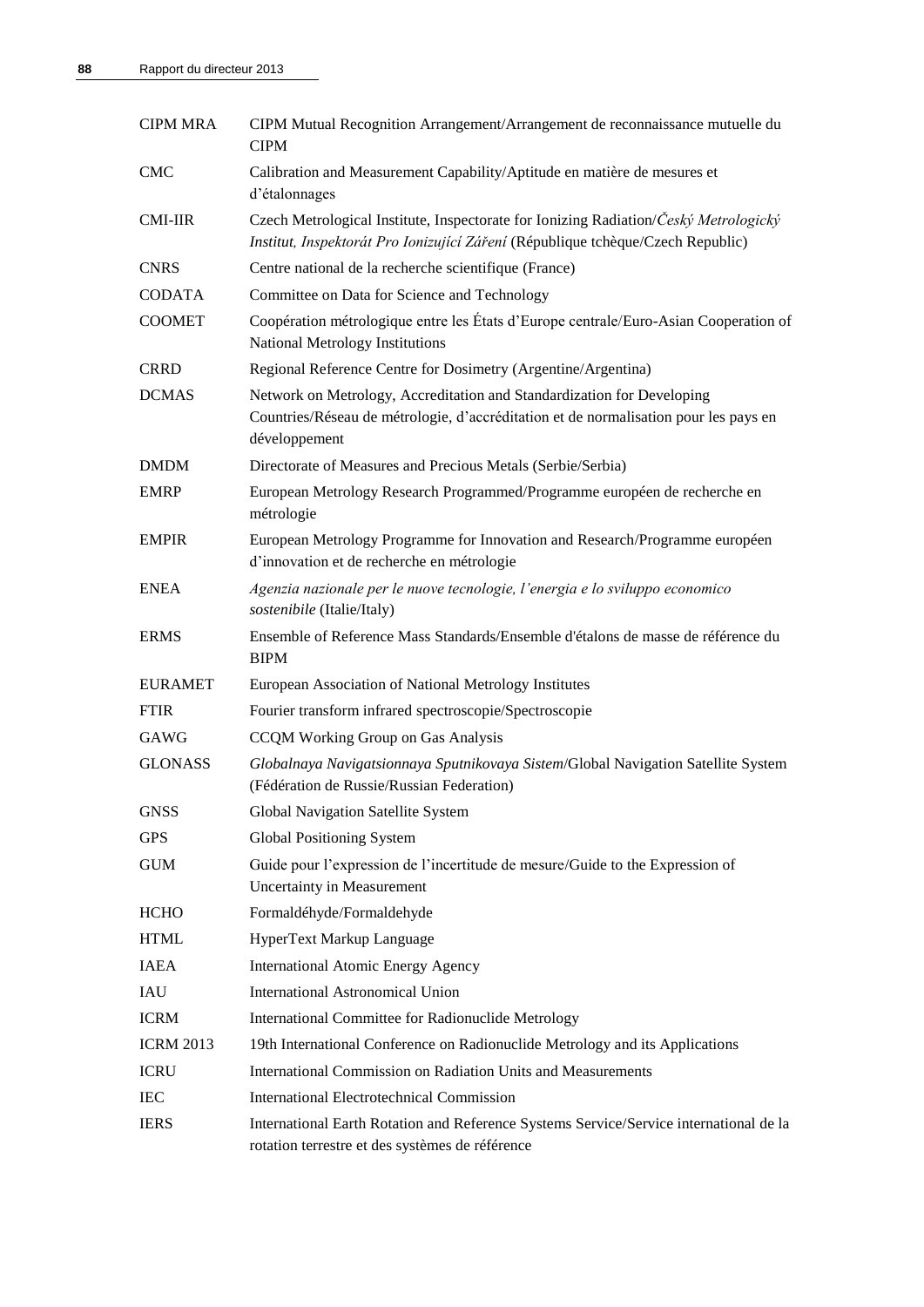| <b>IFCC</b>    | International Federation of Clinical Chemistry and Laboratory Medicine/Fédération<br>internationale de chimie clinique et médecine de laboratoire |
|----------------|---------------------------------------------------------------------------------------------------------------------------------------------------|
| <b>IFIN-HH</b> | "Horia Halubei" National Institute of Research and Development for Physics and<br>Nuclear Engineering (Roumanie/Romania)                          |
| <b>ILAC</b>    | <b>International Laboratory Accreditation Cooperation</b>                                                                                         |
| <b>INM</b>     | Instituto Nacional de Metrología de Colombia (Colombie/Colombia)                                                                                  |
| <b>IPK</b>     | International prototype of the kilogram                                                                                                           |
| <b>IRA</b>     | Institut universitaire de radiophysique appliquée (Suisse/Switzerland)                                                                            |
| <b>IRMM</b>    | Institute for Reference Materials and Measurements, European Commission/Institut des<br>matériaux et mesures de référence, Commission européenne  |
| <b>ISO</b>     | Organisation internationale de normalisation/International Organization for<br>Standardization                                                    |
| <b>ITU</b>     | International Telecommunication Union                                                                                                             |
| <b>IUGG</b>    | International Union of Geodesy and Geophysics                                                                                                     |
| <b>IUPAC</b>   | International Union of Pure and Applied Chemistry                                                                                                 |
| <b>JCGM</b>    | Joint Committee for Guides in Metrology/Comité commun pour les guides en                                                                          |
|                | métrologie                                                                                                                                        |
| <b>JCRB</b>    | Joint Committee of the Regional Metrology Organizations and the BIPM/Comité mixte<br>des organisations régionales de métrologie et du BIPM        |
| <b>JCTLM</b>   | Joint Committee for Traceability in Laboratory Medicine/Comité commun pour la                                                                     |
|                | traçabilité en médecine de laboratoire                                                                                                            |
|                | KazInMetr RSE Kazakh Institute of Metrology RSE (Kazakhstan)                                                                                      |
| <b>KCDB</b>    | BIPM key comparison database/Base de données du BIPM sur les comparaisons clés                                                                    |
| <b>KCRV</b>    | key comparison reference value                                                                                                                    |
| <b>KRISS</b>   | Korea Research Institute of Standards and Science (République de Corée/Republic of<br>Korea)                                                      |
| <b>LCM</b>     | Laboratoire commun de métrologie (France)                                                                                                         |
| LNE-CNAM       | LNE Conservatoire national des arts et métiers (France)                                                                                           |
| LNE-LNHB       | LNE Laboratoire national Henri Becquerel (France)                                                                                                 |
| LNE-SYRTE      | LNE Systèmes de Références Temps-Espace (France)                                                                                                  |
| <b>LNMRI</b>   | Laboratório Nacional de Metrologia das Radiações Ionizantes (Brésil/Brazil)                                                                       |
| <b>MASM</b>    | Mongolian Agency for Standardization and Metrology (Mongolie/Mongolia)                                                                            |
| MSL            | Measurement Standards Laboratory (Nouvelle-Zélande/New Zealand)                                                                                   |
| <b>NIM</b>     | National Institute of Metrology (Chine/China)                                                                                                     |
| <b>NIMT</b>    | National Institute of Metrology (Thaïlande/Thailand)                                                                                              |
| <b>NIS</b>     | National Institute for Standards (Égypte/Egypt)                                                                                                   |
| <b>NIST</b>    | National Institute of Standards and Technology (États-Unis d'Amérique/USA)                                                                        |
|                | NMC, A*STAR National Metrology Centre, Agency for Science, Technology and Research<br>(Singapour/Singapore)                                       |
| NMI            | National Metrology Institute                                                                                                                      |
| <b>NMISA</b>   | National Metrology Institute of South Africa (Afrique du Sud/South Africa)                                                                        |
| NML-SIRIM      | National Metrology Laboratory, SIRIM Berhad (Malaisie/Malaysia)                                                                                   |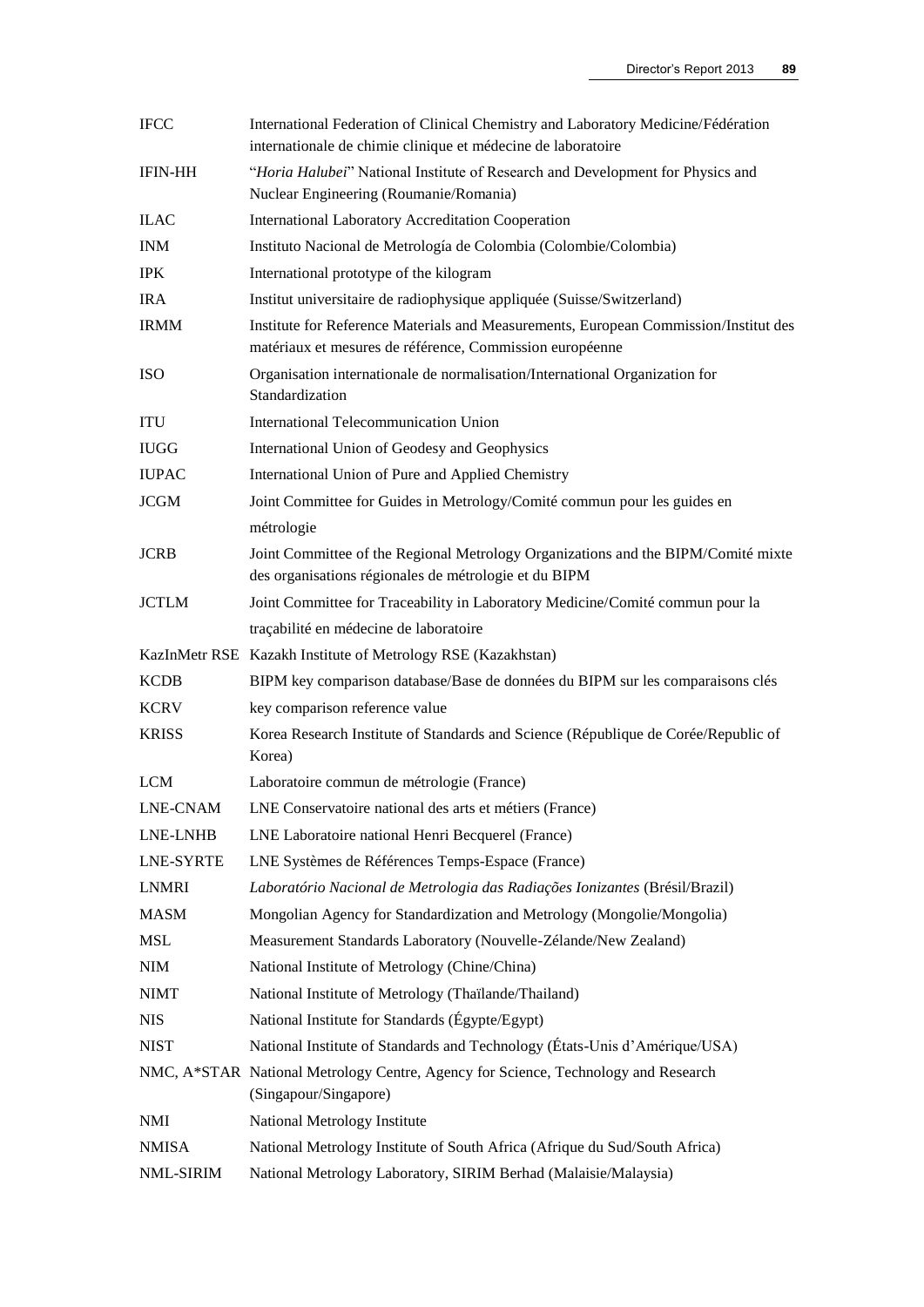| <b>NPL</b>    | National Physical Laboratory (Royaume-Uni de Grande-Bretagne et d'Irlande du                                                                                               |
|---------------|----------------------------------------------------------------------------------------------------------------------------------------------------------------------------|
|               | Nord/UK)                                                                                                                                                                   |
| <b>NRPA</b>   | National Radiation Protection Authority (Norvège/Norway)                                                                                                                   |
| <b>OAWG</b>   | CCQM Working Group on Organic Analysis                                                                                                                                     |
| <b>OIML</b>   | Organisation internationale de métrologie légale/International Organization of Legal<br>Metrology                                                                          |
| OMC           | Organisation mondiale du commerce                                                                                                                                          |
| <b>OMM</b>    | Organisation météorologique mondiale                                                                                                                                       |
| <b>OMS</b>    | Organisation mondiale de la santé                                                                                                                                          |
| <b>ONUDI</b>  | Organisation des Nations Unies pour le développement industriel                                                                                                            |
| <b>PJVS</b>   | Programmable Josephson voltage standard                                                                                                                                    |
|               | POLATOM RC National Centre for Nuclear Research, Radioisotope Centre (Pologne/Poland)                                                                                      |
| <b>PPP</b>    | Precise Point Positioning/Logiciel de positionnement précis                                                                                                                |
| <b>PTB</b>    | Physikalisch-Technische Bundesanstalt (Allemagne/Germany)                                                                                                                  |
| QHE           | quantum Hall effect                                                                                                                                                        |
| <b>QNMR</b>   | quantitative nuclear magnetic resonance                                                                                                                                    |
| <b>RMO</b>    | <b>Regional Metrology Organization</b>                                                                                                                                     |
| <b>SI</b>     | Système international d'unités/International System of Units                                                                                                               |
| <b>SIM</b>    | Sistema Interamericano de Metrología/Système interaméricain de                                                                                                             |
|               | métrologie/Inter-American Metrology System                                                                                                                                 |
| <b>SIR</b>    | Système international de référence pour les mesures d'activité d'émetteurs de<br>rayonnement gamma/ International Reference System for gamma-ray emitting<br>radionuclides |
| <b>SIRTI</b>  | Instrument de transfert du SIR/Transfer Instrument of the SIR                                                                                                              |
| <b>SMD</b>    | Service Métrologie Scientifique (Belgique/Belgium)                                                                                                                         |
| <b>SNS</b>    | Superconductor-normal metal-superconductor/supraconducteur-normalsupraconducteur                                                                                           |
| <b>SSC</b>    | <b>SSDL Scientific Committee</b>                                                                                                                                           |
| SSDL          | Secondary Standards Dosimetry Laboratories of the IAEA                                                                                                                     |
| <b>TAI</b>    | Temps atomique international/International Atomic Time                                                                                                                     |
| <b>TDCR</b>   | Triple-to-Double Coincidence Ratio Technique/Rapport des coïncidences triples aux<br>coïncidences doubles                                                                  |
| <b>TPR</b>    | Tissue Phantom Ratio/Rapport tissue-fantôme                                                                                                                                |
| <b>TWSTFT</b> | Two-Way Satellite Time and Frequency Transfer/Comparaison de temps et de<br>fréquence par aller et retour sur satellite                                                    |
| <b>UAI</b>    | Union astronomique internationale                                                                                                                                          |
| <b>UEC</b>    | Universal efficiency curves                                                                                                                                                |
| <b>UGGI</b>   | Union géodésique et géophysique internationale                                                                                                                             |
| <b>UIT</b>    | Union internationale des télécommunications                                                                                                                                |
| <b>UNIDO</b>  | United Nations Industrial Development Organization                                                                                                                         |
| <b>UTC</b>    | Temps universel coordonné/Coordinated Universal Time                                                                                                                       |
| <b>UTCr</b>   | UTC rapide/rapid UTC                                                                                                                                                       |